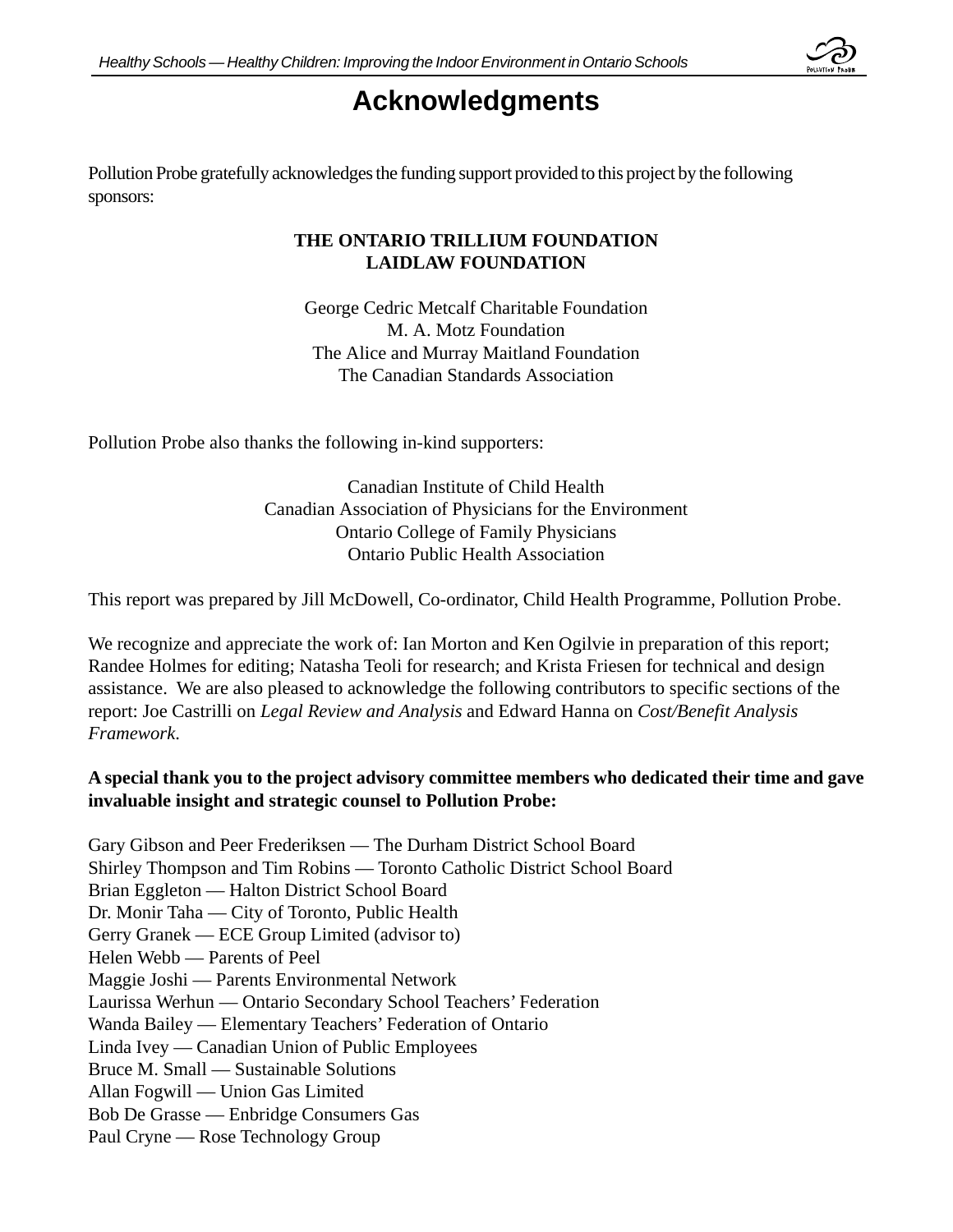#### **Pollution Probe extends its gratitude to the following organizations and individuals who reviewed and commented on this report (or parts of the report):**

Ontario Ministry of Health and Long-Term Care Ontario Ministry of the Environment Ontario Ministry of Education Ontario Ministry of Labour Integrated Services for Children (Ontario government) Office of the Minister Responsible for Children (Ontario government) City of Toronto — Public Health Department Ontario Public Health Association (Environmental Health Workgroup) Canadian Standards Association Sandra Schwartz, Canadian Institute of Child Health Dr. Alan Abelsohn, Ontario College of Family Physicians Gary Gibson, The Durham District School Board Shirley Thompson and Tim Robins, Toronto Catholic District School Board Arnie Wohlgemut and Doug Morris, Waterloo Region District School Board Margaret Brevik and Graeme Gilday, York Region District School Board Jill Witherspoon, Toronto District School Board John Guevin, U.S. Environmental Protection Agency — Indoor Environments Division Gerald Muise, Nova Scotia Government Sandra Moser and Karen Robinson, Citizens for A Safe Learning Environment, Nova Scotia Nita Chaudhuri, South Riverdale Community Health Centre Bob De Grasse, Enbridge Consumers Gas Helen Webb, Parents of Peel Maggie Joshi, Parents Environmental Network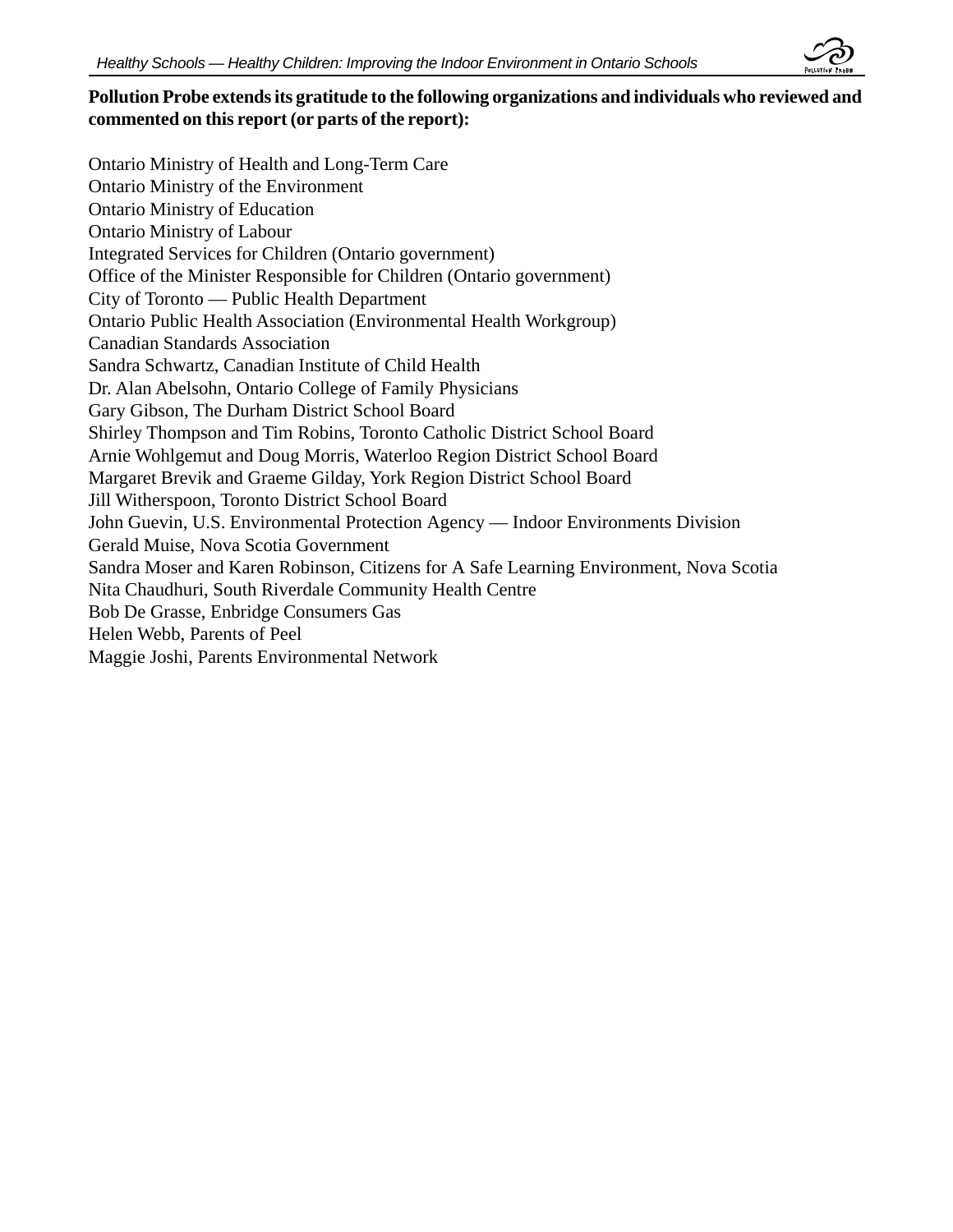

# **Table of Contents**

|     | 1.1 |                                                                          |  |
|-----|-----|--------------------------------------------------------------------------|--|
|     | 1.2 |                                                                          |  |
| 2.0 |     |                                                                          |  |
|     |     |                                                                          |  |
|     | 3.1 |                                                                          |  |
|     | 3.2 |                                                                          |  |
|     |     |                                                                          |  |
|     |     |                                                                          |  |
|     |     |                                                                          |  |
|     |     |                                                                          |  |
|     |     |                                                                          |  |
|     |     |                                                                          |  |
|     |     | 4.2.3 Obstacles and Opportunities in Indoor Air Pollution Litigation  16 |  |
|     | 4.3 |                                                                          |  |
|     |     |                                                                          |  |
|     |     |                                                                          |  |
|     |     |                                                                          |  |
|     |     |                                                                          |  |
|     |     |                                                                          |  |
|     |     |                                                                          |  |
|     |     | 5.0 Indoor Environmental Issues Facing Ontario Schools 24                |  |
|     |     |                                                                          |  |
|     | 5.2 |                                                                          |  |
|     | 5.3 | Current Response Mechanisms for Indoor Environmental Problems  26        |  |
|     |     |                                                                          |  |
|     |     |                                                                          |  |
|     | 6.1 |                                                                          |  |
|     |     |                                                                          |  |
|     |     |                                                                          |  |
|     |     |                                                                          |  |
|     |     |                                                                          |  |
|     |     |                                                                          |  |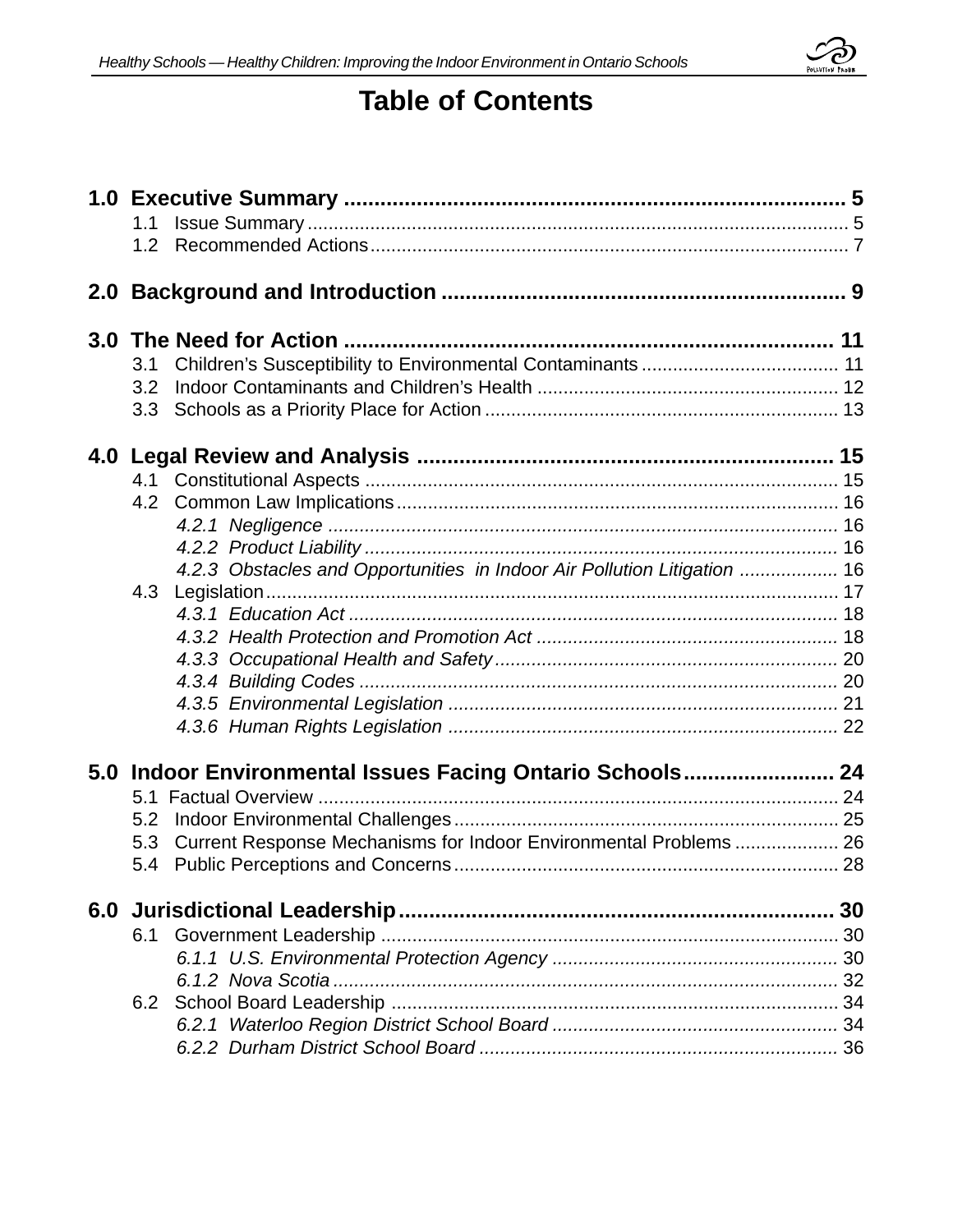

# **[8.0 Proposed Framework for an Indoor Environment Management Plan. 43](#page-40-0)**

# **[9.0 Conclusions and Recommendations ..................................................... 49](#page-46-0)**

# **Appendices**

- Appendix 1: Healthy Schools Project Advisory Committee
- Appendix 2: Indoor Environmental Contaminants and Potential Health Effects
- Appendix 3: Healthy Schools Initiatives
- Appendix 4: Media Analysis of Indoor Environmental Issues in Schools
- Appendix 5: Cost/Benefit Analysis Framework for Improving Indoor Air Quality in Schools
- Appendix 6: Key Informant Interview Questions and Responses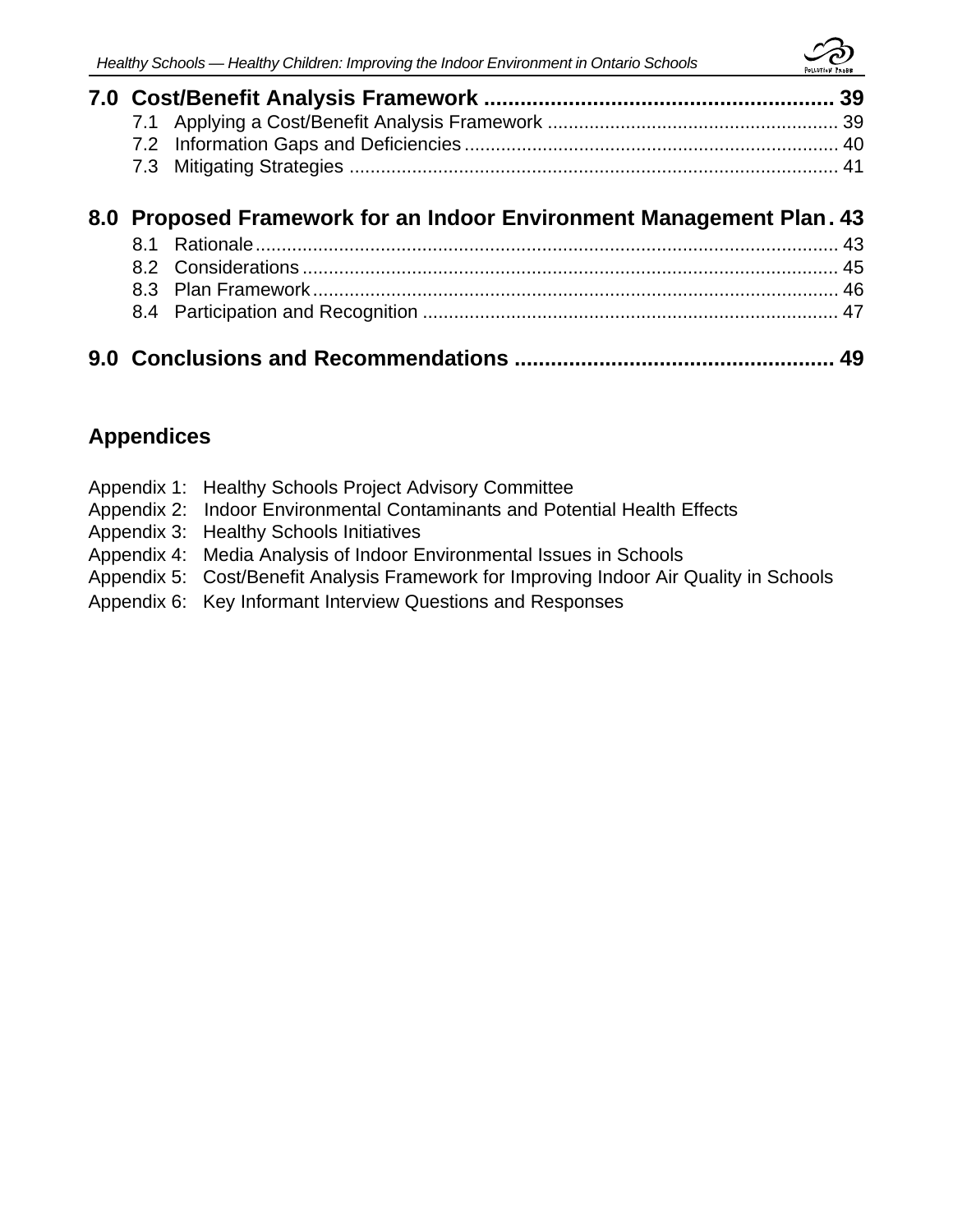

# <span id="page-4-0"></span>**1.0 Executive Summary**

In January, 1999, Pollution Probe launched a project to address the state of the indoor environment in Ontario schools. This project was an outcome of a 1998 conference that Pollution Probe and the Canadian Institute of Child Health held on children's health and air contaminants. Experts at this forum claimed that children are more sensitive to the harmful effects of environmental pollutants than adults and that indoor contaminants are among the top risks to the respiratory health of children (see proceedings from conference — The Air Children Breathe: The Effects on Their Health). A priority action item of the conference was to address the state of indoor environments in the places where children spend their time (i.e., schools, recreational facilities and day cares).

In response, Pollution Probe initiated *Healthy Schools — Healthy Children*, a two-phase project that aims to assess the range of indoor environmental issues facing Ontario schools, and to develop a cost-effective, proactive indoor environment management plan to help school boards identify, prevent and remediate indoor environmental problems. The purpose of Phase One is to provide the baseline information and analysis needed for Phase Two, enabling Pollution Probe and key stakeholders to develop solutions for improving the quality of school indoor environments in Ontario. This report reflects the findings from Phase One of Pollution Probe's research and addresses the following:

- the state of the indoor environment in Ontario schools;
- current legal authority and responsibility for issues related to indoor environmental quality and children's health in schools;
- jurisdictional leadership (including case studies of indoor environmental programmes in schools);
- the economic implications of improving indoor environments in schools;
- a proposed framework for a voluntary indoor environment management plan; and,
- recommendations for action.

### **1.1 Issue Summary**

Poor indoor air quality has been cited by many experts internationally as a serious health and environmental issue. The Science Advisory Board of the U.S. Environmental Protection Agency (EPA) claims that indoor air pollution is one of the top five environmental hazards to human health. As well, the EPA states that levels of pollutants indoors can be two to five times higher than levels of pollutants outdoors and, in some instances, can be up to 100 times higher.<sup>1</sup> The World Health Organization and the North Atlantic Treaty Organization (NATO) also recognize poor indoor air quality as a serious human health threat.<sup>2</sup> These claims are significant given that humans spend about 90% of their time indoors.3

Although children may typically spend more time out-of-doors than do adults, the majority of their time is spent in the indoor environment. Elements of an indoor environment that can affect health and comfort include: the presence of chemicals from cleaning, building and renovation products, pesticides, perfumes and furnishings; the presence of tobacco smoke, mould, dust and animal dander; practices associated with building, renovation, maintenance and cleaning; and the amount of air flow in a building. Some health effects linked to poor indoor air quality include: eye, nose, and throat irritation, dryness of mucous membranes and skin, nosebleeds, skin rash, mental fatigue, headache, cough, hoarseness, wheezing, nausea, and dizziness.4 Indoor air pollution is particularly problematic for those who have asthma, allergies or other respiratory problems.<sup>5</sup>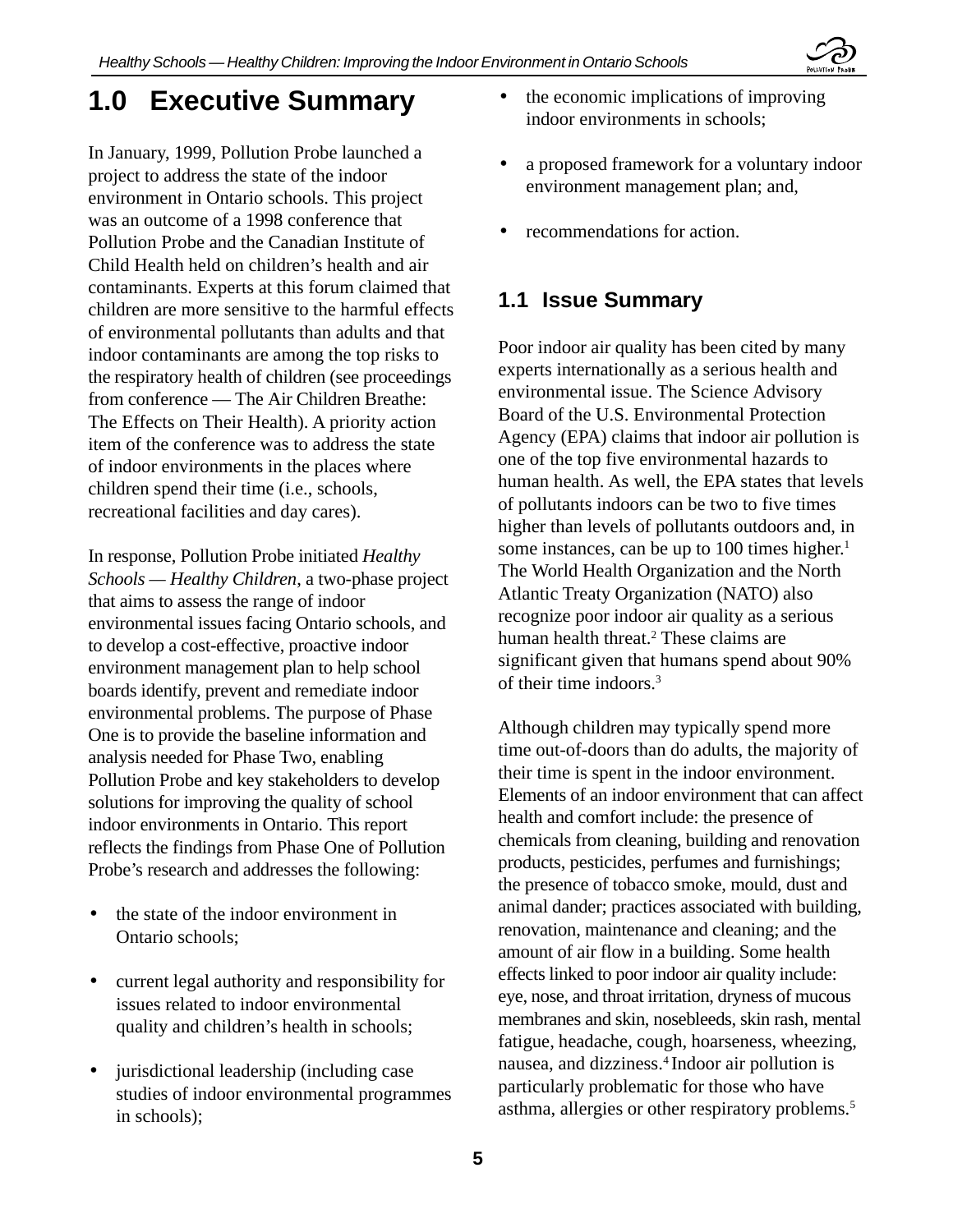

Because children are more vulnerable than adults to the effects of indoor pollutants, special care must be taken to optimize the environmental quality of the places where they spend their time.

While more attention needs to be paid to the quality of indoor environments in all building categories, schools deserve special attention for several reasons. Schools serve one of the most important functions in our communities – they provide generations of children with the academic and social skills that will profoundly affect the way in which they lead our society into the future. The physical condition of a child's learning space will affect that child's health and capacity for academic development. Schools are publicly funded facilities where children are expected to go for their education. Since they have little choice but to attend school, it is incumbent upon us to ensure that schools are safe and conducive to healthy physical, emotional and intellectual development. Moreover, schools present unique challenges for managing indoor environmental problems: occupancy rates are high and children are in close proximity to one another; schools have unique pollutant sources including vocational education areas and art and science classes; schools have pest and germ problems that can, in some cases, result in strong chemical use; lack of funds for building renewal and deferred maintenance have resulted in school building systems being left to deteriorate; and facility budgets are tight and often the first to be cut during difficult fiscal periods.

Although the condition of a school facility may affect both the health and academic performance of a child, there has been little federal or provincial leadership to address indoor environmental quality in schools. Pollution Probe conducted a legal analysis to determine the potential constitutional, common law and legislative avenues for addressing indoor environmental issues in schools. Although there are no statutes that explicitly address indoor air pollution in schools, there is a range of laws and a variety of

ministries, departments and agencies that have some authority for addressing different aspects of the problem. The participation of many players in this area, with no clear assignment of overall responsibility, complicates the task of improving school indoor environments. The fragmentation of authority prevents Ontario policy-makers from addressing indoor environmental issues in schools in a coherent, systematic, and unified manner. Other jurisdictions, however, have had greater success in this regard and have shown significant leadership on issues related to indoor air quality in schools. In Canada, the provinces of Nova Scotia, New Brunswick and British Columbia have enacted policies and/or programmes that aim to improve the quality of school indoor environments. In the U.S., the EPA and the states of Texas, Washington, Maryland and Vermont have developed initiatives that specifically address indoor environmental quality in schools.

While the provincial government has been slow to act on indoor environmental issues pertaining to schools, some Ontario school boards have made significant efforts to better manage their indoor environmental problems. For example, the Waterloo Region District School Board has developed an internationally recognized "ECO classroom" initiative, which is a programme designed to accommodate children with indoor environmental sensitivities. However, the mechanisms by which school boards address indoor environmental problems vary significantly from one board to the next. Some school boards address problems on a case-bycase basis in response to specific complaints. Others employ proactive strategies to prevent problems from occurring. What seems to be lacking is a consistent, proactive, province-wide strategy at the school board level to improve indoor environmental quality in schools. The degree to which school boards address indoor environmental problems in schools depends on how aware they are of the issues, their priorities, and the availability of resources. School boards claim that resource constraints, in particular, have been a significant barrier to school facility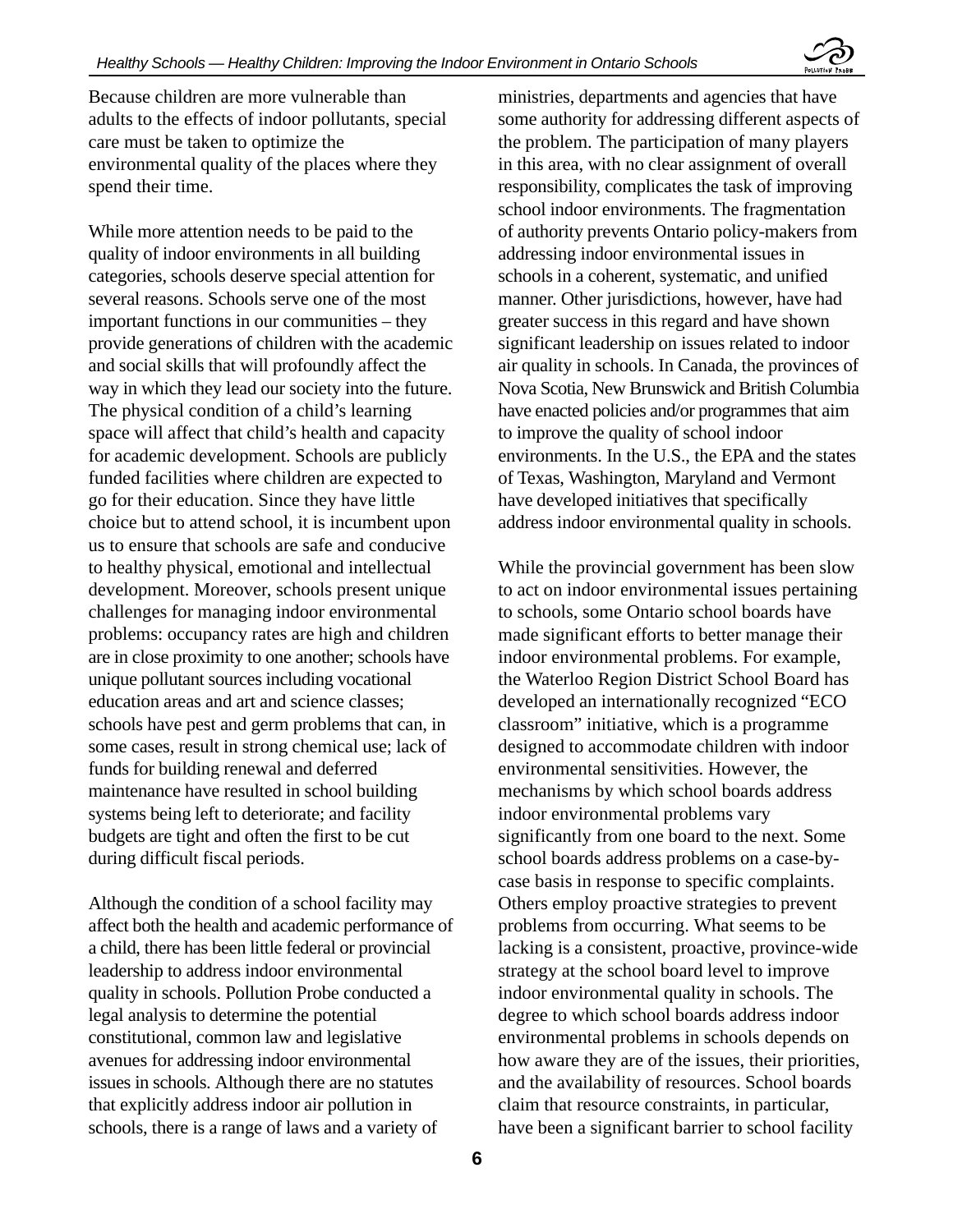

<span id="page-6-0"></span>improvements. The new provincial funding formula for education has created financial hardship for some school boards, limiting their ability to invest in improvements to the indoor environment. The provincial government, however, claims that its funding provisions are adequate. Since 1998, the province has made \$477 million available in grants to school boards for renewal projects. In December 1999, the Minister of Education allocated \$50 million to school boards that experienced financial hardship managing mould problems.<sup>6</sup>

Although school board officials cite cost as one of their biggest concerns with respect to making indoor environmental improvements in schools, the potential economic benefits of preventing or addressing indoor environmental problems are rarely taken into consideration. There are times when the financial benefits of investing in good equipment or practicing preventative maintenance have been considered with respect to long-term operating costs. However, the financial benefits to society of improved health of school occupants from better indoor air quality have not been given the attention they deserve. Making responsible, informed decisions that affect indoor air quality in schools requires consideration by governments and school boards of both the costs (i.e., investments required to improve indoor air quality) and the benefits. The benefits include: improved learning and retention of knowledge by students; improved physical and mental health of students, teachers and support staff; reduced costs (both direct and indirect) of treating air quality-induced illnesses; and, reduced costs resulting from absenteeism and reduced productivity. The use of cost/benefit analysis for determining optimum outdoor air quality has gained considerable acceptance over the past 10 years. The use of cost/benefit analysis now needs to be broadened to include the examination of indoor air quality.

#### **1.2 Recommended Actions**

The long-term goal of Pollution Probe's *Healthy Schools — Healthy Children* project is to facilitate the development of strategies that will help optimize indoor environmental quality in schools. Pollution Probe believes that there is enough knowledge about children's vulnerability to pollutants and the related health implications of exposure to indoor contaminants to take action on a precautionary basis sooner, rather than later. While debate continues on the degree to which indoor pollutants affect children's health, childhood asthma and allergies are rising, schools and portable classrooms across the country are in need of rehabilitation due to mould problems, and tension between parents and school boards is growing.

Pollution Probe believes that a voluntary indoor environment management plan that provides school boards with cost-effective strategies for preventing, remediating and resolving indoor environmental problems in schools should be developed by interested stakeholders as soon as possible. Models for consideration could include: activities already underway at some school boards; an electronic interactive Webbased plan; the U.S. EPA's *Indoor Air Quality Tools for Schools Action Kit*; an environmental management system, such as ISO 14001; or any number of existing programmes that best suit the needs of school boards. Public recognition of actions taken by school boards should be an essential component of any programme; i.e., participating school boards should be acknowledged through media events, on a Web site and/or with awards. In the end, a voluntary strategy should aim to: optimize the quality of school indoor environments; build on existing leadership in this area; raise awareness of indoor environmental issues among school occupants; and, improve public relations between school boards and parents.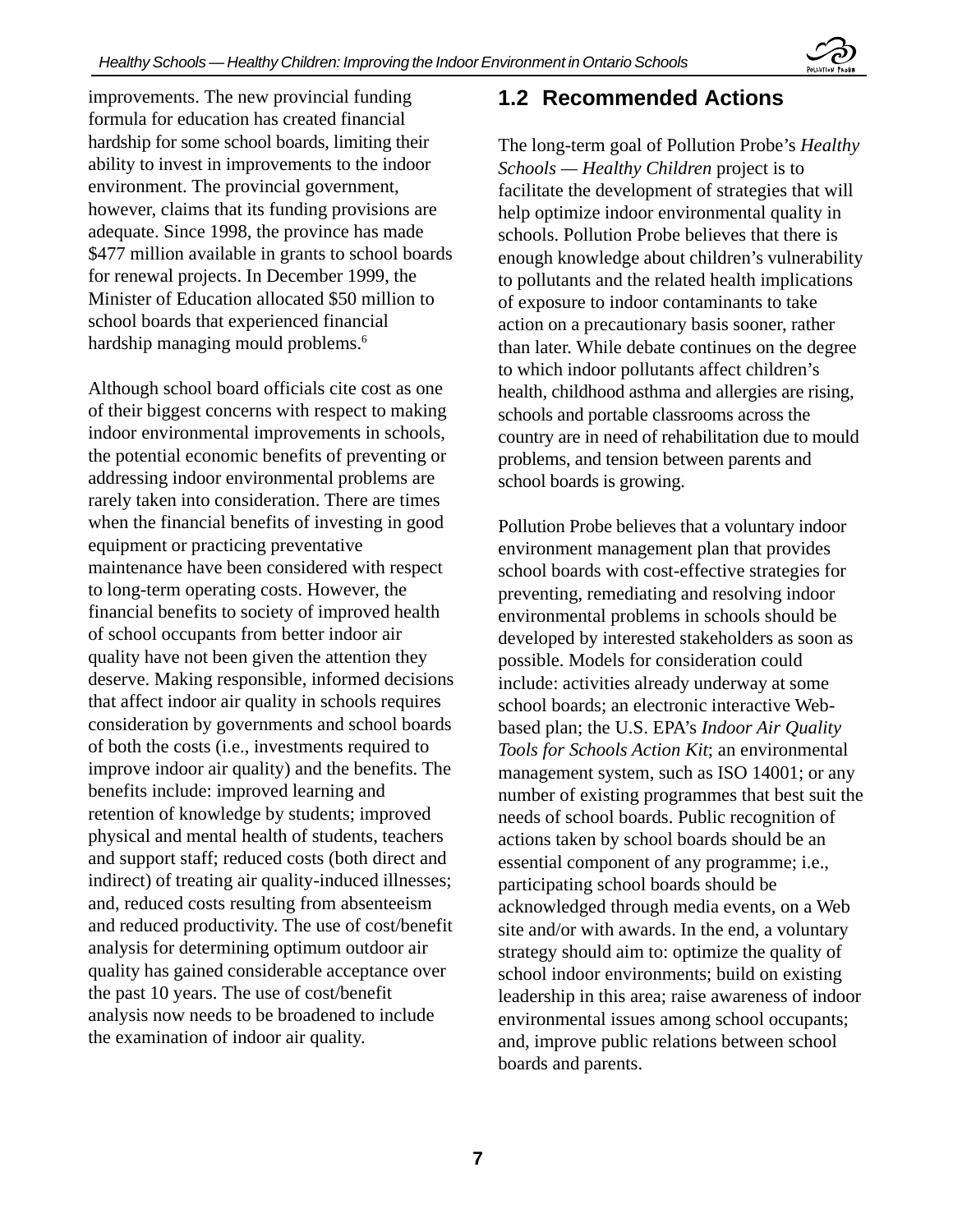<span id="page-7-0"></span>A voluntary plan can be an effective tool for indoor environmental improvements because it incorporates flexibility and can achieve quick results. Pollution Probe believes, however, that a comprehensive strategy to protect children's environmental health in Ontario will also require significant long-term investments by governments and interested stakeholders into research, policy and outreach activities related to indoor environments and children's health. To help move this agenda forward, Pollution Probe proposes the following recommendations that represent an ideal course of action for optimizing school indoor environmental quality and enhancing children's environmental health.

- To advance a consistent, cohesive platform on indoor environmental quality in Ontario schools, the Government of Ontario should recognize the importance of healthy indoor environments and assign one of the ministries of education, labour, health or environment with the authority and resources to take leadership. This has happened in Nova Scotia whereby the government provided the Department of Education with the expertise and resources to begin addressing school indoor environment issues more effectively.
- While one ministry should assume leadership for these issues, all of the ministries that currently have partial jurisdiction should work together more effectively to develop a comprehensive strategy to improve school indoor environments. Using Nova Scotia as a model, an inter-ministerial committee on indoor environments, with representatives from the ministries of health, education, labour and environment, should be formed as soon as possible.
- To better protect children from exposure to indoor contaminants in schools, a provincial policy/regulatory framework should be developed that acknowledges children's

unique vulnerability to indoor contaminants and provides children with protection from these hazards in schools. Moreover, governments should endorse, support and promote the concept of developing a voluntary indoor environment management plan for Ontario schools and school boards.

- To better understand the scope of indoor environmental challenges that Ontario school boards face, inventories of existing problems should be conducted and more systematic indoor air quality testing in schools should occur.
- To better understand the extent to which school children are at risk from exposure to indoor air pollution, co-ordinated, systematic, epidemiological and clinical health studies of the impacts of poor indoor air quality on children should be conducted.
- To better understand the net economic benefits to society of optimizing indoor environmental quality in schools, a comprehensive cost/benefit analysis should be undertaken.
- To encourage improvements to the indoor environment in schools, the provincial funding formula should be modified such that school boards have access to sufficient resources when modifications to schools are required to improve indoor environmental quality. Alternatively, a special projects fund earmarked specifically for indoor environmental improvements should be established and made available to school boards.
- To provide the public with opportunities for effective participation in decision-making processes related to school indoor environments, there needs to be better outreach and education on the range of indoor environmental issues that could affect children's health.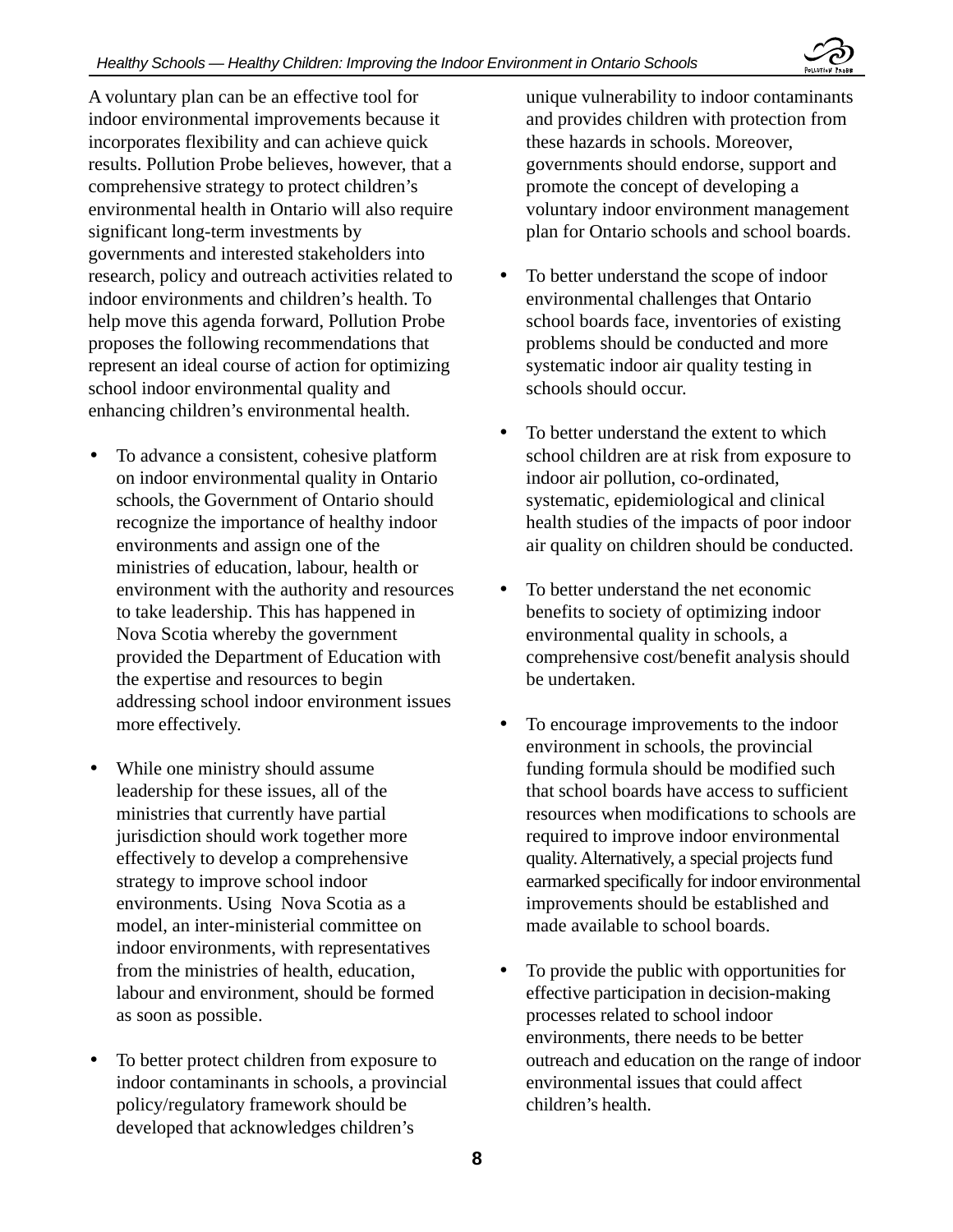

# **2.0 Background and Introduction**

In May 1997 in Ottawa, Pollution Probe participated in a national conference on children's health and environmental contaminants. Hosted by the Canadian Institute of Child Health (CICH), the conference addressed many of the environmental challenges facing our children. The relationship between children's health and wellness and environmental contaminants is an issue of increasing interest in the health and environmental communities. The Ottawa conference was the first in Canada to explore this relationship in a meaningful and informative manner. Through this venue and other research efforts, the CICH has advanced the dialogue on some fundamental issues regarding the way we address children's environmental health in Canada.

Building on the work by the CICH, in January 1998 Pollution Probe launched its own programme on children's health and environmental contaminants. As a kick-off to the programme, Pollution Probe and the CICH hosted an Ontario educational forum on the impacts of air pollution on children's health. Health professionals, policy-makers, educators, day care providers, and community workers came together to define the environmental risks facing children and to develop solutions to the problems. The forum highlighted several issues:

- children are more susceptible to harm from environmental contaminants than are adults;
- indoor environmental contaminants have significant impacts on children's health;
- we need to pay greater attention to the indoor environments in which children spend their time; i.e., schools, recreational facilities and day cares;
- Canada is falling behind other jurisdictions, particularly the United States, in its policy and research efforts to protect children from environmental pollutants; and,
- in Ontario, there are no guidelines, policies or programmes that specifically protect children from potential indoor environmental hazards in schools.

Since children are more susceptible than adults to the impacts of environmental contaminants, an unhealthy indoor environment can cause students to experience short- and long-term health problems.

In response, Pollution Probe embarked on a project to address the state of the indoor environment in Ontario schools. In light of findings that indoor air can be significantly more polluted than outdoor air, the fact that children spend about five to six hours a day inside of schools engaged in important learning activities is significant. Since children are more susceptible than adults to the impacts of environmental contaminants, an unhealthy indoor environment can cause students to experience short- and longterm health problems.7 In contrast, a healthy indoor school environment can contribute to the productivity of students, teachers and staff, improve comfort levels, and reduce sickness and absenteeism.8 While it is difficult for persons other than parents or guardians to protect children in their home environments, the public places where children spend their time should be safe and healthy.

*Healthy Schools — Healthy Children* is a twophase project that aims to assess the range of indoor environmental issues facing Ontario schools, and to develop a cost-effective, proactive indoor environment management plan to help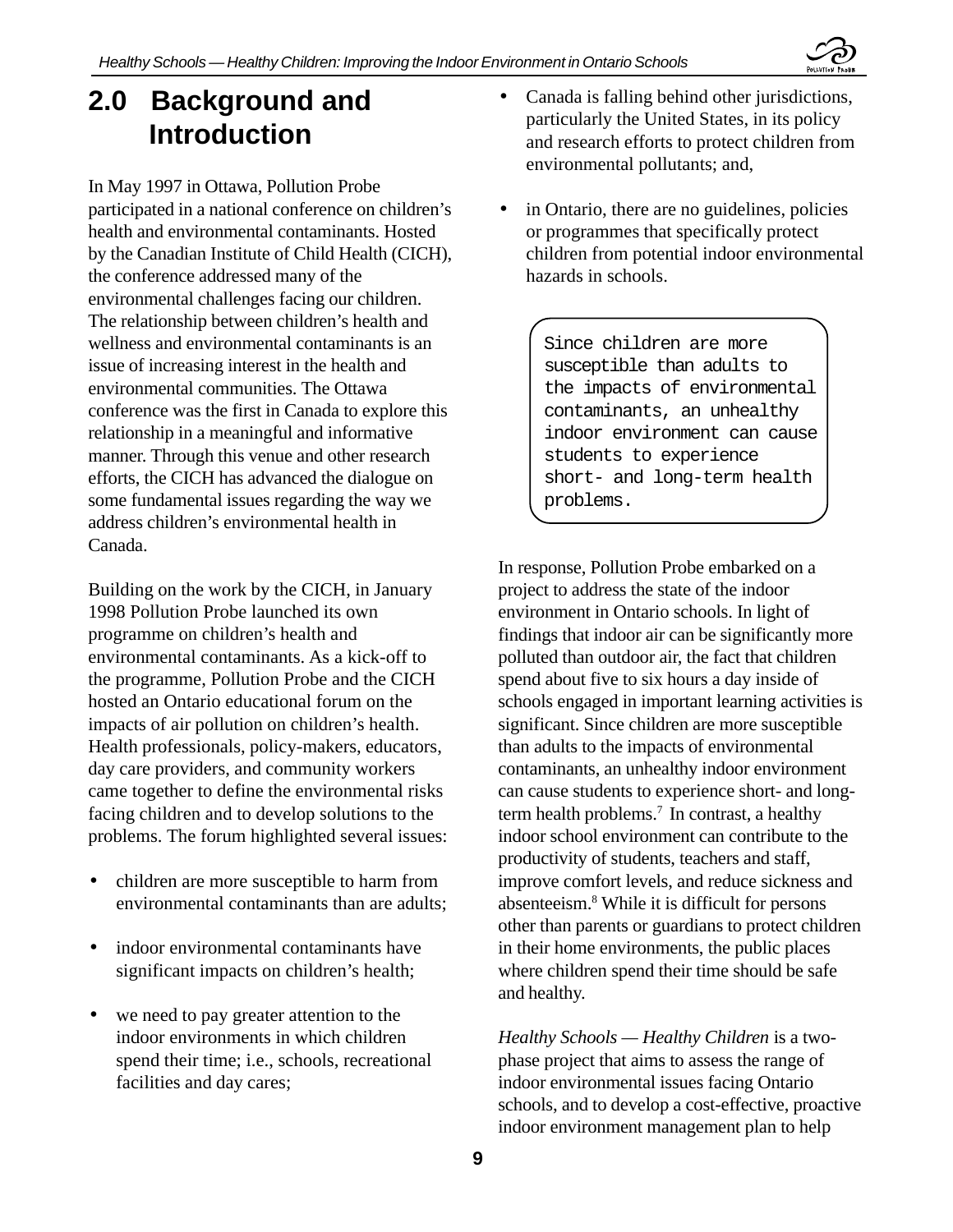

<span id="page-9-0"></span>schools identify, prevent and remediate indoor environmental problems. The purpose of Phase One is to provide the baseline information and analysis needed for Phase Two, enabling Pollution Probe and key stakeholders to develop solutions for improving the quality of school indoor environments in Ontario. This report reflects the findings from Phase One of Pollution Probe's research and addresses the following:

- the state of the indoor environment in Ontario schools;
- current legal authority and responsibility for issues related to indoor environmental quality and children's health;
- existing jurisdictional leadership (including case studies of indoor environmental programmes in schools);
- the economic implications of improving the indoor environments in schools;
- a proposed framework for a voluntary indoor environment management plan; and
- recommendations for action.

Pollution Probe's *Healthy Schools — Healthy Children* project advisory committee (see Appendix 1 for a list of committee members) provided the direction for many of the ideas reflected in this report. Other information was gathered through Internet and library research and interviews.

Since children are expected to attend school, it is important that these public facilities be maintained at the highest possible standards. Pollution Probe believes that it is incumbent upon caregivers, parents, teachers, school board officials, health-care providers and policymakers to ensure that the school environment for children is optimal for learning and is conducive to healthy physical, academic and emotional development.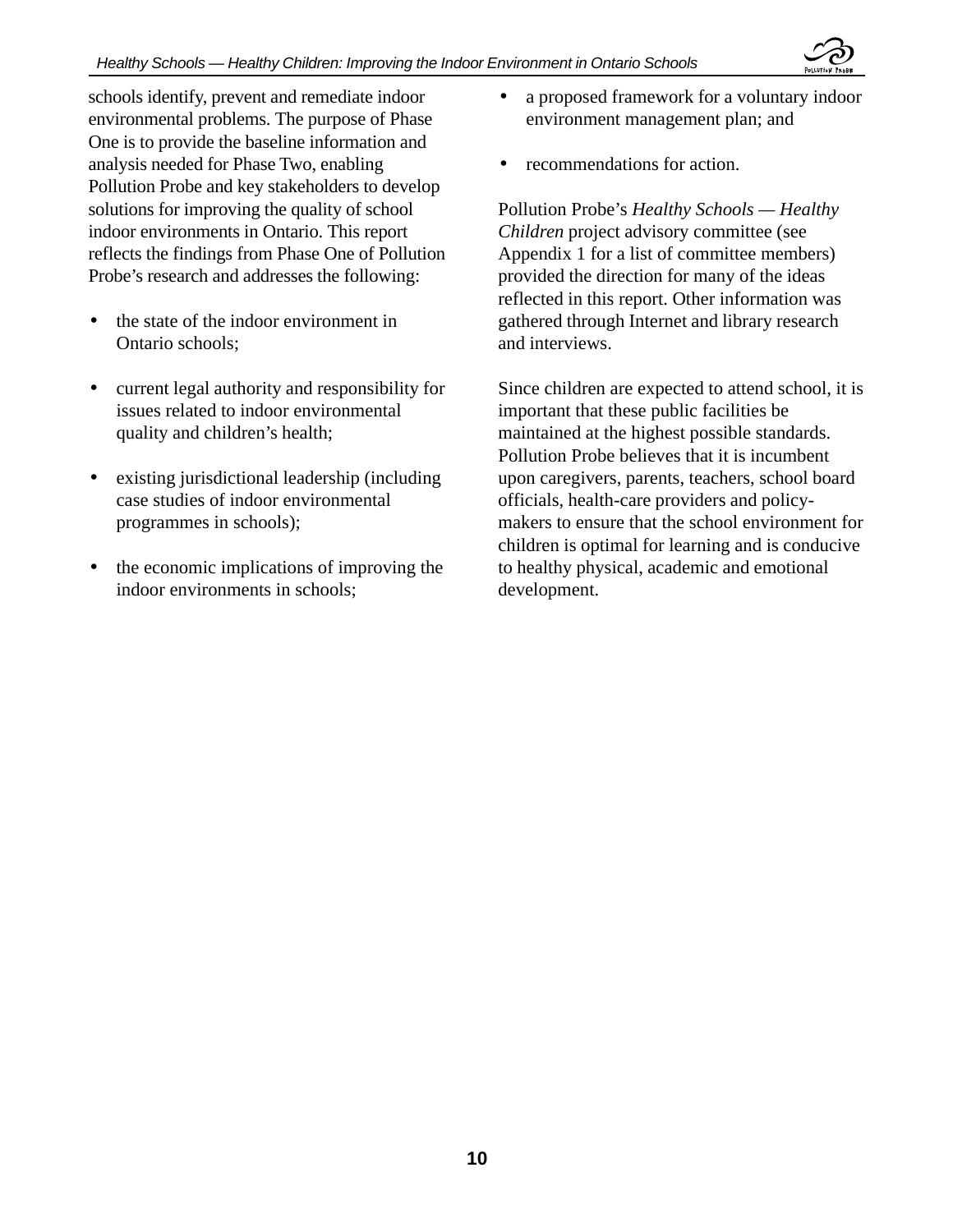

# <span id="page-10-0"></span>**3.0 The Need for Action**

There is a significant need for action to improve indoor environmental quality in Ontario schools. Three fundamental reasons for moving forward with a plan to address indoor environmental issues in Ontario schools are: 1) children are more vulnerable to the harmful effects of environmental pollutants than are adults; 2) indoor contaminants can have negative health impacts on children; and, 3) schools are important places where children spend their time, and they present particular challenges for managing indoor environment problems.

# **3.1 Children's Susceptibility to Environmental Contaminants**

Children are not simply small versions of adults. This has profound implications for how they are affected by contaminants in the environment. Developmental, physiological, and behavioural differences make children, in many instances, more vulnerable than adults to pollutants.

From the foetal stage through to the end of adolescence, children are in a dynamic state of growth with cells multiplying and organ systems developing. At birth, their nervous, respiratory, reproductive and immune systems are not yet fully developed.<sup>9</sup> If a contaminant enters the tissues or organs of a child during a critical stage of development, it can interfere with healthy maturation. Disruption of healthy brain development is of particular concern because the brain undergoes dramatic growth and development, not only during gestation, but for many years afterwards. The creation of synapses (linkages) between brain neurons is vital; synapses make up the neuronal networks that are the basis of further development and patterns of adaptation and behaviour. Timing is critical for some aspects of brain development; disruption during a critical period of development or to

certain cell systems may result in permanent damage. Some environmental agents are capable of interfering with both the timing and organization of brain development.<sup>10</sup>

Children are physiologically different than adults, and this often increases their exposure to environmental contaminants. Because their protective barriers are still developing, children absorb substances (including pollutants) at a much higher rate than adults through their skin, gastrointestinal tract and respiratory system. As well, because their livers and other metabolic systems are immature, infants and children are less able than adults to detoxify and excrete toxins.11 As a result, if they are exposed to contaminants, the impact can be quite significant. The high rate at which children breathe air and consume water and food per kilogram of body weight also puts them at risk. For example, an infant's daily water intake per kilogram of body weight is almost three times that of an adult.<sup>12</sup> Proportionate to body weight, the average one-year old can eat up to seven times more grapes, bananas, pears, carrots and broccoli than an adult.<sup>13</sup> Hence, developing children may receive higher doses of pollutants from air, water and food sources than adults.

Children's behavioural characteristics can also serve to increase their exposure to environmental contaminants, often placing them in close proximity to sources of environmental pollutants. As compared to adults, children are physically closer to the ground — a place where many biological and chemical pollutants tend to settle. Infants and young children spend a lot of their time crawling and playing on floors, carpets, and grass, and can therefore suffer prolonged exposure to the contaminants that permeate these areas. Young children pass through an intense oral phase, ingesting relatively large quantities of "non-edible" products that may contain harmful substances. Similar to adults, children spend a good deal of their time engaged in indoor activities. As a result, they are subjected to a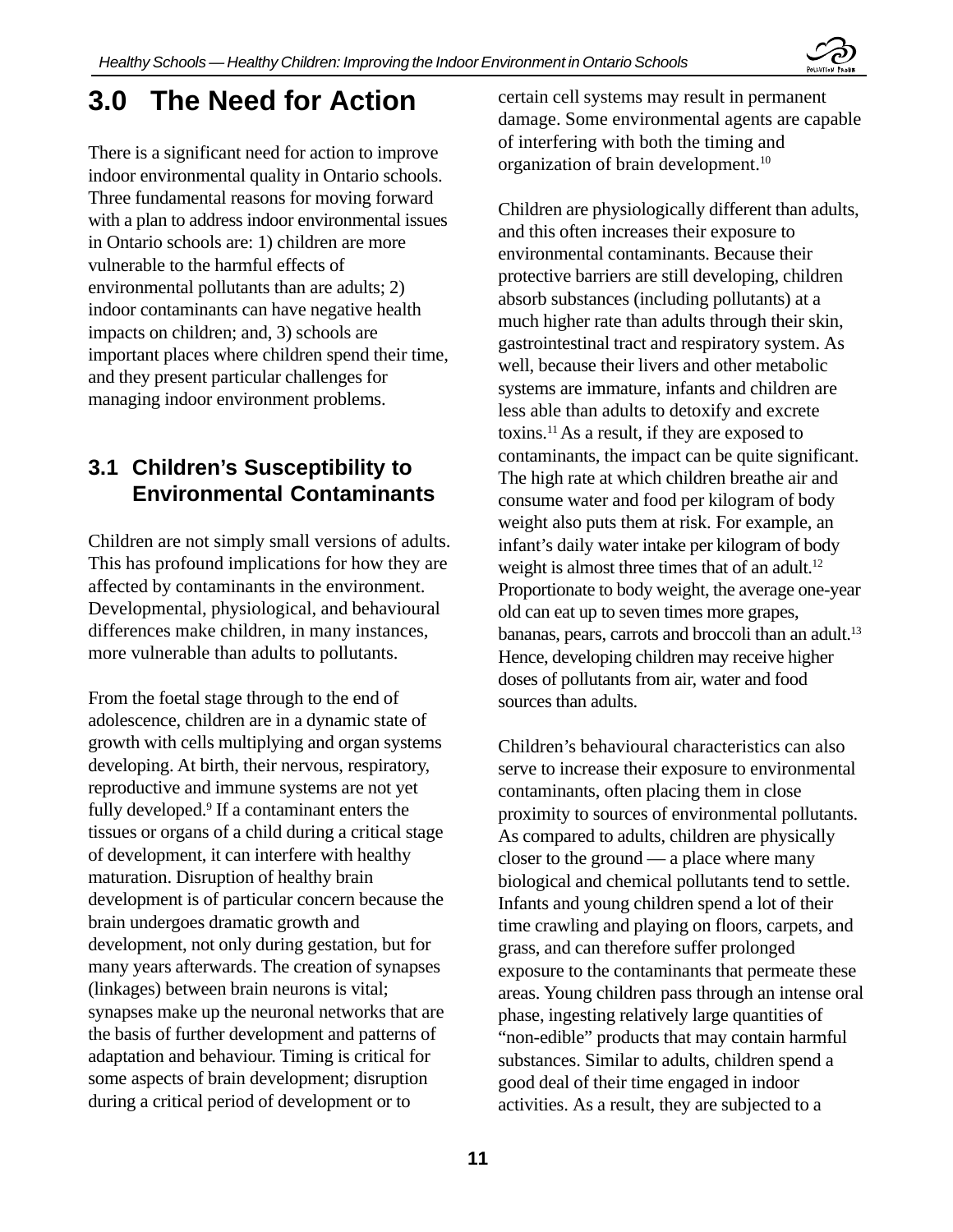range of indoor contaminants, including tobacco smoke, volatile organic compounds, dust mites, mould, and pesticides.

Because children are more vulnerable than adults to the effects of environmental pollutants, we must take special care to minimize their exposure in all circumstances. In particular, we need to pay more attention to indoor environments and their potential health implications for children.

> The EPA states that levels of pollutants indoors can be two to five times higher than levels of pollutants outdoors and, in some instances, can be up to 100 times higher.

# **3.2 Indoor Contaminants and Children's Health**

Poor indoor air quality has been cited as a serious health and environmental issue by many experts internationally. The Science Advisory Board of the U.S. EPA claims that indoor air pollution is one of the top five environmental hazards to human health. As well, the EPA states that levels of pollutants indoors can be two to five times higher than levels of pollutants outdoors and, in some instances, can be up to 100 times higher.<sup>14</sup> The World Health Organization recognizes poor indoor air quality as a serious human health threat.<sup>15</sup> A study done by the North Atlantic Treaty Organization (NATO) deemed indoor air quality a priority non-military issue facing NATO nations.<sup>16</sup>

Many factors affect the quality of an indoor environment, including the products used in the building, the practices for maintaining the facility, the rate of airflow, and the age and/or condition of the structure. Specific elements of

an indoor environment that can affect the health and comfort of the occupants include: the presence of tobacco smoke, mould, dust and animal dander; the presence of chemicals from cleaning and renovation products, pesticides, perfumes and furnishings; the use of chemicals in photocopiers and laminators; the presence of polluted outdoor air; and the practices of renovation, maintenance and cleaning. Carpets and fabric upholstery can have a significant impact on indoor environmental quality as they act as sinks for bacteria, viruses, pollens, mould, organic chemicals and dust.17 For example, the amount of dust found in a square metre of old carpet can be up to 400 times that found on smooth surface flooring.18

The human health effects from poor indoor environmental quality are often similar to the symptoms of sick building syndrome (SBS). Health effects linked to SBS include eye, nose, and throat irritation, dryness of mucous membranes and skin, nosebleeds, skin rash, mental fatigue, headache, cough, hoarseness, wheezing, nausea, and dizziness<sup>19</sup> (refer to Appendix 2 for more on indoor contaminants and health effects). Dr. Malcolm Sears of McMaster University claims that indoor contaminants are the most important sources of risk to the respiratory health of our children.20 In a Canadian study undertaken in 30 communities, it was found that in homes with indoor mould problems, the increase in asthma was 45%, bronchitis  $-32\%$ , chest illness  $-52\%$ , wheeze — 58% and cough — 89%.21 According to a recent study by Statistics Canada, the rate of asthma among children under the age of 15 has quadrupled in the past  $20$  years.<sup>22</sup> According to a 1996-97 Population Health Survey conducted by the same agency, approximately 11% of Ontario

Dr. Malcolm Sears of McMaster University claims that indoor contaminants are the most important sources of risk to the respiratory health of our children.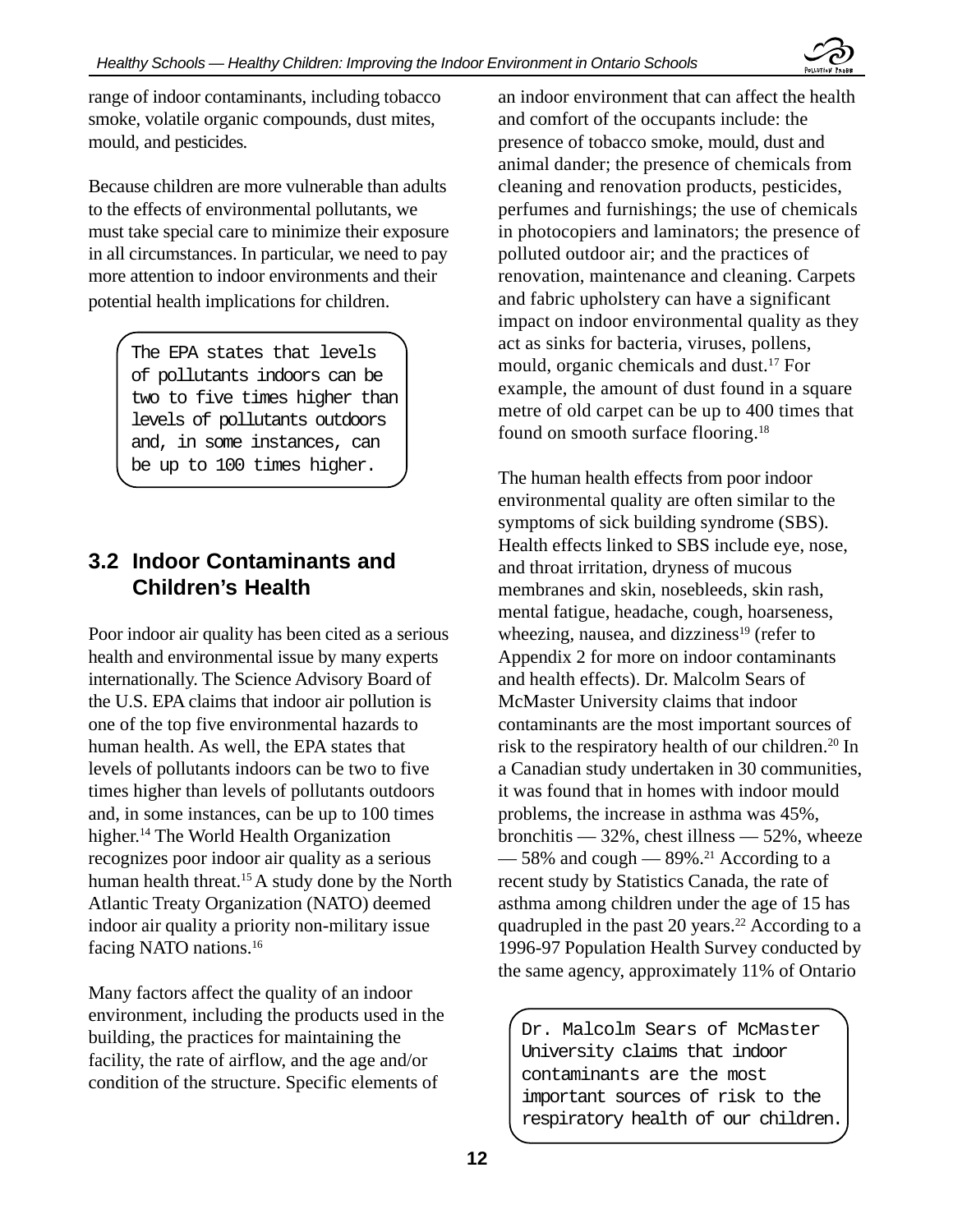

<span id="page-12-0"></span>children under the age of 19 have asthma. Asthma is the leading chronic childhood disease and the primary cause of school absenteeism.23

While respiratory illness is the primary health effect associated with poor indoor air quality, there are additional health effects that have been linked to indoor contaminants. The presence of environmental (second-hand) tobacco smoke can cause children to develop ear infections, as well as asthma and other breathing problems.<sup>24</sup> A study done in Cleveland, Ohio revealed an association between infant deaths due to lung haemorrhage and the presence of *Stachybotrys chartarum* mould in the homes of these infants.<sup>25</sup> Dr. Doris Rapp, U.S. Paediatrician, Allergist, and Environmental Medical Specialist, has documented numerous cases of children with chemical and environmental sensitivities who suffer severe and debilitating health effects after exposure to mould, dust, perfumes and cleaning products.26 Due to varying sensitivity among individuals, indoor pollutants can cause significant health impacts for some children and mild impacts for others.

> The time that children spend in schools is extremely important given that they are there to acquire academic and social skills that will, ultimately, affect their future and the future of our society.

Determining with certainty the impacts of indoor pollutants on all types of children (i.e., sensitive and nonsensitive) is a task that could take years of research, especially given the multiplicity of pollutants that exist in the indoor environment and the potential synergistic impacts that we know little about. Waiting until there is documented, scientific cause and effect evidence before we act could compromise the health of a generation of children. While the debate continues on the degree to which indoor pollutants affect children's health, childhood

asthma and allergies are rising, schools and portable classrooms across the country are in need of rehabilitation due to mould problems, and tension between parents and school boards is growing. We know enough about children's vulnerability to pollutants and the serious impacts of indoor contaminants to take action on a precautionary basis sooner, rather than later.

### **3.3 Schools as a Priority Place for Action**

Although children may typically spend more time out-of-doors than do adults, the majority of their time is also spent in the indoor environment.<sup>27</sup> Children attending school spend about five to six hours of every weekday in these facilities; young children who attend day care in a school spend even more than that amount of time there. The time that children spend in schools is extremely important given that they are there to acquire academic and social skills that will, ultimately, affect their future and the future of our society. Since schools are publicly funded facilities where children are expected to go for their education, society has the responsibility to provide these children with the best possible environment in which to learn.

Schools present particular challenges for managing indoor environmental problems. Approximately four times as many students and teachers occupy a given classroom space as do employees occupy an office space.<sup>28</sup> Yet many schools have a lower ventilation capacity than a typical office building. Given the rate at which infections can spread through a school population, highly volatile commercial cleaners are often used to keep germs under control. Schools have other unique pollutant sources, including cafeterias, art and science classes, vocational education areas, pools, rest rooms and locker rooms.<sup>29</sup> Historically, education in the classroom has been given priority over maintenance of the educational facility. Hence,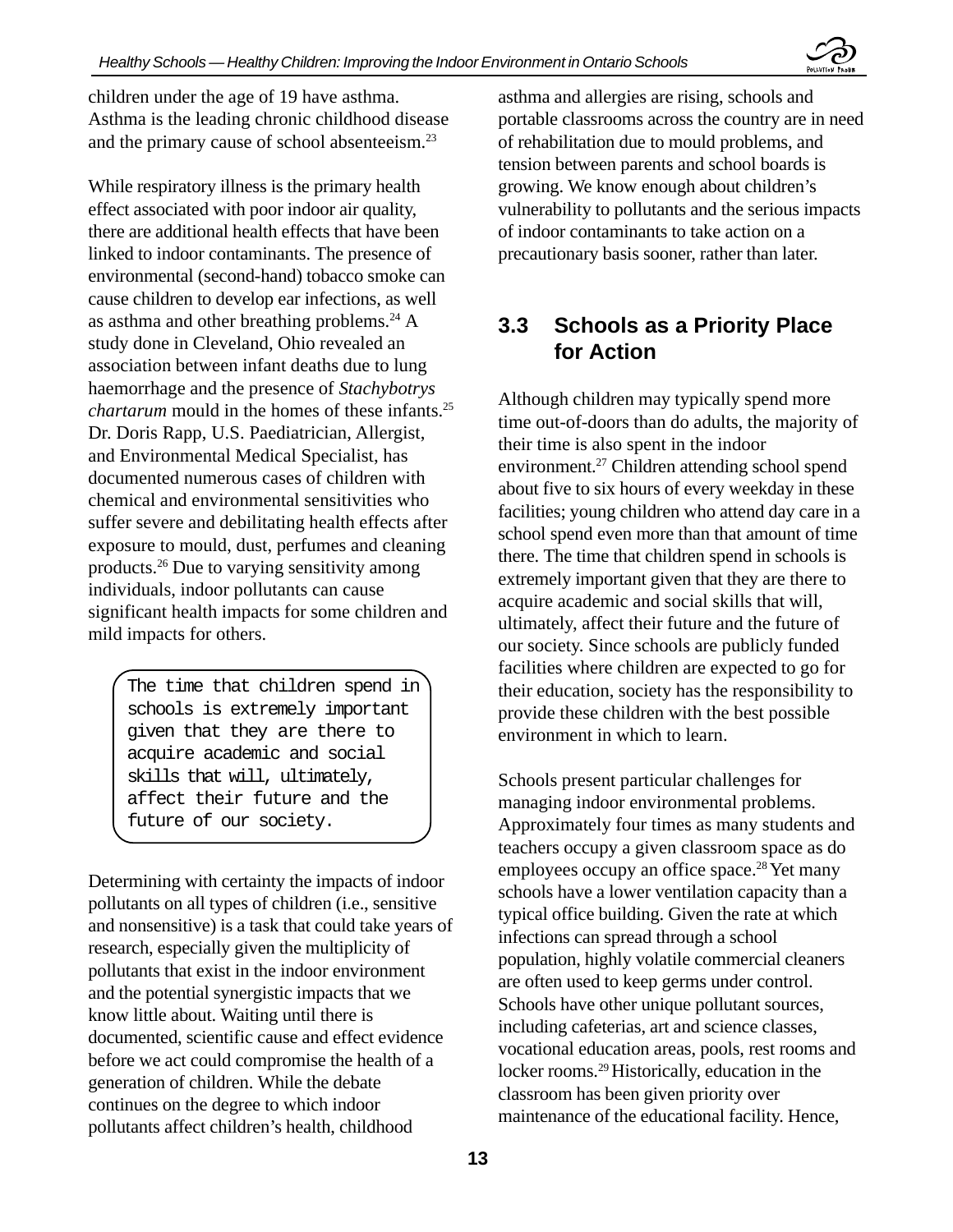

<span id="page-13-0"></span>maintenance budgets are tight and often the first to be cut during difficult fiscal periods.<sup>30</sup>

Of Ontario school administrators surveyed for **Canadian Schoolhouse in the Red**, 88% believe that the learning environment is a "key factor" of or "absolutely critical" to student achievement.

According to the first national study of school facilities, done in 1993 — *Canadian Schoolhouse in the Red*, Canadian schools have specific problems related to building deterioration, upgrades, deferred maintenance and indoor air quality.31 Moreover, one in six schools across Canada is considered an inadequate place for learning.32 In 1993 in Ontario, 73% of schools had outlived their life expectancy, which is typically 40 years. Forty-three per cent were deemed in excellent shape, 37% were in fair condition and 20% were in poor condition.<sup>33</sup> The report states that substandard conditions of many of the facilities are due to deferred maintenance and building deterioration. With competing demands and limited resources, school boards are often faced with reducing maintenance budgets. In 1993, Ontario had a deferred maintenance burden of \$396 million. When

maintenance is deferred, building systems deteriorate more quickly and indoor air quality problems increase.34

Of Ontario school administrators surveyed for *Canadian Schoolhouse in the Red*, 88% believe that the learning environment is a "key factor" of or "absolutely critical" to student achievement. A 1991 study conducted at Georgetown University in Washington confirms these assumptions.<sup>35</sup> Fifty-two school facilities in Washington were assessed by engineers and architects and classified into three categories: excellent, fair or poor condition. Factoring out the variables that could affect learning, student achievement scores were then evaluated in all of the schools. The researcher found that the students attending schools in poor condition were 5.5 percentage points behind students attending schools in fair condition, and 11 percentage points behind those attending schools in excellent condition. This research prompted the U.S. government to pass the State Infrastructure Banks for Schools Act of 1997 that enacts funding provisions for school building and repair.<sup>36</sup>

Schools clearly should be a priority place for improving indoor environmental quality. If the purpose of schools is to educate children, then the facilities that house children for this important activity should be in optimal condition.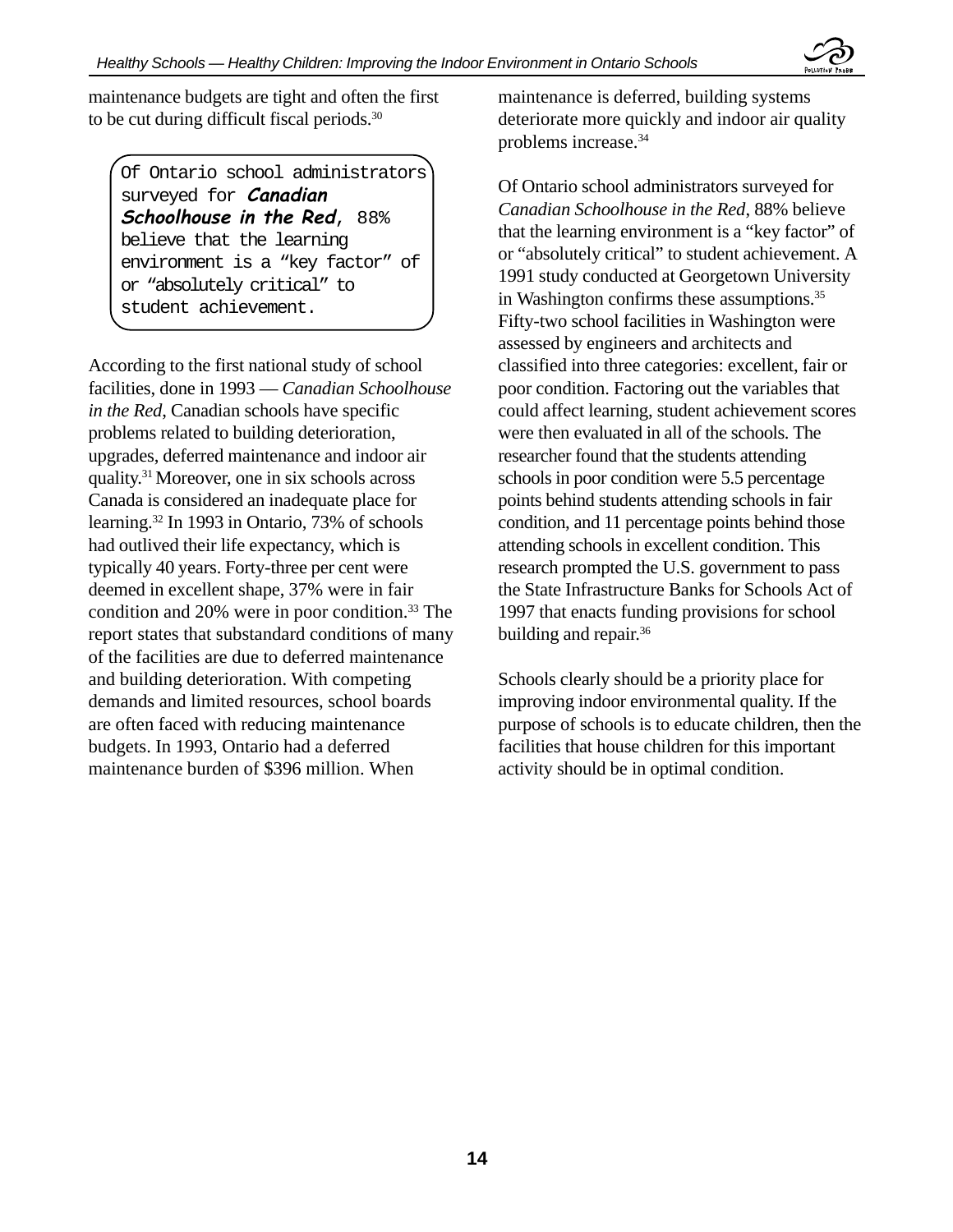

# <span id="page-14-0"></span>**4.0 Legal Review and Analysis**

Although the condition of a school facility may affect both the health and academic performance of a child, there is little federal or provincial leadership to address indoor environmental quality in schools. This section of the report draws upon the text that is relevant to schools of an analysis prepared for Pollution Probe by Joe Castrilli, Barrister and Solicitor, entitled *Legal Aspects of Indoor Air Quality in Canada*. (Please refer to this report for references and a more detailed legal analysis of indoor air quality issues in general.)

> With respect to legislation, there are few statutes that explicitly address control of indoor air pollution, and none that explicitly protect children from the potential harm associated with indoor contaminants in schools.

In the review below, Pollution Probe uses Mr. Castrilli's analysis to examine the potential constitutional, common law and legislative avenues for addressing indoor environmental quality in schools. Under the Constitution, the federal spending power could be applied to indoor air quality in schools. The Charter of Rights provides the potential basis for initiating litigation to protect the rights of chemically sensitive groups from discrimination. Under common law, students and school boards can impose liability on an array of defendants responsible for creating indoor air pollution problems. With respect to legislation, there are few statutes that explicitly address control of indoor air pollution, and none that explicitly protect children from the potential harm associated with indoor contaminants in schools. Moreover, even where legislation addresses problems of indoor air quality, the standards that have been developed cover few chemical substances of concern.

# **4.1 Constitutional Aspects**

The Canadian Constitution divides the legal authority for environmental issues between the federal and provincial governments. In previous cases dealing with constitutional aspects of environmental legislation, the focus has been on the "natural" (i.e., outdoor), rather than the "built" (i.e., indoor) environment. Indoor environmental issues in schools should be considered under both the division of powers and the Charter of Rights under the Constitution.

With respect to division of power, the Canadian Constitution grants spending power to the federal government that could impact the way in which provinces fund education. Under this power, Parliament may spend or lend funds to any government, institution, or individual for any purpose, and may attach to any grant or loan any condition it chooses, including conditions it cannot directly legislate. Therefore, the federal government has the authority to place conditions related to indoor air quality on funds transferred to the province. In terms of provincial powers, the Constitution gives the Ontario government the authority to regulate indoor air quality if it chooses to do so.

The Charter of Rights and Freedoms provides the public with certain fundamental liberties that governments cannot interfere with, unless governments can demonstrate that such interference is justified in a free and democratic society. It states, "Every individual is equal before and under the law and has the right to the equal protection and equal benefit of the law without discrimination based on . . . sex, age or . . . physical disability."It is possible that federal or provincial laws, programmes, or activities that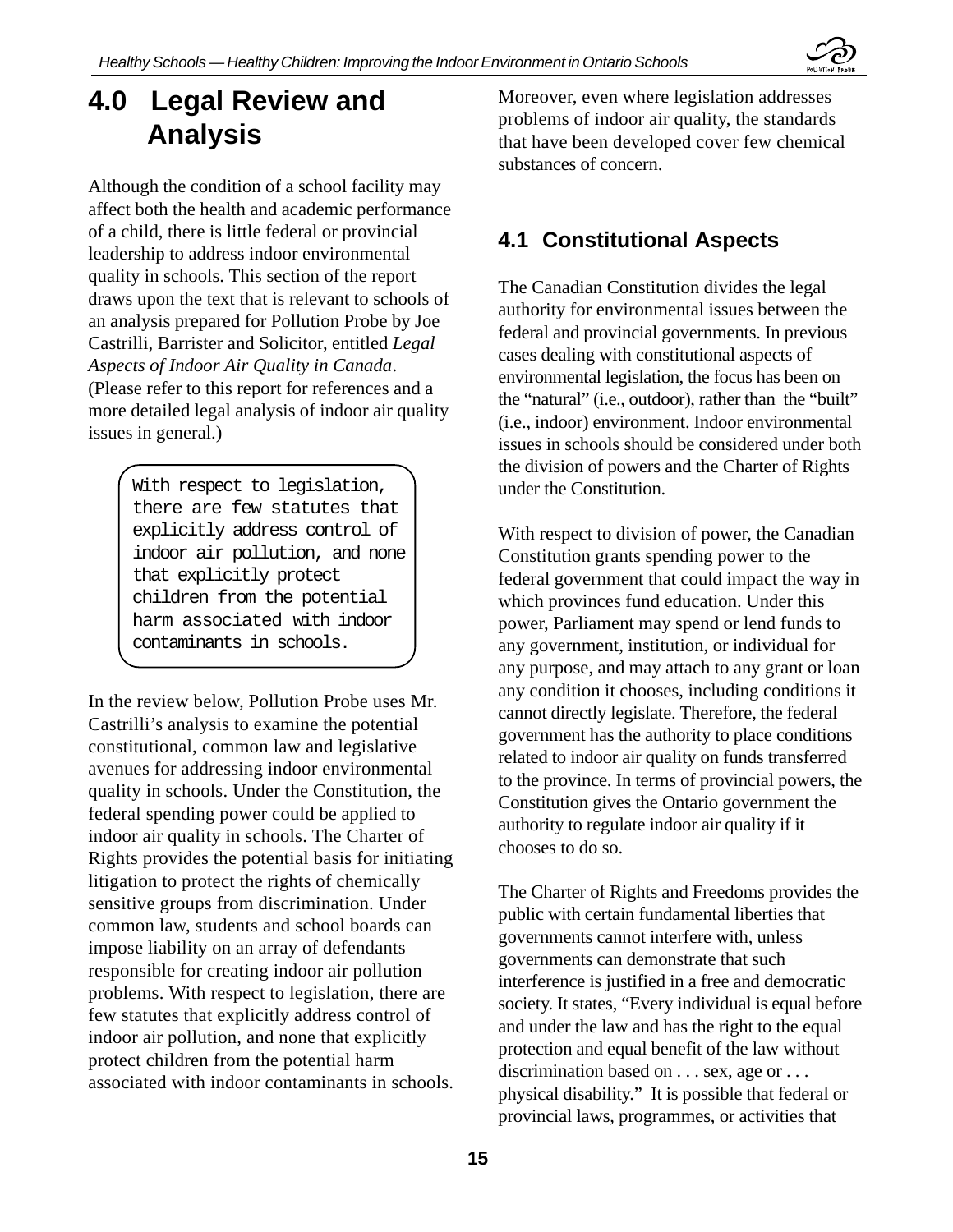

<span id="page-15-0"></span>protect the "average" Canadian within the context of the indoor environment, but fail to protect women, children, the elderly, or those suffering from special chemical sensitivities might run afoul of the Charter's equality rights provision.

# **4.2 Common Law Implications**

The common law (law made by a judge) may provide compensation for people who have been harmed as a result of exposure to indoor air pollutants. Specifically, children who have been harmed as a result of poor indoor air quality in schools could sue under common law principles**.** Those that may be liable could include owners, architects, contractors and engineers, among others. It may, however, be legally difficult to prove that any harm suffered by the child was caused by the actions or practices of particular individuals.

Although there have been few reported judgements in Canadian courts to date regarding liability for indoor air pollution, tort theories of liability may be used to address these cases where they arise. Tort theories of liability that are most applicable to damage suffered by children in schools are negligence and products liability.

# 4.2.1 Negligence

Negligence is conduct that breaches a standard of care owed to a person who is harmed by the conduct. To prove an action in negligence, the plaintiff must show that**:** 1) s/he is within a class of people the defendant was obligated to care for; 2) the defendant's behaviour fell below the standard they should be expected to maintain; and 3) the plaintiff suffered damage that was foreseeable by the defendant.

Since principals and school boards owe a "duty of care" to the students, failing to address indoor environmental problems could constitute negligence.

#### 4.2.2 Product Liability

When manufacturers, processors, sellers, or others produce products that injure people or property, they may be liable in negligence. The negligence theory of product liability is similar, in principle, to ordinary negligence law. Manufacturers and others have a duty to use reasonable care in producing products. For example, if it were shown that failure to take reasonable care in constructing a school resulted in defects that posed a substantial danger to the health and safety of school occupants, school boards could be liable. As well, since school boards are consumers of building materials, they could sue suppliers if their products were found to be defective. Although manufacturers are required to provide consumers with warnings associated with the product's danger, this obligation does not exonerate them from the duty to manufacture safe products in the first place.

When manufacturers, processors, sellers, or others produce products that injure people or property, they may be liable in negligence.

Overall, product liability provides a potential legal basis for imposing liability on an array of defendants responsible for creating indoor air pollution problems. However, for this defense to be successful, complex problems of scientific and medical proof still must be overcome.

# 4.2.3 Obstacles and Opportunities in Indoor Air Pollution Litigation

Using private litigation for resolving indoor environmental problems in schools presents significant obstacles for plaintiffs. One of the greatest challenges for a person suing is to prove that the action or product of the person being sued caused the problem. The prohibitive expense and complexity of civil litigation is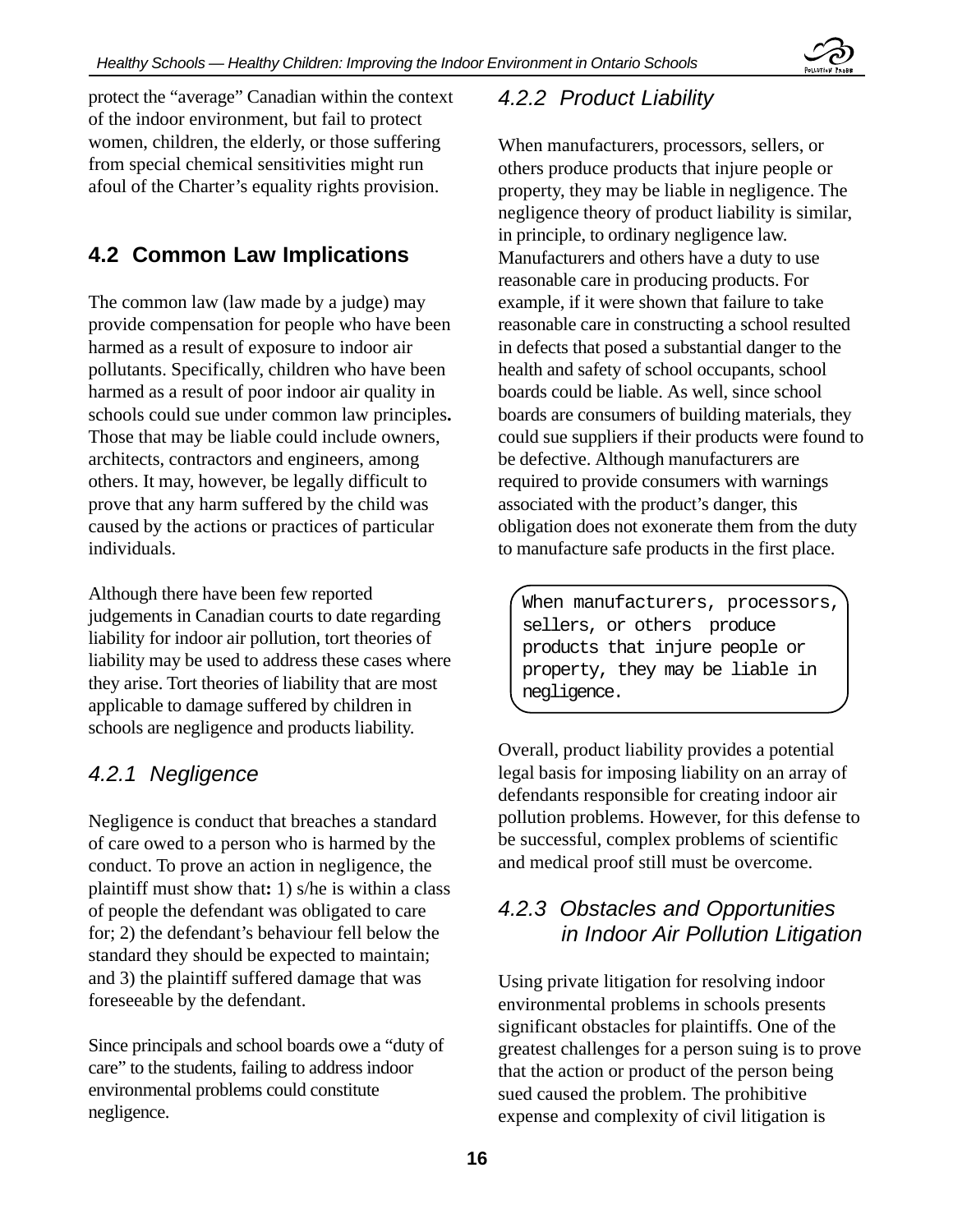

<span id="page-16-0"></span>another challenge for plaintiffs. Because indoor environmental problems are often complex, the plaintiff may need technical, medical, and scientific expert witnesses in order to prove their case. Given that indoor environmental problems can arise from several factors, plaintiffs may be required to sue more than one party. Moreover, in civil litigation in Ontario, unsuccessful plaintiffs not only have to pay the costs of their own lawyers and experts but also a portion of the costs incurred by successful defendants. This can have a chilling effect on the ability and willingness of "victims" to take on such litigation.

The range of federal and Ontario legislation potentially applicable to indoor air quality is enormous. Due to the diversity of issues that may touch on indoor air quality, a variety of ministries, departments and agencies at all levels of government may have some authority for addressing different aspects of the problem.

Reliance on private litigation, to solve what seem to be pervasive challenges facing a significant portion of the nation's building stock, is not necessarily prudent or effective. Private litigation is primarily reactive in nature and available only to people who have the time, energy and funds to pursue such an undertaking. As an effective strategy for addressing indoor environmental problems, litigation needs to be combined with legislation that is preventive, is systematic, and seeks to achieve long-term planning goals.

On the other hand, civil litigation may be the only way to achieve a remedy where government agencies have failed to act, and to heighten the profile of indoor air quality with the public, the legislature, and the media. Several provinces, including Ontario, now authorize class actions or proceedings, whereby several people who have a common interest or injury may jointly sue a

defendant (or defendants) for damages in a single case. This measure permits plaintiffs to offset the often prohibitive costs of lawyers and expert witnesses associated with civil litigation by combining resources for a case.

Overall, civil litigation may be used as a tool for redressing injuries sustained from indoor air pollution, filling gaps in the legislative regime, and providing a stimulus for the development of more comprehensive legislative schemes.

# **4.3 Legislation**

The range of federal and Ontario legislation potentially applicable to indoor air quality is enormous. It includes laws pertaining to toxic substances, energy conservation, health promotion and protection, human rights, housing, building codes, product safety, radiation protection, occupational health and safety, workers' compensation, pesticides and tobacco control. Due to the diversity of issues that may touch on indoor air quality, a variety of ministries, departments and agencies at all levels of government may have some authority for addressing different aspects of the problem. This diversity of authority is understandable, given the number of areas involved. However, diversity also has the potential to create fragmentation of authority and result in ineffectiveness. This can occur if various levels of government and different ministries with a wide variety of, as well as potentially conflicting mandates, do not coordinate their efforts to address indoor air pollution in a coherent, systematic, and unified manner.

This section reviews the most important pieces of federal and Ontario legislation that are relevant, or potentially relevant, to the control of indoor air pollution in schools. Identification of a statute in this section does not necessarily mean that the statute is actually applicable to the indoor air quality problem; the application may be more potential or theoretical than actual.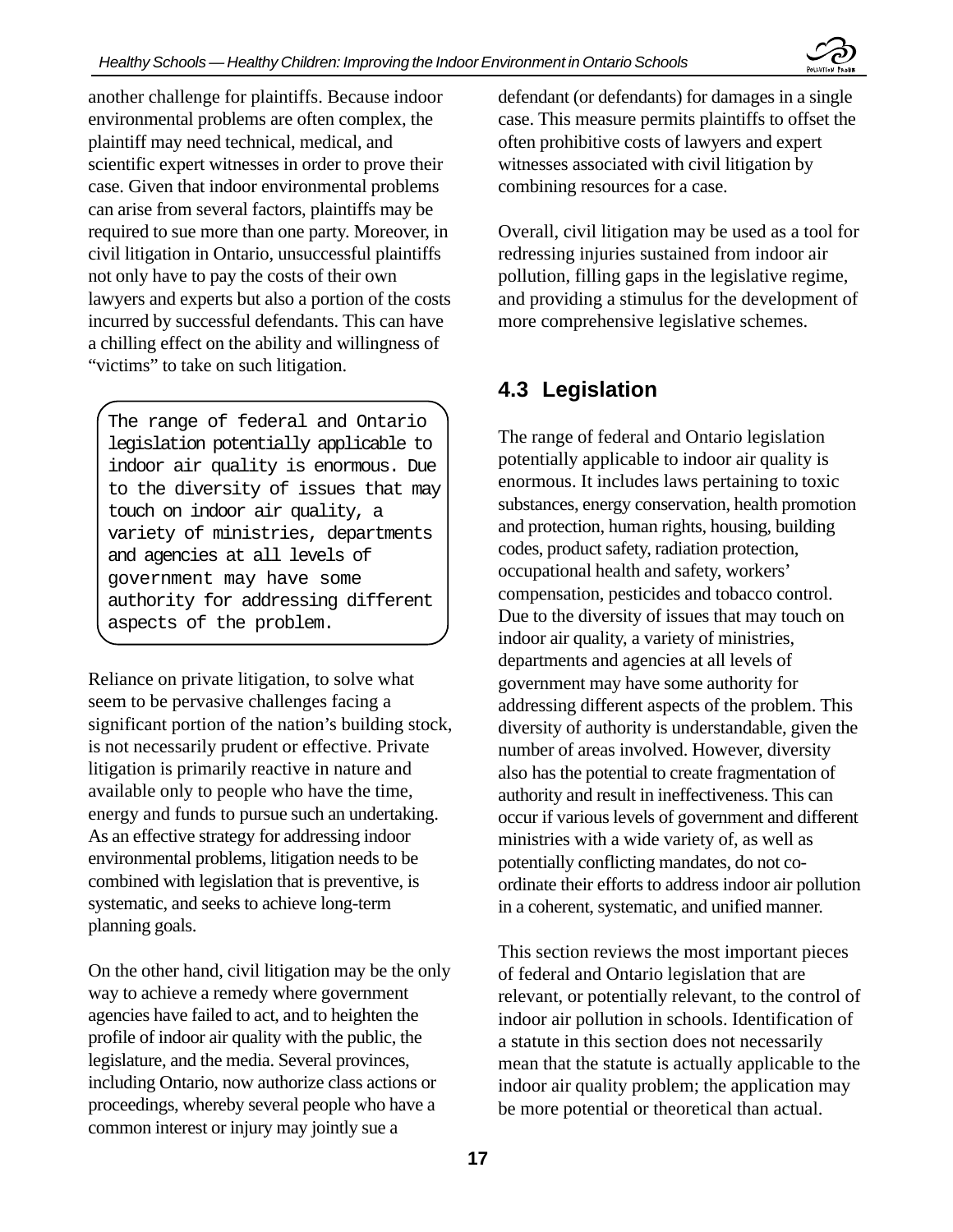### <span id="page-17-0"></span>4.3.1 Education Act

The Education Act, administered by the Ontario Ministry of Education, is the primary provincial law dealing with the establishment and maintenance of schools in Ontario. As noted above, the provinces have exclusive jurisdiction to develop laws governing education. Provincial education legislation reflects concern for the health, safety, and welfare of students, but is silent on the issue of indoor air quality. Provincial statutes usually impose responsibilities on school boards and their employees to supervise pupils, ensure cleanliness, provide ventilation, inspect equipment, and undertake related obligations. These legal responsibilities are in addition to those existing in common law, primarily associated with the law of negligence.

> The Education Act imposes duties on school principals to "give assiduous attention to the health and comfort of the pupils, to the cleanliness, temperature, and ventilation of the school . . . and to the condition of school buildings".

The act authorizes the Minister to make regulations regarding establishing schools, accommodation and equipment of buildings, and duties to supervisory officers. The Minister also allocates funding to school boards based on pupil accommodation allocation formulas established under the regulations. As well, the act imposes specific duties on school boards including (1) keeping the school buildings and premises in proper repair and in proper sanitary condition, providing suitable furniture and equipment and keeping it in good repair, and protecting the property of the board, and (2) insuring the buildings and equipment of the school board as well as employees. School boards also have authority to: erect, add to, or alter buildings for their purposes on land owned by the boards; erect school buildings on land leased by the

boards where the terms of the lease, the school site, and the school building plans are approved by the Minister; and, add to, alter, or improve school buildings on leased lands with the approval of the Minister.

The act also imposes duties on school principals to "give assiduous attention to the health and comfort of the pupils, to the cleanliness, temperature, and ventilation of the school . . . and to the condition of school buildings" and to "report promptly to the board and to the medical officer of health when the principal has reason to suspect the existence of any communicable disease in the school, and of the unsanitary condition of any part of the school building." The regulations impart additional obligations on school principals, including organizing and managing the school, and inspecting the school premises at least weekly and reporting to the school board (1) any repairs to the school that are required and (2) any lack of attention on the part of the building maintenance staff of the school.

Overall, the act provides a potential basis for action on, but no specific guidance with respect to, indoor air quality issues by the Minister, school boards, and principals. Imposed primarily on school boards and principals, the statutory duties raise the possibility of potential liability for indoor air quality issues. For example, failure of a school board or principal to deal with indoor environmental problems could result in a breach of statutory obligations, which could constitute negligence under common law.

# 4.3.2 Health Protection and Promotion Act

Health legislation at the federal and provincial level is potentially applicable to the problem of indoor air pollution because of the general focus of such legislation on protection of the public from health risks and hazards. This includes the federal Department of Health Act, the Ontario Ministry of Health Act and the Ontario Health Protection and Promotion Act. Indeed, some government health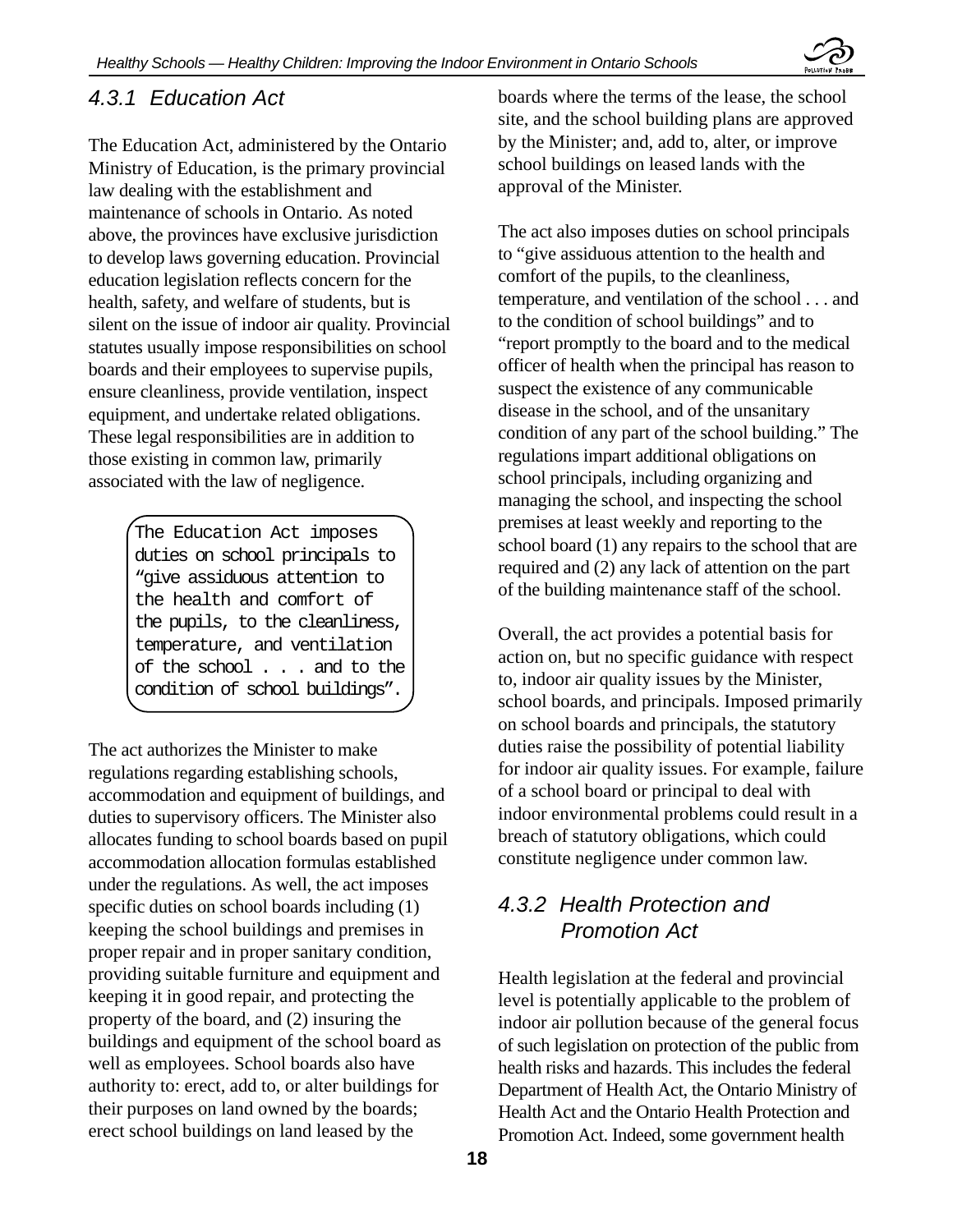<span id="page-18-0"></span>departments have developed voluntary, or nonregulatory, indoor air quality programmes. However, in practice, federal and provincial health laws are no more specific than most environmental laws in addressing indoor air quality.

> To ensure community health protection, the Health Protection and Promotion Act requires medical officers of health to conduct inspections to prevent, eliminate, and decrease the effects of health hazards in their jurisdiction.

The statute most relevant to a discussion of Ontario schools is the Health Protection and Promotion Act. Administered by the Ontario Ministry of Health and Long-Term Care, the purpose of this act is to (1) provide for the organization and delivery of public health programmes and services, (2) prevent the spread of disease, and (3) promote and protect the health of the people of Ontario. The act authorizes the creation of local boards of health to meet these objectives. The act defines "health hazard" as a condition of a premises, a substance, thing, plant, or animal other than human, or a solid, liquid, gas, or combination of any of these, that "has or is likely to have an adverse effect on the health of any person." Under the statute, the Minister is authorized to publish guidelines for mandatory health programmes and services with which every board of health must comply. However, the act makes it clear that the guidelines are not regulations and that, in the event of a conflict between the two, the regulations prevail.

To ensure community health protection, the act also requires medical officers of health to conduct inspections to prevent, eliminate, and decrease the effects of health hazards in their jurisdiction. They must respond to complaints of health hazards related to occupational or environmental health in their health unit. The medical officer of health,

alone or in conjunction with other ministries that have primary authority for the problem, must investigate the complaint to determine whether a health hazard exists, and report the results of the investigation to the complainant. Medical officers of health also must keep themselves informed on issues related to occupational and environmental health. As well, the medical officer of health and public health branch staff provide research support and technical expertise. The ministries of environment, health and labour are required to provide information requested by medical health officers.

Where a medical officer of health believes that a health hazard exists in his or her health unit, s/he may issue an order to a person to address the health hazard. The order may require the vacating, closing, cleaning, and placarding of the premises, removing or destroying the source of the health hazard, and prohibiting or regulating the manufacturing, processing, preparation, storage, handling, display, transportation, sale, or distribution of anything that is the source of the health hazard. When mould was found in many of the portable classrooms in the region of Halton, for example, the medical officer of health ordered invasive inspection of all portable classrooms.

The Minister also is authorized to exercise the powers granted to boards of health and medical officers of health under the act, when the Minister is of the opinion that a situation exists anywhere in Ontario that constitutes a risk to the health of any person. Actions available to the Minister include investigating, preventing, eliminating, or decreasing the risk.

The act is clearly broad and general enough to permit the ministry, local boards, and medical officers of health to address issues relating to indoor air quality in Ontario. However, the act, regulations, and guidelines are not specific to the issue, and provide no special guidance on controlling indoor air pollution in schools.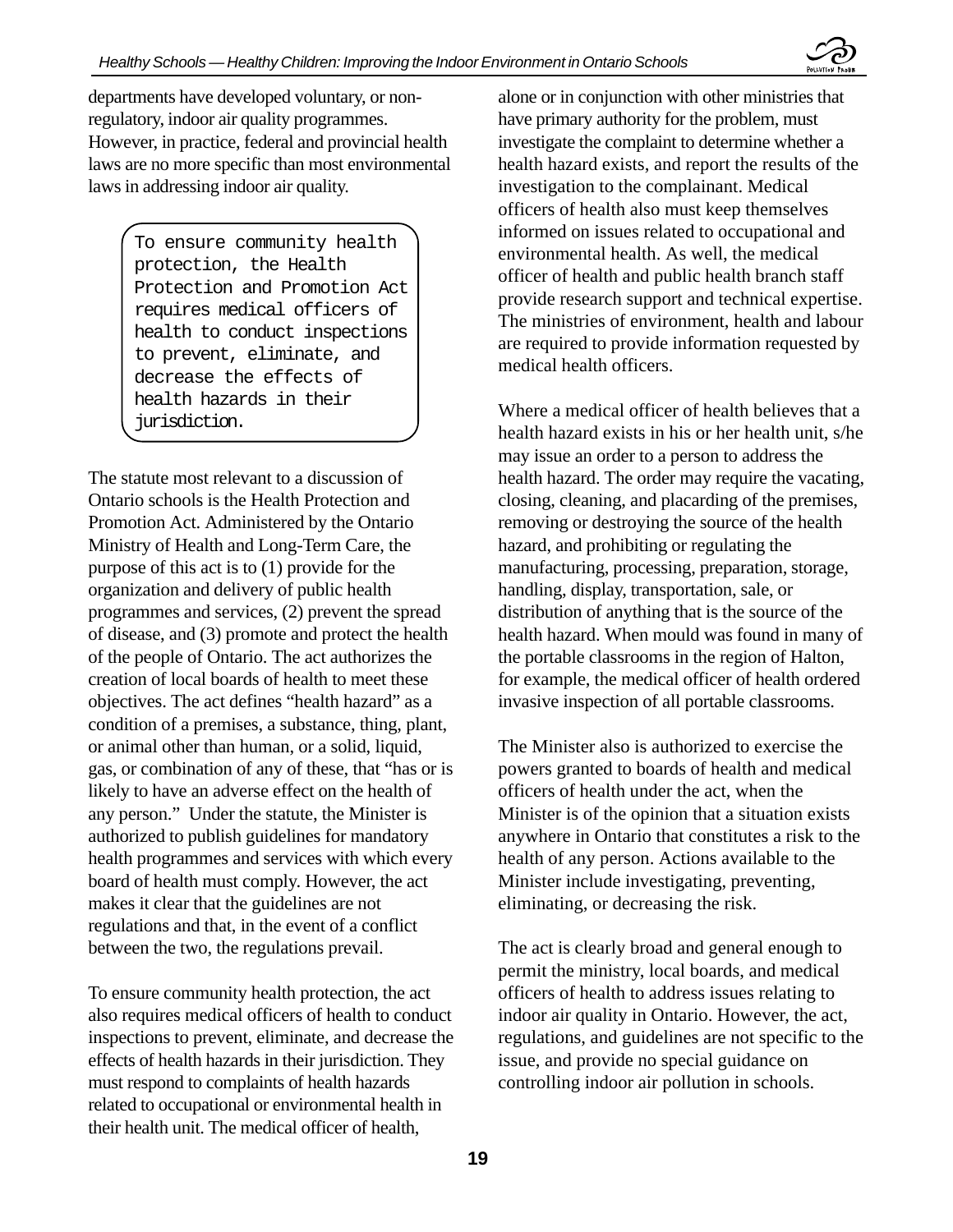### 4.3.3 Occupational Health and **Safety**

At federal and provincial levels in Canada, occupational health and safety legislation is designed to address workplace conditions, including aspects of indoor air quality. With respect to schools, it applies only to the workers in that environment, and not to the children who occupy the same premises. The origin of this type of legislation was the industrial or manufacturing workplace where there was a focus on certain hazardous air pollutants and their impact on the healthy male adult worker. While modern occupational health and safety legislation broadly defines the workplace environment, the focus of the regulations, with some exceptions, still tends to be related to the industrial setting. The continuing focus on air pollutants in industrial workplaces may not be helpful to workers and others in nonindustrial workplaces, such as office buildings, schools, and nursing homes.

The provincial Occupational Health and Safety Act (OHSA), administered by the Ontario Ministry of Labour, imposes responsibilities on employers to protect and inform workers, and establish committees to deal with workplace health and safety issues. It also provides the Ministry of Labour with the authority to conduct inspections and control toxic substances that may endanger the health of workers. With respect to indoor air quality, the ministry uses, as best practices guidelines, the current standards set by the American Society of Heating, Refrigerating and Air-conditioning Engineers (ASHRAE) and the recommendations of the Inter-Ministerial Committee on Indoor Air Quality.

The OHSA also authorizes the province to make regulations to protect worker health and safety and to list any biological, chemical, or physical agents or combination thereof as designated substances. Regulations made under this authority have dealt with such materials as lead and asbestos. Because only one substance is considered at a time, only twelve designated

substance regulations have been developed to date. The need to control other workplace toxic substances led the province to create a generic regulation for controlling exposure to approximately 600 biological and chemical agents listed in the regulation. In addition, as part of the national programme on hazardous materials disclosure and protection of confidential business information, Ontario has developed a regulation on workplace hazardous materials information.

At federal and provincial levels in Canada, occupational health and safety legislation is designed to address workplace conditions, including aspects of indoor air quality. With respect to schools, it applies only to the workers in that environment, and not to the children who occupy the same premises.

# 4.3.4 Building Codes

Building codes have the potential to affect indoor air quality in the context of building ventilation and use of building materials. At the federal level, the national building code is a guideline that has no legal effect unless it is specifically referred to in another federal statute. On the other hand, provincial building codes tend to be developed as regulations under provincial building code legislation. They have broad legal effect and may be enforced by provincial and municipal governments. Building codes are still evolving in terms of whether and, if so, how they specifically address indoor air pollution issues.

The Building Code Act, 1992, administered by the Ontario Ministry of Municipal Affairs and Housing, provides province-wide standards for construction, demolition, and maintenance of buildings (including schools). The act makes municipal councils responsible for enforcement of the act in their municipality, and requires that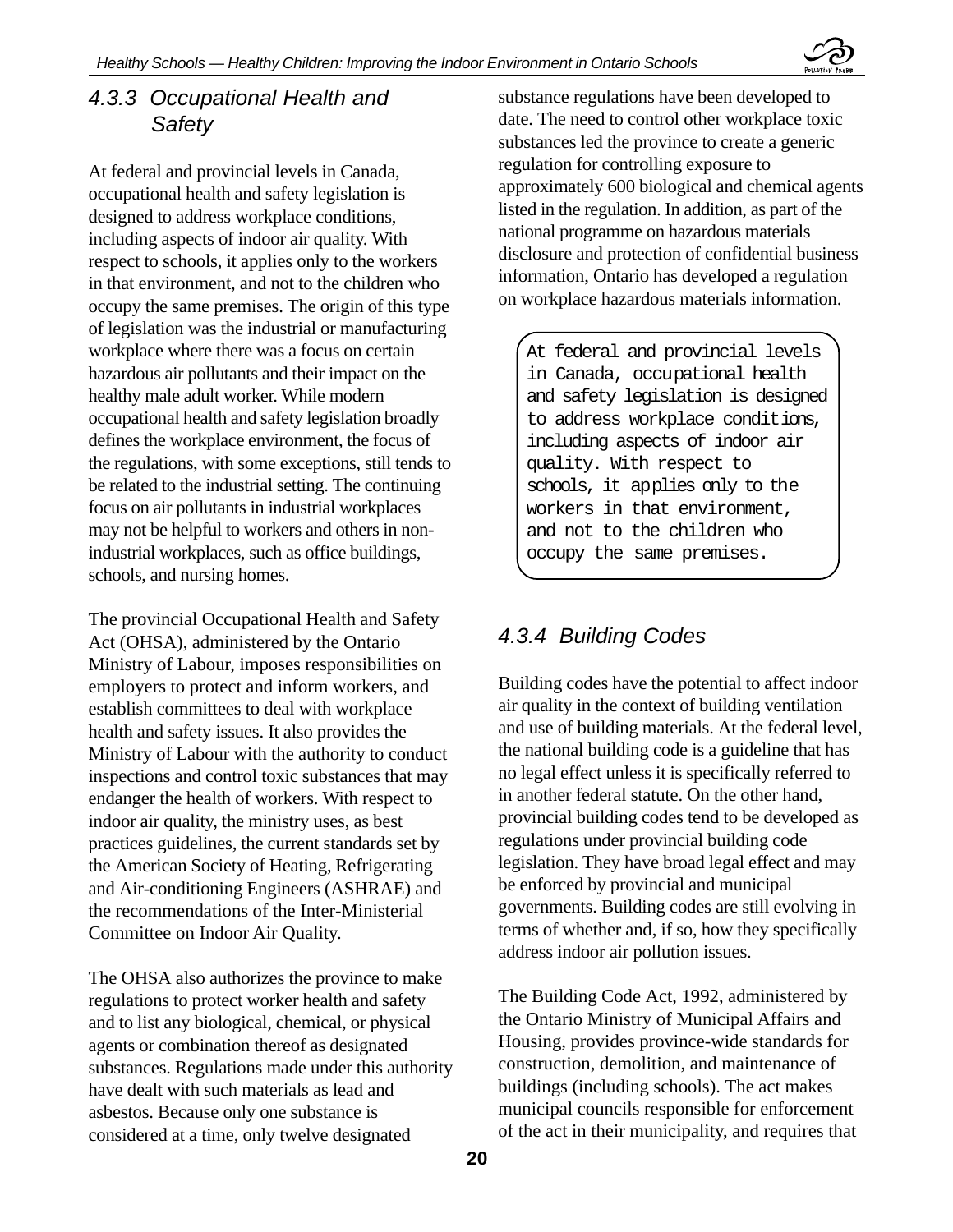<span id="page-20-0"></span>they appoint chief building officials and inspectors for this purpose. The act and the building code established under it supersede all municipal by-laws regarding the construction or demolition of buildings in Ontario.

There are two aspects of the building code that have potential application to indoor air quality problems. These include standards for heating, ventilating, and air-conditioning (HVAC) systems, and for building materials. Under the code, HVAC systems must be designed, constructed and installed to conform to "good engineering practice" as set out in a number of handbooks published by ASHRAE. This includes requirements that HVAC systems be designed to minimize the growth of microorganisms. Additionally, the rate at which outdoor air is supplied to rooms and spaces in buildings by ventilation systems must meet certain ASHRAE standards. Air contaminants released within buildings must be removed at their points of origin and must not be permitted to accumulate in concentrations greater than the limits established by the American Conference of Governmental Hygienists. The code also specifies that materials used in air duct systems must be constructed of certain materials including "asbestos, cement or similar noncombustible material."

There are two aspects of the building code that have potential application to indoor air quality problems. These include standards for heating, ventilating, and airconditioning (HVAC) systems, and for building materials.

The act establishes a building materials evaluation commission whose powers and duties include (1) researching and examining materials, techniques, and building design for construction, (2) authorizing the use of any innovative material, system, or building design, and (3) making recommendations to the Minister respecting changes to the act or building code. While the

code standards for building materials are silent on indoor air quality issues, they do permit the use of innovative alternatives to those materials specified in the code. In general, however, the code is not overly specific about control of indoor air pollution.

# 4.3.5 Environmental Legislation

Environmental legislation at the federal and provincial levels of government in Canada tends, on the whole, to focus on outdoor air quality. This includes the federal Department of Environment Act, Canadian Environmental Protection Act, and Canadian Environmental Assessment Act, and the provincial Ontario Environmental Protection Act, Environmental Assessment Act, and Environmental Bill of Rights. While improving ambient (or outdoor) air quality can provide an indirect benefit to indoor air quality by reducing the concentrations of pollutants introduced by outdoor air, federal and provincial environmental legislation is generally not directly focused on, or designed to address, the specific problems posed by indoor air pollution. The Ontario Environmental Assessment Act, however, is the exception and does have some application to indoor air quality.

Ontario's Environmental Assessment Act (OEAA) has the potential to apply to indoor air quality issues associated with the establishment of new projects, or the expansion of existing projects, that are subject to the act. The definition of environment is broader than that found under federal environmental legislation or under the Ontario Environmental Protection Act. Under the OEAA, environment means (1) air, land, or water, (2) plant and animal life, including human life, (3) the social, economic and cultural conditions that influence the life of humans or a community, (4) any building, structure, machine, or other device or thing made by humans, (5) any solid, liquid, gas, odour, heat, or radiation resulting directly or indirectly from human activities, or (6) any combination thereof. Moreover, the act further defines air to include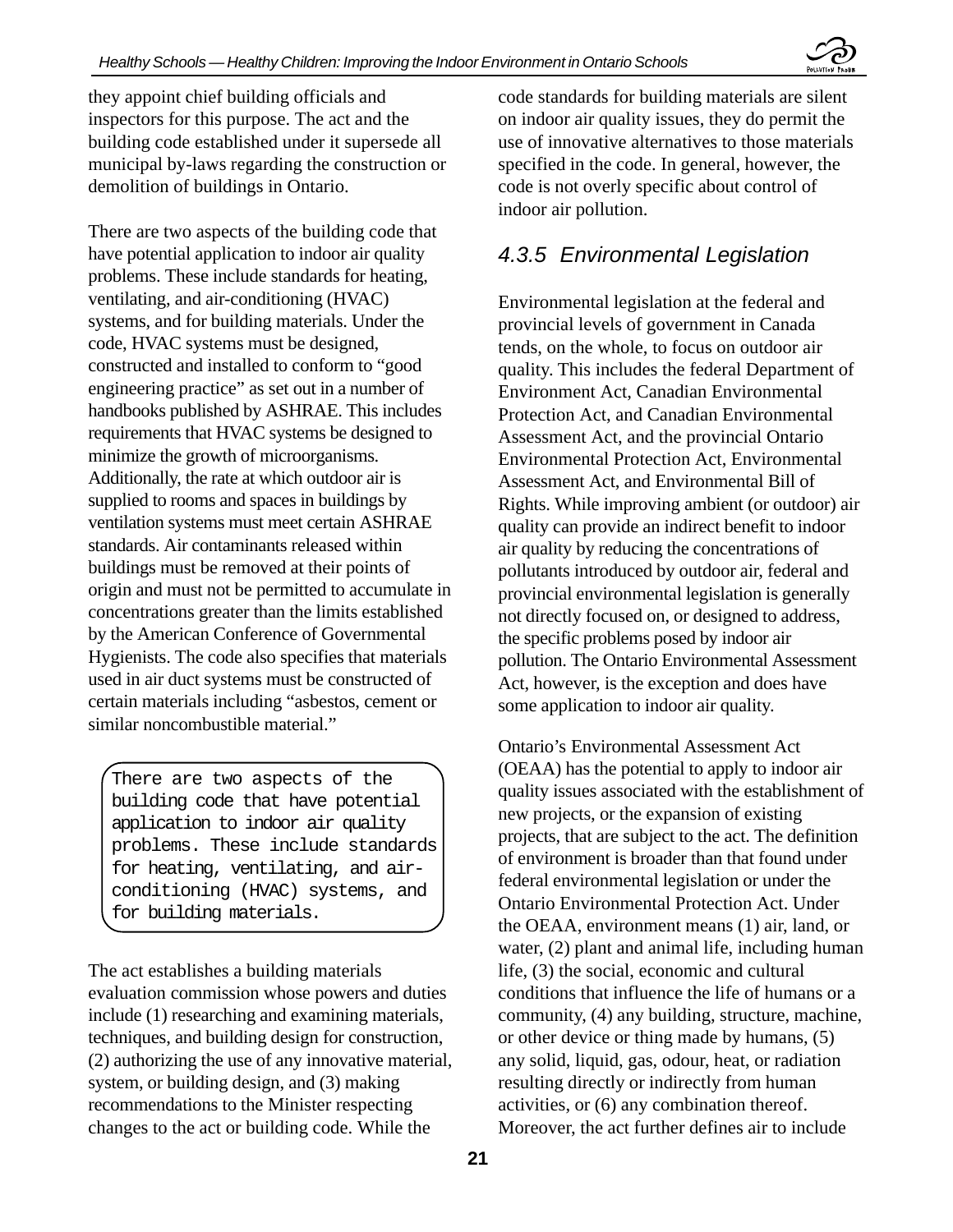

<span id="page-21-0"></span>"enclosed air." As a result of these broader and more explicit definitions that include reference to the environment encompassing buildings, enclosed air, and humans, it is arguable that indoor air quality considerations may be taken into account in connection with new or expanded projects that are made subject to the OEAA. This could apply to new school construction or significant additions to schools.

As a result of broad and more explicit definitions that include reference to the environment encompassing buildings, enclosed air, and humans, it is arguable that indoor air quality considerations may be taken into account in connection with new or expanded projects that are made subject to the Ontario Environmental Assessment Act.

The OEAA requires proponents of public, and designated private-sector undertakings to prepare an environmental assessment that outlines the purpose of, and rationale for, the undertaking. The environmental assessment also may consider possible alternatives to the undertaking, advantages and disadvantages to the environment, and mitigating measures. For major projects, approvals under the statute may be preceded by quasi-judicial hearings before the Environmental Assessment Board, established under the act. The act and guidance documents require a proponent to go through an environmental planning process that contains five key features: (1) consultation with affected parties; (2) consideration of reasonable alternatives; (3) consideration of all aspects of the environment; (4) systematic evaluation of net environmental effects; and (5) provision of clear and complete documentation.

### 4.3.6 Human Rights Legislation

Human rights legislation at the federal and provincial levels in Canada aims to prohibit discrimination against people with handicaps or disabilities, and requires employers and others to reasonably accommodate such individuals. Key to determining the effectiveness of human rights legislation in addressing indoor air quality in schools is whether a student suffering from chemical sensitivities could be considered disabled, and what actions would constitute reasonable accommodation of this person. The Ontario Human Rights Code, administered by the Ontario Ministry of Citizenship, Culture, and Recreation, contains a number of statements regarding the need for freedom from discrimination. These include (1) recognition of the inherent dignity and equal rights of individuals in accordance with the Universal Declaration of Human Rights proclaimed by the United Nations, (2) declaration that it is public policy in Ontario to recognize the dignity and worth of every person and to provide for equal rights and opportunities without discrimination that is contrary to law, and (3) confirmation that it is desirable to "extend the protection of . . . human rights in Ontario."

> Key to determining the effectiveness of human rights legislation in addressing indoor air quality in schools is whether a student suffering from chemical sensitivities could be considered disabled.

The code states that every "handicapped" person has the right to equal treatment without discrimination with respect to: services, goods, and facilities; accommodation; contracts; and, employment. "Handicap" is defined as "any degree of physical disability . . . caused by illness" or a "disability for which benefits were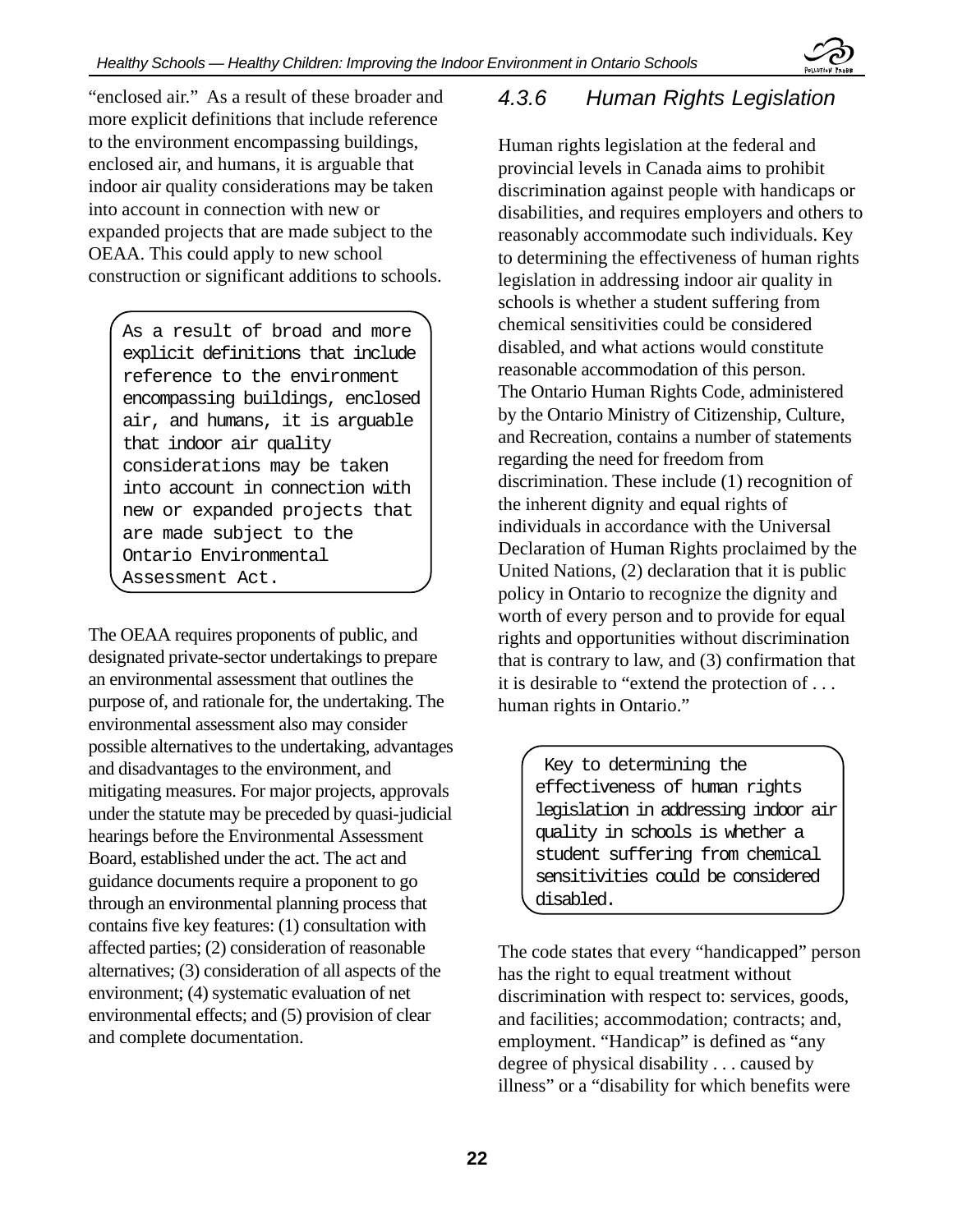<span id="page-22-0"></span>claimed or received under an insurance plan established under the Workplace Safety and Insurance Act, 1997*.*" People with handicaps must be reasonably accommodated, unless this cannot be achieved without undue hardship on employers or others responsible for providing the accommodation, taking into account cost factors, outside opportunities for funding, and health and safety requirements.

Although there are no reported cases of discrimination under the code related to chemical sensitivities from indoor air pollution, there is some recent case law that makes it conceivable that a person with such sensitivities could be considered disabled. In one case, a Board of Inquiry found that alcoholism amounted to a "degree of physical disability . . . caused by illness", even though nothing in the code specifically included alcoholism within the definition of handicap. If Boards of Inquiry are prepared to find that alcoholism constitutes a handicap, then it is conceivable that, in future cases, disability due to chemical sensitivity could also be included in the definition.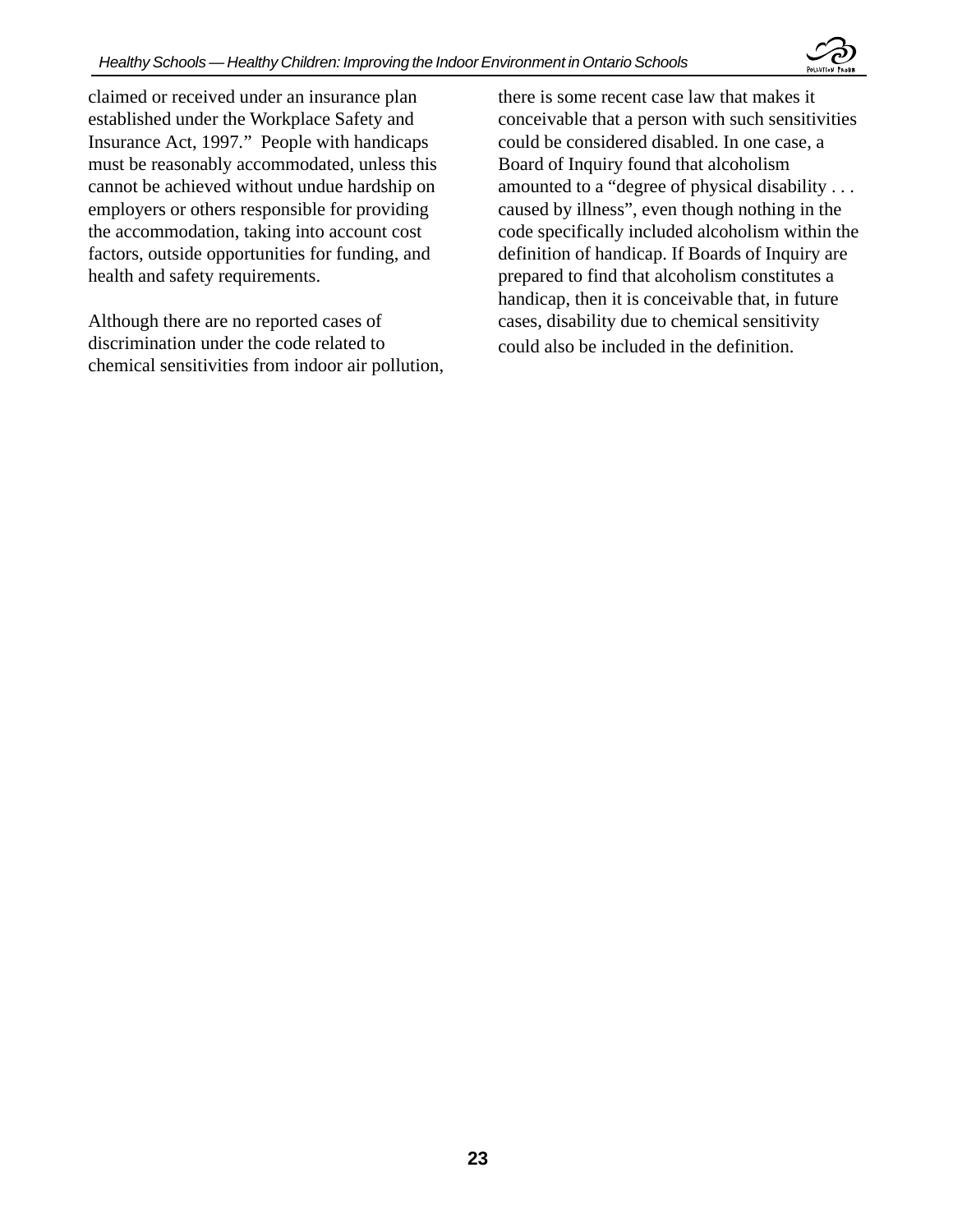

# **5.0 Indoor Environmental Issues Facing Ontario Schools**

The quality of indoor environments in Ontario schools is determined by a range of factors at school boards, including financial resources, priorities and general awareness of indoor environmental issues. This section describes the indoor environmental challenges faced by school boards, the mechanisms they employ to address these challenges and public perception of indoor environmental quality in schools. To begin, some basic school statistics are presented to provide an overview of Ontario's school system.

# **5.1 Factual Overview**

#### **Ontario Schools**

Publicly funded Ontario schools (based on 1997-98 data)

- Total enrolment: 2,095,630
- Number of schools: 4,751
- Number of teachers: 117,007

**Privately funded Ontario schools (based on** 1997-98 data)

- Total enrolment: 92,070
- Number of schools: 618
- Number of teachers: not available

Estimated number of non-teaching staff in publicly funded schools (i.e.., support staff, custodians, administrators, etc.): 38,000

Sources: Ontario Ministry of Education Web site (www.edu.gov.on.ca/eng/elcome.html) and Linda Ivey, Ontario School Board Co-ordinating Committee, CUPE.

#### **Day Care in Ontario Schools**

- There are approximately 3,000 licensed day cares in Ontario with about 150,000 children in attendance.
- Approximately one-half of all day cares are located in schools.
- Day care programmes with schoolaged children can be operated in portable classrooms.
- Children in day care are covered by the Day Nurseries Act, which addresses conditions of the physical plant. The only requirement related to air quality is that children must go outside twice a day.

Source: Kerry McCuaig, Executive Director; Ontario Coalition for Better Child Care

### **Ontario Portable Classrooms**

- There are approximately 10,000 portables in Ontario (the exact number is unknown; the Ontario Ministry of Education does not have records of every portable purchased in the province).
- Most portable growth was in the mid-1980s for the purpose of accommodating spikes in school population.
- The life expectancy for a wood-frame portable is 15 years, depending on the maintenance regime and stability of location.
- There are approximately 4,000 portables in Ontario that are 15 years or older.

Source: Business Services Branch; Ontario Ministry of Education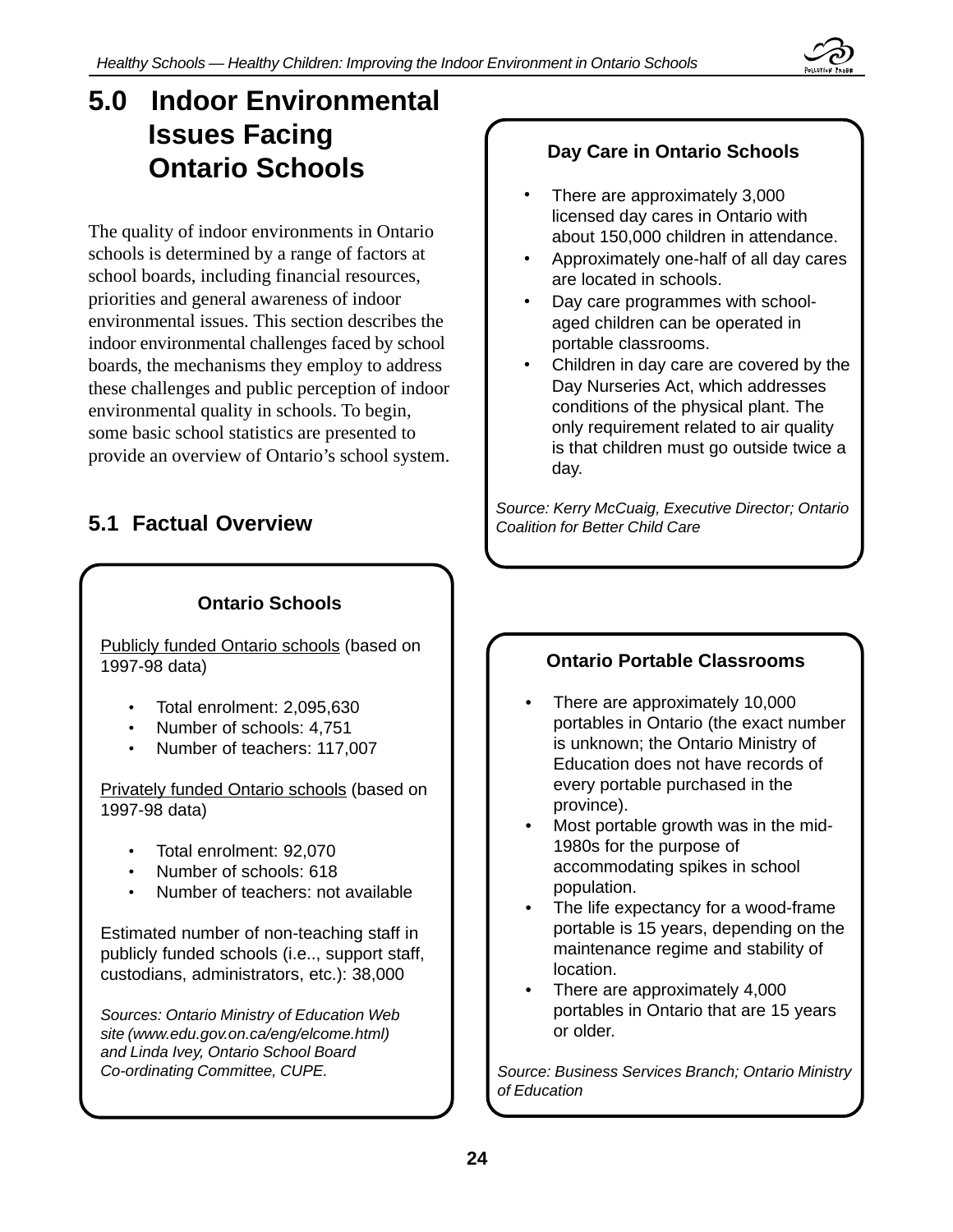#### **5.2 Indoor Environmental Challenges**

Anecdotal evidence, media reports and the conclusions reached in *Canadian School House in the Red* suggest that Ontario school boards are dealing with a host of challenges related to the condition of school facilities and indoor air quality. The new provincial funding formula exacerbates the challenges as it lacks the necessary provisions for indoor air quality improvements.

One of the key indoor environmental issues that school boards encounter is inadequate ventilation of schools. The Durham District School Board claims that exhaust-only ventilation systems are one of the primary causes of indoor air quality problems in their schools.37 This type of system exhausts air to the outside through fans, generally located in ceilings of classroom clothes closets.<sup>38</sup> Inside air should be replaced by outside air entering through windows and cracks in the structure. However, in colder temperatures, windows are not opened; as well, energy conservation efforts have sealed cracks and blocked off pathways for outside air. Approximately 70% of Ontario schools were built before the 1970s with exhaust-only ventilation systems.39 Another cause of ventilation problems is poorly designed renovation schemes. In many schools, rooms have been subdivided to accommodate more students, programmes and day cares. Often the occupants of the new room are cut off from the ventilation provided to the larger room.40 Ventilation provided to rooms that house computers and photocopiers is frequently inadequate. Older schools were not built to accommodate newer technologies. As a result, students and staff who study and work in these areas are more likely to report health problems associated with poor ventilation.<sup>41</sup>

Other indoor environmental factors that require the attention of school board officials include

chemicals and biological agents. The former Metro Toronto School Board dealt with complaints related to specific contaminants, such as ozone and formaldehyde, and microorganisms, such as dust mites.<sup>42</sup> Health effects that are commonly reported (often to school board and union officials) include headaches, low energy, sore throat, respiratory problems and general flu-type symptoms.<sup>43</sup> Recently, school board health and safety officers have been receiving numerous complaints related to indoor air quality in portable classrooms.44 Recent mould problems in Halton and Peel region portables have heightened concern among parents and school portable occupants. Portable classrooms were never designed for permanent use. Poor design and construction practices have made portables prone to water seepage, which leads to mould growth.45 As well, if they are not aired out regularly, they become stuffy, carbon dioxide levels rise and occupants become tired and less productive.46 Mould has also been a problem in permanent school structures. Recently, two Ontario schools temporarily closed for rehabilitation due to mould problems.47 Mould tends to collect in carpets as well, along with other biological agents such as dust mites, pollen and bacteria.<sup>48</sup> In fact, the Durham District School board found over the years that mould amplifiers are more prevalent in carpets than in portables.<sup>49</sup>

Through Bill 160, the Education Quality Improvement Act, the Ministry of Education now assumes control over school funding. The new funding formula has no specific provisions for indoor environmental improvements and offers no flexibility for dealing with special concerns. For many boards, the new funding formula has meant fewer resources for everything, including facilities management.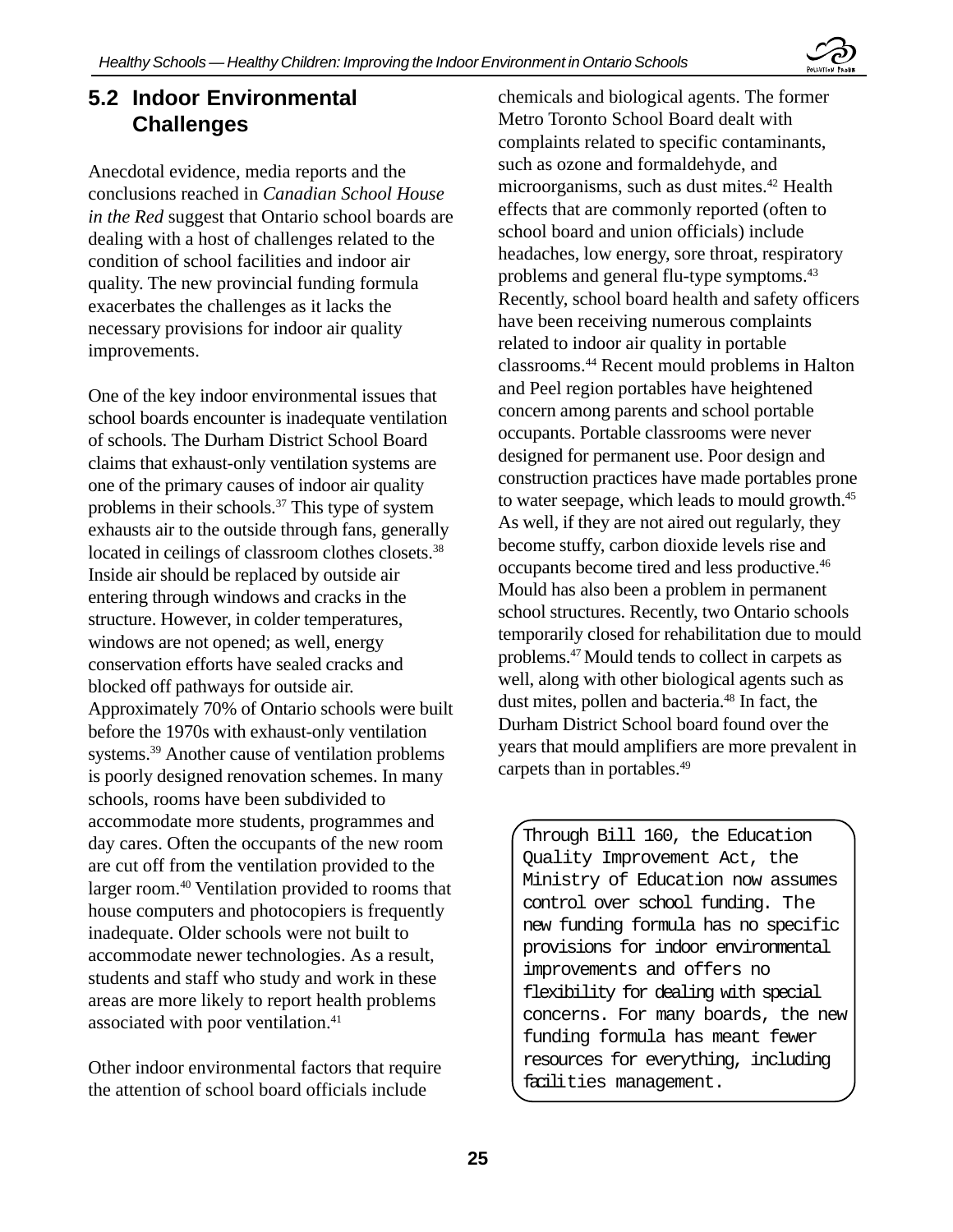<span id="page-25-0"></span>Radon, a naturally occurring radioactive gas, is another substance of concern in schools. The Canadian Institute for Radiation Safety has found high levels of radon in four Ontario schools during the past six years.<sup>50</sup> Two schools in the former Metro Toronto School Board had readings at or above the U.S. Action Level of 20 mWL (milli Working Levels). As well, two schools in the Northumberland Board of Education had readings at 25 mWL and 48 mWL. Radon is a carcinogenic substance. Increases in exposure to radon equal increased health risks. Whereas the U.S., the U.K. and Sweden have done extensive testing, very little radon testing has been done in Canada. In the province of Ontario, only the former Metro Toronto School Board has conducted comprehensive radon testing. More testing is needed to ascertain the extent to which radon presents a risk to children's environmental health in Ontario schools.

While there exists some evidence to suggest that Ontario schools have indoor environmental problems, more research is needed to ascertain the range and extent of the problems and the potential health impacts on school occupants. With the exception of that published in *Canadian School House in the Red* in 1993*,* there have not been any formal studies conducted on the state of school facilities in Ontario. Moreover, there have never existed any systematic inventories of all indoor environmental problems that exist in Ontario schools. There are gaps also in our knowledge of the degree to which school indoor contaminants are exacerbating the health problems of children with asthma, allergies, immune system deficiencies and other sensitivities. This information needs to be gathered to better understand the scope of the issues and encourage a co-ordinated response to the problems.

To assist school boards in responding to indoor environmental challenges in a responsible, effective manner, more resources are needed. In 1997, the provincial government made significant reforms to Ontario's education sector through Bill 160 — the Education Quality Improvement Act.

One of the major changes made by Bill 160 was a new funding formula for schools. Prior to Bill 160, local school boards were responsible for funding their own facilities. They had the power to raise funds locally, through property taxes, and could apply to provincial grant programmes for special projects. With Bill 160, the Ministry of Education now assumes control over school funding. Through several grant programmes, the Ministry provides school boards with funds based on the number of students and the square footage of the facility. The new funding formula has no specific provisions for indoor environmental improvements and offers little flexibility for dealing with special concerns. The government would argue that the new funding formula provides adequate financial resources for facilities issues; in 1999-2000, it will allocate \$1.7 billion to school boards for operation, maintenance and renewal of schools — an amount that government officials believe is sufficient.<sup>51</sup> However, many boards claim that the new funding formula has meant fewer resources for everything, including facilities management. For example, the Toronto District School Board will have \$300 million less in their funding pot due to Bill 160; as well, the majority of the cuts to this board are in non-classroom categories such as school operations, maintenance and renewal.<sup>52</sup> The provincial funding formula needs to be modified to allow school boards access to sufficient financial resources where modifications to schools are required to improve indoor environmental quality. Alternatively, a special projects fund needs to be established for indoor environmental improvements in schools.

### **5.3 Current Response Mechanisms for Indoor Environmental Problems**

Currently, there is no overarching programme, strategy or policy on a province-wide basis to proactively address the quality of school indoor environments. Many Ontario school boards have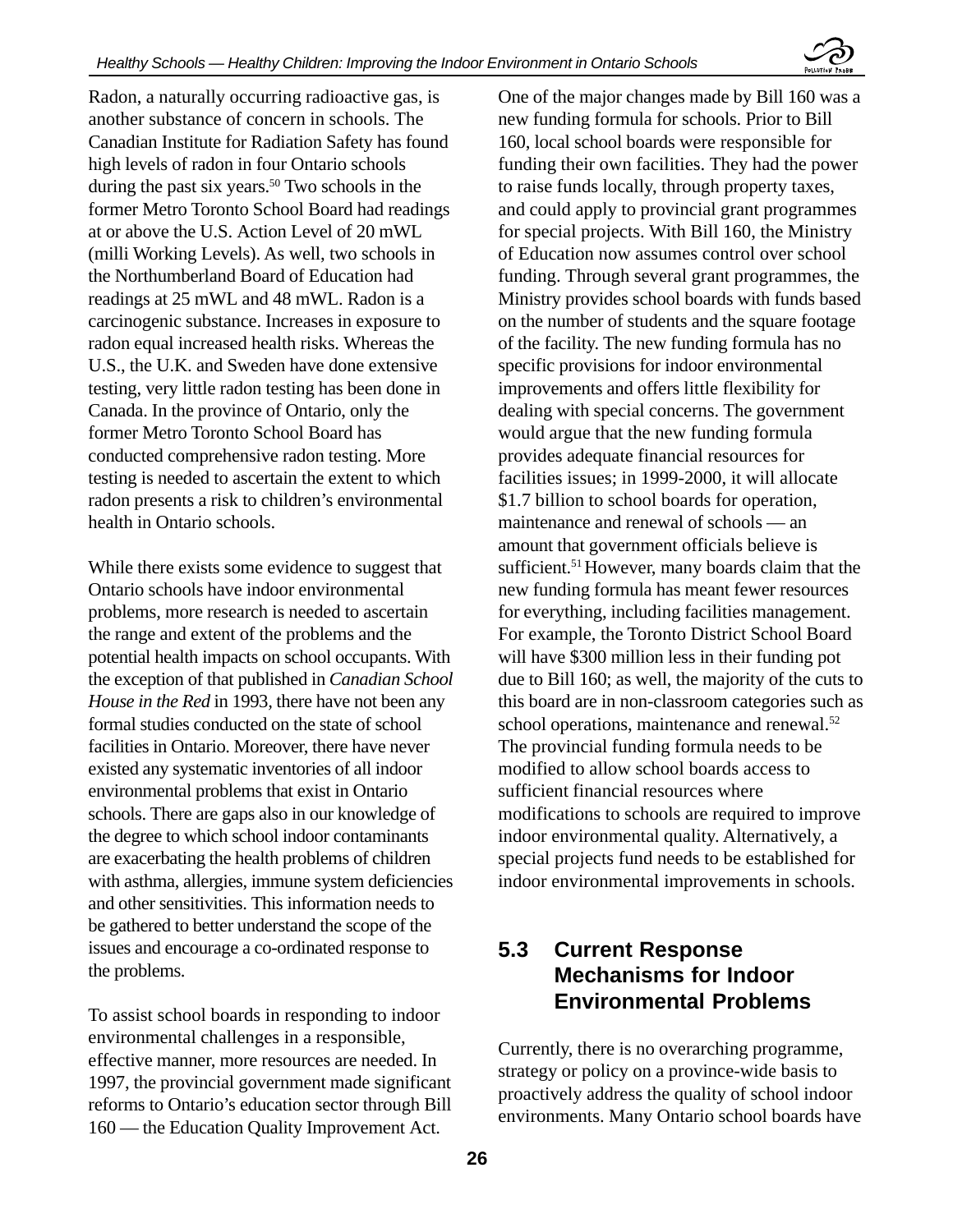

<span id="page-26-0"></span>acquired extensive experience in dealing with indoor air quality problems and have implemented effective approaches to addressing the issues. However, many also deal with indoor air quality complaints on a case-by-case basis, reacting to and resolving problems as they arise.

While there is much flexibility in the way that indoor environmental issues are resolved in schools, the general chain of command is as follows:

- the complaint is made to the principal;
- the principal resolves the problem or directs complaint to the school board's Health and Safety Officer (HSO);
- depending on the nature of the problem, the HSO may consult with school board officials responsible for plant operations;
- when a complaint comes from a student or parent, the Public Health department may become involved; this could involve an independent inspection and, in turn, orders being issued by the medical officer of health;
- if necessary, the HSO conducts a site inspection and orders air quality testing; the Ontario Ministry of Labour may also conduct an inspection if a complaint is made by staff; and
- recommendations are made to the principal.

Some school boards employ proactive measures to address indoor environmental problems. Some examples include: the Durham District School Board has developed a passive air supply system to improve ventilation; the former Metro Toronto School Board developed a Product Assessment Matrix for purchasing low emission products; the Waterloo Region District School Board uses indoor air quality as a criteria for purchasing products; the Toronto Catholic

District School Board surveys school occupants for environmental health symptoms; the Halton District School Board issues regular bulletins on indoor air quality to teachers and occupants; and, the Lakehead District School Board has developed an indoor air quality guide (see Appendix 3 for some examples of healthy schools initiatives; see Section 6.0 for more Durham and Waterloo initiatives).

While some school boards are clearly taking steps to improve indoor environmental quality, there is great inconsistency from one school board to the next in the way in which indoor environmental problems in schools are handled. The degree to which schools and school boards address indoor environmental challenges depends on how aware they are of the issues, their priorities, and the availability of resources. In 1998, a Master's student at the University of Calgary surveyed 293 school systems across Canada on issues related to indoor air quality in schools and found the following:

- a general lack of familiarity with indoor air quality issues;
- insufficient commitment from school administration and Departments of Education to provide leadership and the necessary resources (funding, skills, equipment, and technology) to address indoor air quality effectively;
- lack of communication between the school system and the public, and between school administration and staff;
- inadequate provisions for training staff about the causes of poor indoor air quality and the ways their actions might have an impact on air quality;
- limited indoor air quality-related documentation required for evaluation purposes;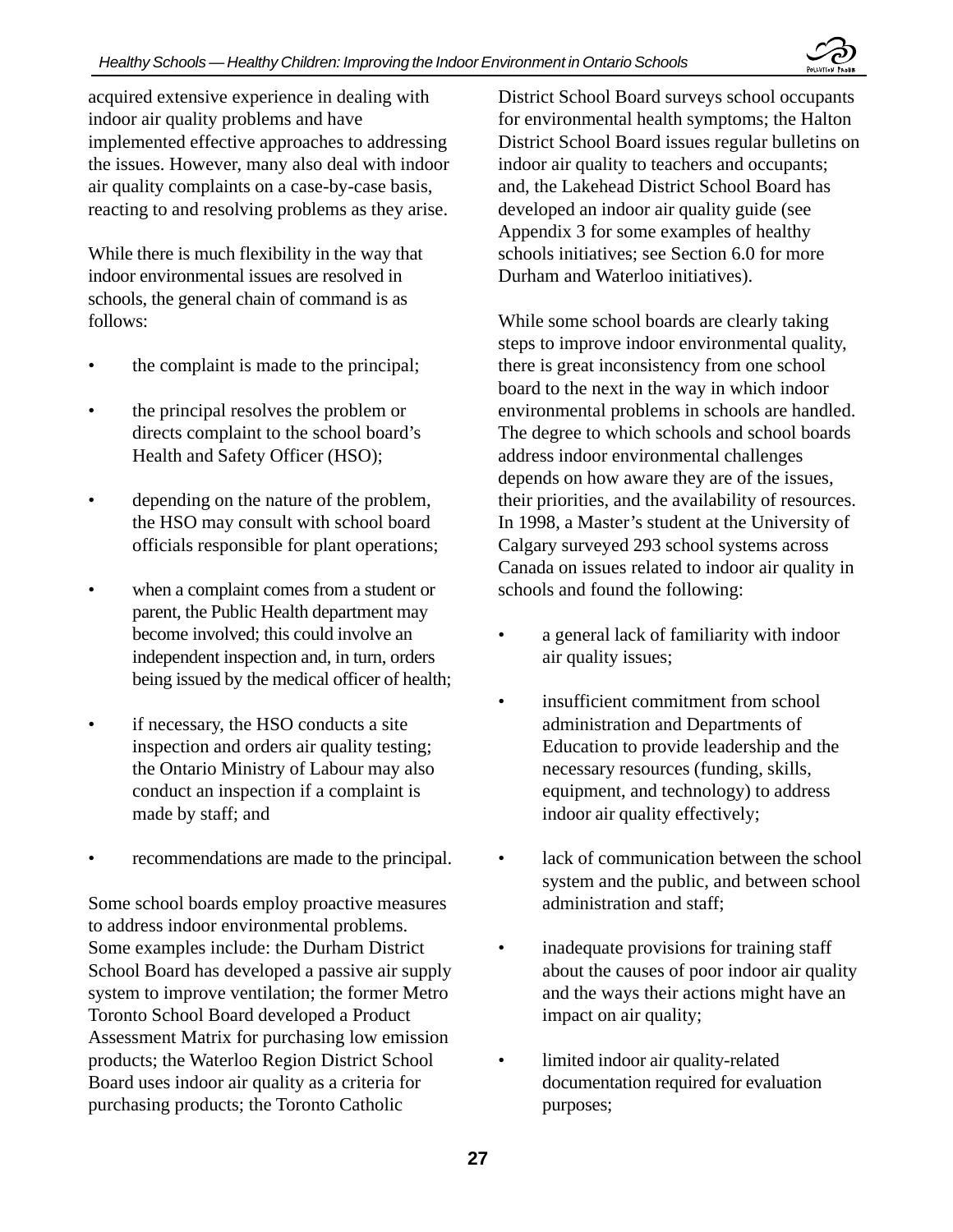- lack of a system to measure indoor air quality so that assurance can be provided to stakeholders about the quality of air in school buildings; and,
- a tendency to rely on the reactive approach which often leads to having to deal with emergency situations.<sup>53</sup>

In Ontario, although school boards have responsibility for providing children with a healthy learning environment, they are consumed with financial difficulties related to the new funding formula and with more immediate concerns, such as school board amalgamation. Indoor air quality is low on the priority list when compared with budget cuts and amalgamation restructuring. Hence, the development of a proactive strategy for dealing with indoor environmental issues in Ontario schools is not receiving the attention that is needed. An indoor environment management plan would aim to make this issue more visible by building on the current leadership of some school boards and providing cost-effective, proactive strategies for improving the indoor environment. Moreover, with growing public concern about the environmental safety of schools, a proactive plan to address indoor environmental quality would help to build trust between school boards and parents.

# **5.4 Public Perceptions and Concerns**

This section draws on the conclusions of a media analysis that Pollution Probe conducted on indoor environmental issues in Ontario schools (refer to Appendix 4 for full media report). The purpose of the media analysis was to better understand what information the public receives on indoor environmental problems and how the media documents public reaction to these issues. The analysis was based on 118 media clippings gathered from daily newspapers in Ontario during the period 1996−1999.

As the Regional Chair of Halton stated, "It doesn't matter if a problem is perceived or whether it exists; what matters is that parents have the peace of mind that when they send their children to school, they are as safe as they can be."54 Since the recent emergence of mould-related problems in portable classrooms, particularly in the Halton and Peel districts, parental anxiety about the safety of schools is on the rise. The number of cases of mould-related illness and portable classroom closures is growing; a sense of public fear and urgency is being expressed in the media. Many factors, including the media, have influenced the way the public perceives this issue. Public perception is important, as it will influence the way in which governments and school boards deal with the problems.

Although there are several factors that affect the quality of indoor environments in Ontario schools, mould is the issue about which parents are currently most concerned. This is due, in part, to the attention it has received in the media. The controversy and uncertainty of the way that mould impacts children's health has helped fuel the "newsworthiness" of the story. Initially, when the issue of mould in portables arose, the lack of a definitive conclusion on the health effects of exposure resulted in differing reactions to the issue by the Public Health Units in Ontario. As well, the issue involves conflict between parents and school boards; heated debate among experts on health risk; sick children; and inaction by the government. All of these factors create the kind of story that attracts media attention.

As the Regional Chair of Halton stated, "It doesn't matter if a problem is perceived or whether it exists; what matters is that parents have the peace of mind that when they send their children to school, they are as safe as they can be."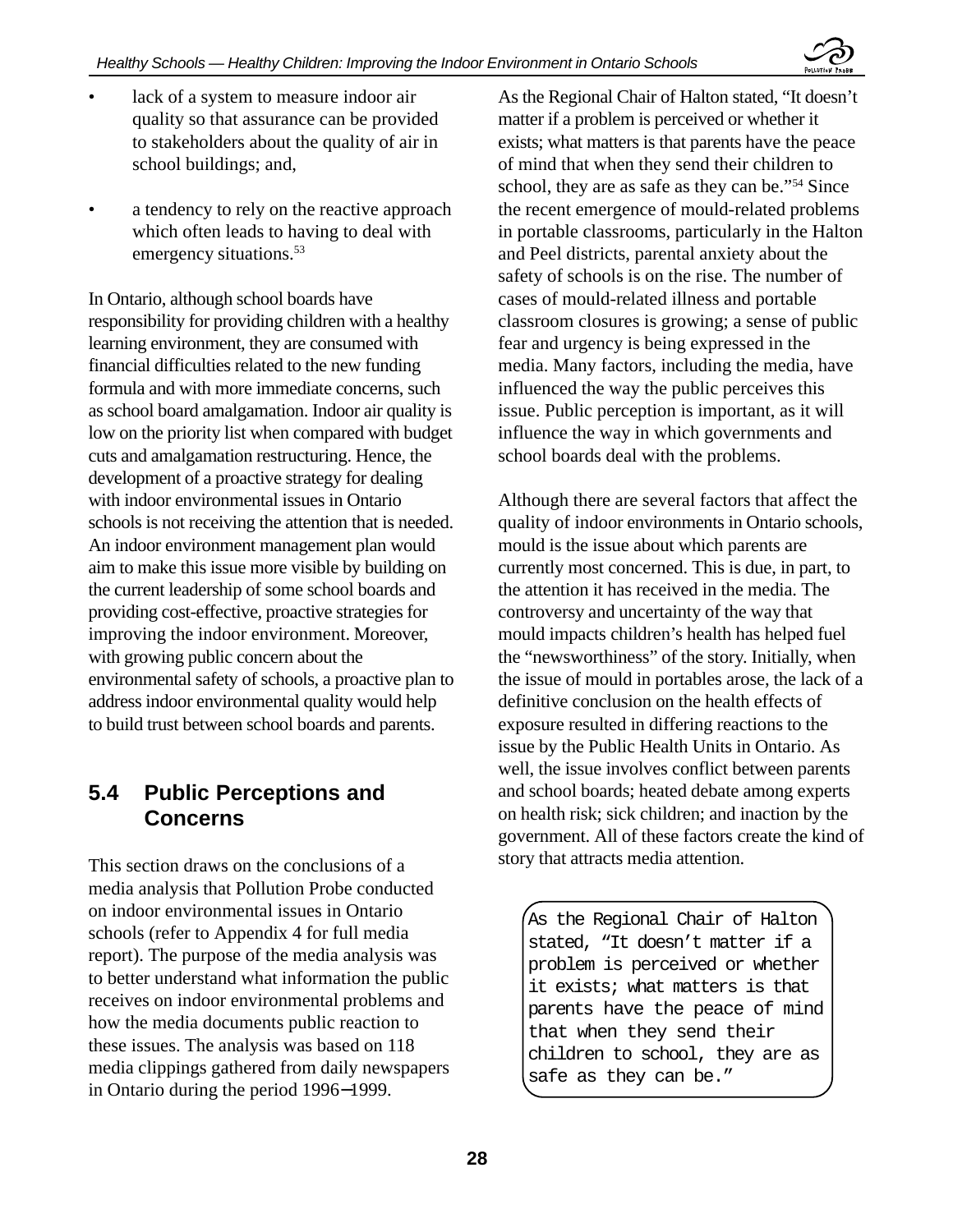<span id="page-28-0"></span>It is interesting to look at the difference in the way that the media handled the asbestos issue during the same period. Although asbestos is deemed a carcinogenic substance by the medical community, and is still considered a problem in Hamilton, Burlington and Oakville schools, fewer articles were written on the subject, the reporting tone was much more even and the health factor was less of a feature. Even though the evidence for health risks to children from asbestos is clearly documented, the stories were considered less newsworthy. Since the issue of asbestos has been around for more than a decade, there is no debate or controversy in the medical community on the health risks, there are protocols in place to deal with the substance, and the government is involved in monitoring its use and disposal. The story has lost its sensational appeal. In fact, the transparency and openness of process that have developed around the issue of asbestos have helped to foster trust between the community and the school boards. The Hamilton-Wentworth school board has invested a lot of time into their "model" asbestos abatement programme, which has helped to shift media attention away from school boards in regard to asbestos. Hence, current public distress and outrage about asbestos are considerably less than they are for mould.

The way in which this issue has been reported by the media, along with the lack of co-ordinated response to the problems, has left parents feeling vulnerable and confused. The provincial government will not take responsibility for the problem because the science is not clear. Each school board is dealing with the situation in a

different manner. Some school boards are conducting invasive testing of portables, while others are doing visual inspections. Some school boards are decommissioning portables, while others are doing renovations. This sends mixed messages to parents, and reduces their confidence in the decision makers who are responsible for keeping their children safe. The Ontario Ministry of Health and Long-Term Care made efforts to examine the controversy surrounding mould by initiating an Expert Panel on Fungal Contamination Indoors. This panel developed a framework for action which, if followed, will result in a more uniform response by medical officers of health to future mould issues.

The public perceives mould as a significant health threat to children. They will continue to see mould as a problem until there is a co-ordinated, proactive response to the issue. The mould issue has also opened the door for more discussion and debate on the variety of indoor contaminants that exist in a child's learning environment. As the public becomes more informed, proponents will continue to advocate for healthier indoor environments with determination. As problems escalate, the media will continue to report the stories that reflect and fuel parent anger. This happened in Nova Scotia and led, in part, to provincial action on indoor environmental issues in schools (see Section 6.1.2 for more on Nova Scotia). Parents can greatly influence the actions of decision makers in government and school boards. Whether it is crisis management later, or proactive programmes now, governments and school boards will be called upon to address the public's fears about the safety of school facilities.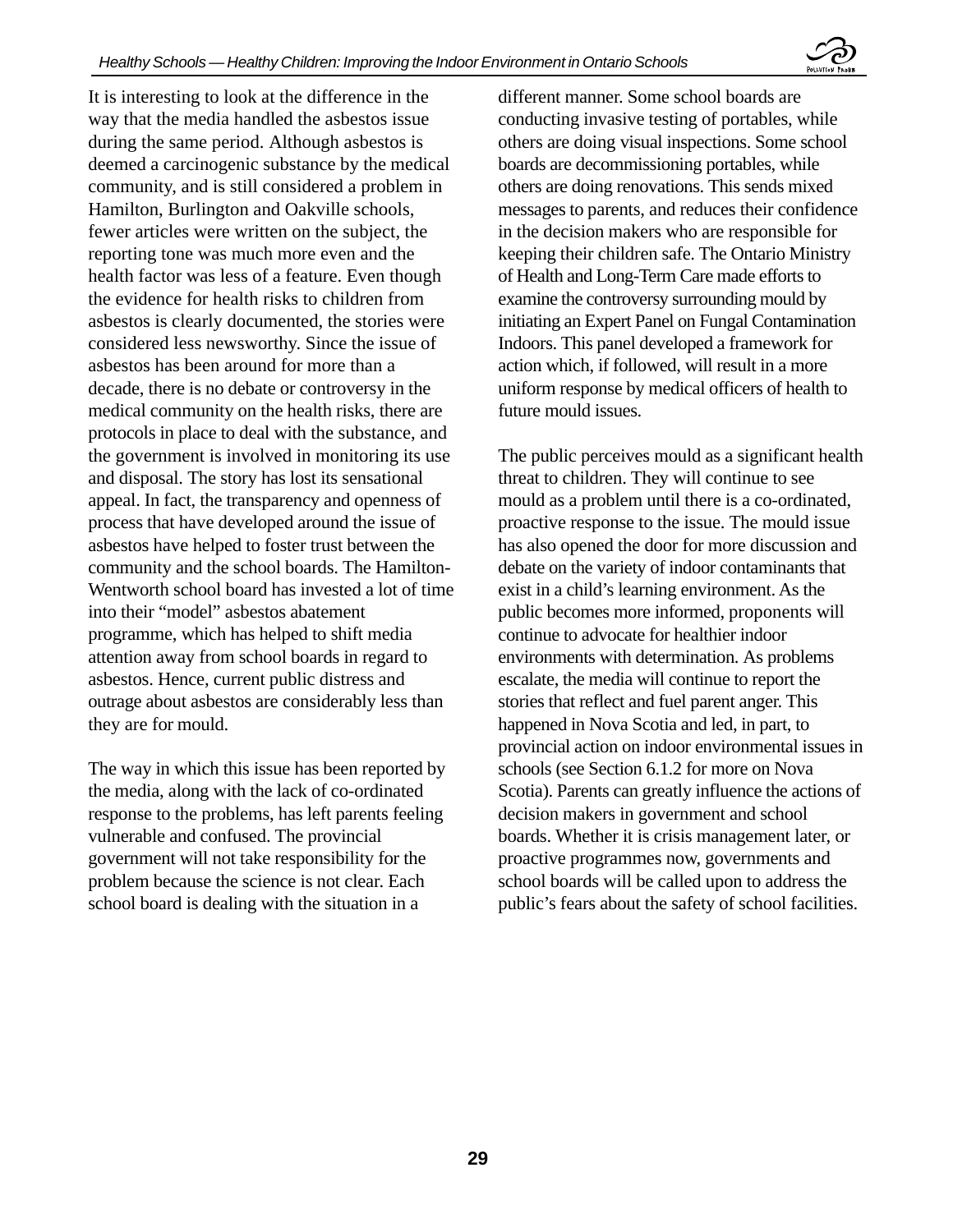

# <span id="page-29-0"></span>**6.0 Jurisdictional Leadership**

Historically, the Ontario government has taken little responsibility for indoor environmental issues in schools. Recently, the Ministry of Education has stated that it will be facilitating workshops in the near future to assist school boards in mould management; as well, it is planning to work with the Ministry of Health to develop indoor air quality guidelines for schools.<sup>55</sup> Other jurisdictions have shown more leadership in this area, and their efforts provide a good framework for Ontario-based action. For example, New Brunswick has developed lowemission product purchasing criteria for schools, issues educational newsletters to parents and requires regular duct cleaning in schools.<sup>56</sup> The Workers' Compensation Board of British Columbia has recently enacted indoor air quality parameters within the Occupational Health and Safety Regulation that affect the school environment.57 The Nova Scotia government is drafting indoor air quality regulations and has dedicated staff to help school boards address their problems (see Section 6.1.2 for a full discussion on Nova Scotia). In the U.S., the EPA and the states of Texas, Washington, Maryland and Vermont have developed guidelines, programmes and legislation to improve indoor environmental quality in schools.58

In 1995, the U.S. EPA developed a national voluntary programme to address indoor air quality in schools. Entitled **Indoor Air Quality Tools for Schools Action Kit,** this programme has been touted as one of the best programmes in North America to address indoor air quality problems in schools.

As mentioned previously in Section 5.3, several Ontario school boards are also showing leadership in this area. School boards in eastern Canada are particularly active. The Saint John School Board Districts Six and Eight have implemented scentfree, pesticide-free policies, as well as initiatives addressing ventilation problems.59 The Annapolis Valley Regional School Board in Nova Scotia has a comprehensive preventative maintenance programme and protocols for assessing cleaning products.60 The Halifax District School Board has just completed a draft scent-free policy for its schools.<sup>61</sup>

The level of awareness and action in some jurisdictions is markedly higher than in others. Understanding the reasons behind this will help to inform a strategy for the Ontario government and school boards to take action. It is useful to understand what motivates some jurisdictions to take action on indoor environmental issues in schools, what factors influence their decisions, what issues present barriers to progress, and how their actions achieve results. The following sections consider these questions, and others, in relation to efforts by two governments and two school boards. These case studies provide insight into the factors that encourage jurisdictions to become proactive.

# **6.1 Government Leadership**

# 6.1.1 U.S. Environmental Protection **Agency**

In 1995, the U.S EPA developed a national voluntary programme to address indoor air quality in schools. Entitled *Indoor Air Quality Tools for Schools Action Kit (IAQ Tools for Schools),* this programme has been touted as one of the best programmes in North America to address indoor air quality problems in schools.<sup>62</sup> As well, the Consumer Research Council, in cooperation with the EPA, has drafted model legislation on indoor air quality in schools. The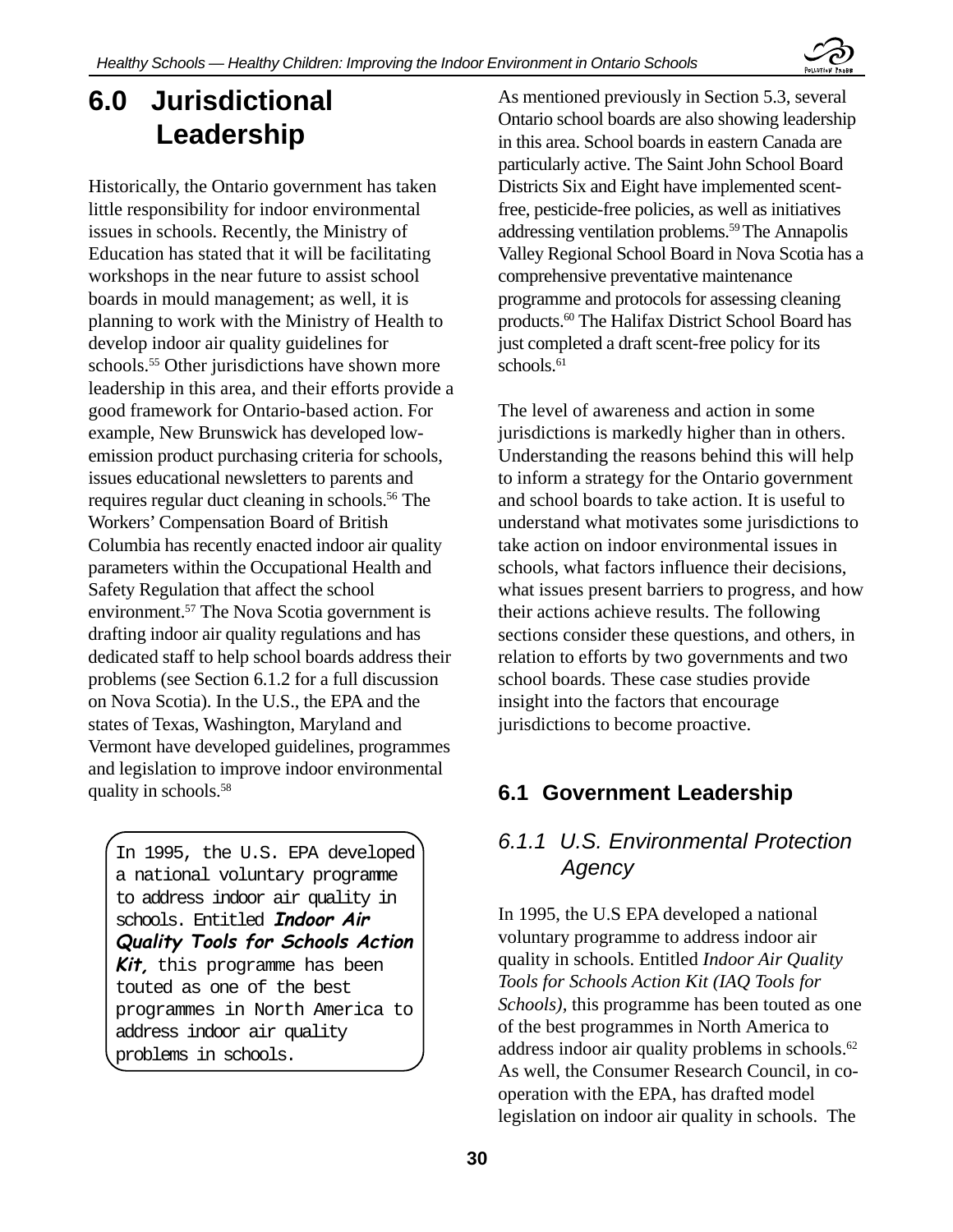Consumer Research Council will now be encouraging state and local governments to adopt this legislation.

*IAQ Tools for Schools* aims to help school occupants identify, prevent and remediate indoor air quality problems through step-by-step instructions, checklists, an indoor air quality problem-solving wheel and a video.<sup>63</sup> While the EPA would like to deliver this programme in all 110,000 schools in the country, the EPA Congressional mandate is to have 16,500 schools implement *IAQ Tools for Schools* by 2005. To date, the EPA has invested \$485,000 for programme development and \$1.5 million for implementation.<sup>64</sup>

The programme is based on the following principles:

- The expense and effort required to prevent most indoor air quality problems is much less than the expense and effort required to resolve problems after they develop.
- Educating school staff and students about the factors that create them can prevent many indoor air quality problems. When indoor air quality problems do arise, they can often be resolved using skills available in-house.
- If outside assistance is needed to solve an indoor air quality problem, the best results will be achieved if school officials are informed customers.<sup>65</sup>

The programme requires a dedicated indoor air quality co-ordinator in each school to act as leader for the indoor air quality team. The indoor air quality team consists of teachers, students, parents, administrative staff, facility operators, custodians, health officers, school boards, contract service providers, and local news media. The programme kit provides each team member with background information and easy-to-follow activities that will help them prevent and resolve

indoor air quality problems (see Appendix 3 for sample action list). The kit also provides step-bystep instructions on how to develop a management plan, including procedures for assessment and identification, repairs and upgrades, monitoring, indoor air quality policies, education and reporting. As well, the proposed management plan structure is flexible so that schools can tailor it to their own needs.

The EPA has shown great leadership on indoor air quality in schools and has committed a significant amount of time and resources to developing and implementing *IAQ Tools for Schools*. The EPA began taking action on this issue due to the findings of a national school facilities study conducted by the U.S. General Accounting Office (GAO) in February 1995.<sup>66</sup> Due to factors such as deferred maintenance and ventilation problems, the study claimed that about half of America's schools experienced poor indoor environmental quality. The public was also instrumental in encouraging government action; the volume of indoor air quality complaints from parents and school occupants prompted the government to conduct the study, which led to the development of their programme. The desire to improve public relations was a significant motivator for the EPA's actions on this issue. $67$  By taking steps to address the problems, the U.S. government demonstrated to the public that it was doing its best to protect children from the potential health risks associated with poor indoor air quality.

The EPA used health and economic messages to promote the programme and relied heavily on external partners for implementation. It focused on the fact that asthma-related deaths among children aged 5 to 24 had doubled between 1980 and 1993, and that indoor contaminants were primary culprits in causing and/or exacerbating asthmatic symptoms. Since most American schools experience budgetary constraints, it was important for the EPA to include low- or no-cost solutions in its programme. In addition, the EPA marketed the programme on the idea that participating schools could prevent expensive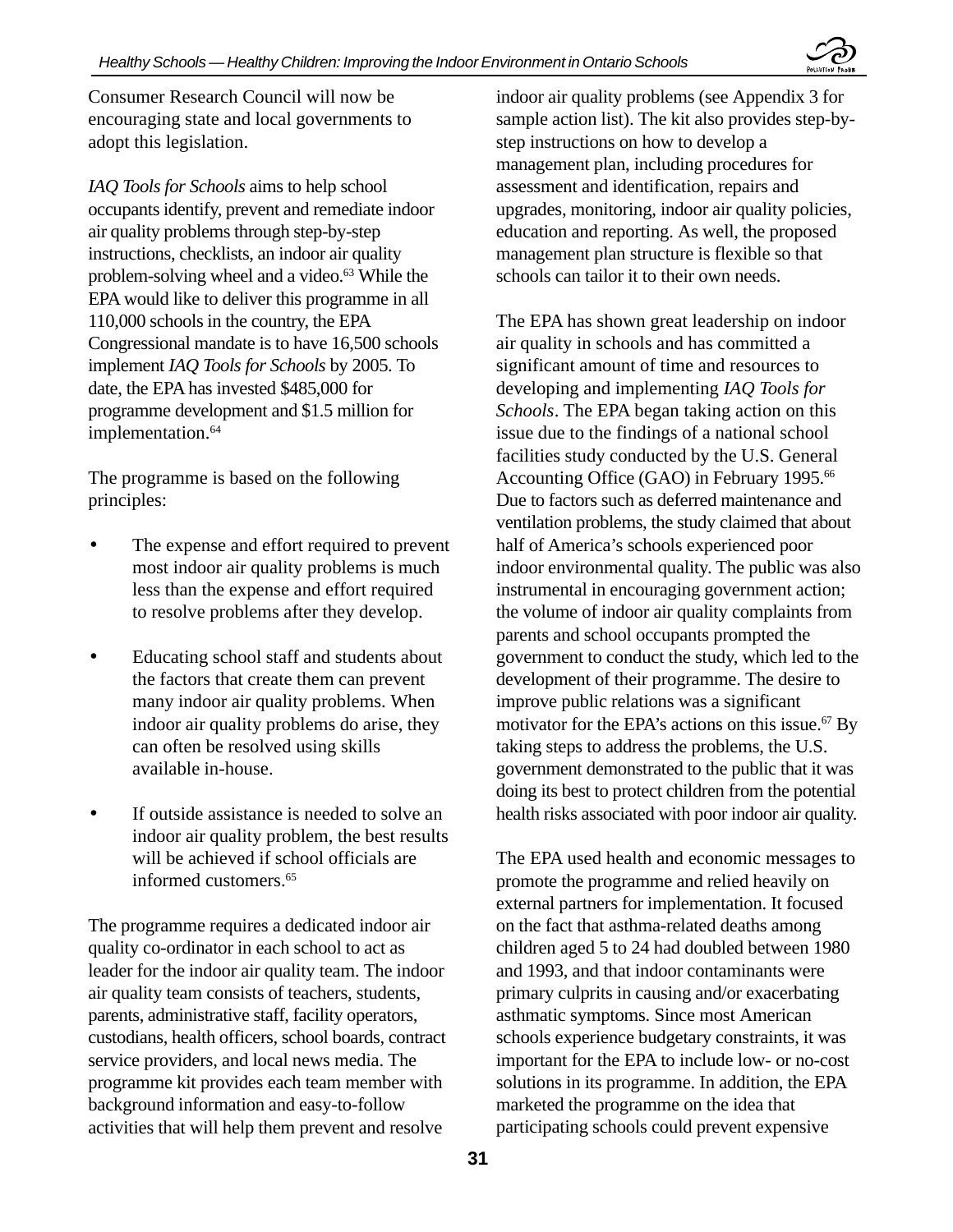<span id="page-31-0"></span>investigation and remediation, lower heating and cooling costs, and reduce the potential for liability.

The EPA partnered with several organizations and other government agencies to assist in outreach and implementation. It held ongoing train-the-trainer sessions with the American Lung Association, National Education Association, American Association of School Administrators and the National PTA. As well, it secured an Interagency Agreement with the U.S. Department of Agriculture for community educators to assist in promoting the programme. Three training modules have been produced for the participating schools and for partner organizations — one full-day presentation, one half-day presentation, and one 45-minute presentation.

The biggest weaknesses with *IAQ Tools for Schools* are related to monitoring and follow-up. The programme lacks a mechanism by which the EPA can assess the extent to which the schools are utilizing the tools. Moreover, the EPA does not know how beneficial it has been for schools, or whether indoor air quality has improved. In January 1999, the EPA commissioned the Consumer Federation of America Foundation to conduct focus groups with teachers, administrators and facility managers to better understand the incentives for and barriers to participation. Some of the key findings from the study included the following:<sup>68</sup>

- Lack of awareness of indoor air quality was a significant barrier to implementation. Conflicting awareness was also seen as a problem; i.e., educators/administrators had limited knowledge of indoor air quality issues but believed they caused health problems; facility managers had more knowledge of the issues but were less likely to believe that poor indoor air quality was a health risk.
- Due to competing priorities and lack of resources, more solid evidence is needed of the link between indoor air quality and

student achievement, attendance, and health before indoor air quality will be moved up the priority list.

- More sectors need to be included to encourage implementation (i.e., PTAs, health and safety committees, maintenance engineers, and school administrators). In addition, parents need to be utilized as the driving force for the programme.
- Mandating indoor air quality in schools may be more effective than encouraging voluntary initiatives due to competing priorities.

To assess the programme's effectiveness, in September 2000 the EPA will conduct a survey of 16,500 schools that are participating in the programme. This will help to further identify areas for improvement and to determine future strategies for promotion and implementation.

### 6.1.2 Nova Scotia

Nova Scotia is one of the most active jurisdictions in Canada on issues related to indoor environmental quality in schools. It is investing resources into this area, encouraging voluntary strategies, and drafting indoor air quality regulations for public buildings such as schools and libraries.

Below is a list of the government's past and current efforts in this area: $69$ 

- Recently hired an Environmental Health and Safety Co-ordinator who works with school boards to address issues related to indoor air quality in schools;
- Developed an indoor air quality complaint response protocol for school boards;
- Purchased equipment for each school board ("Indoor Air Quality Detective") that measures particulates as small as .02 microns in size;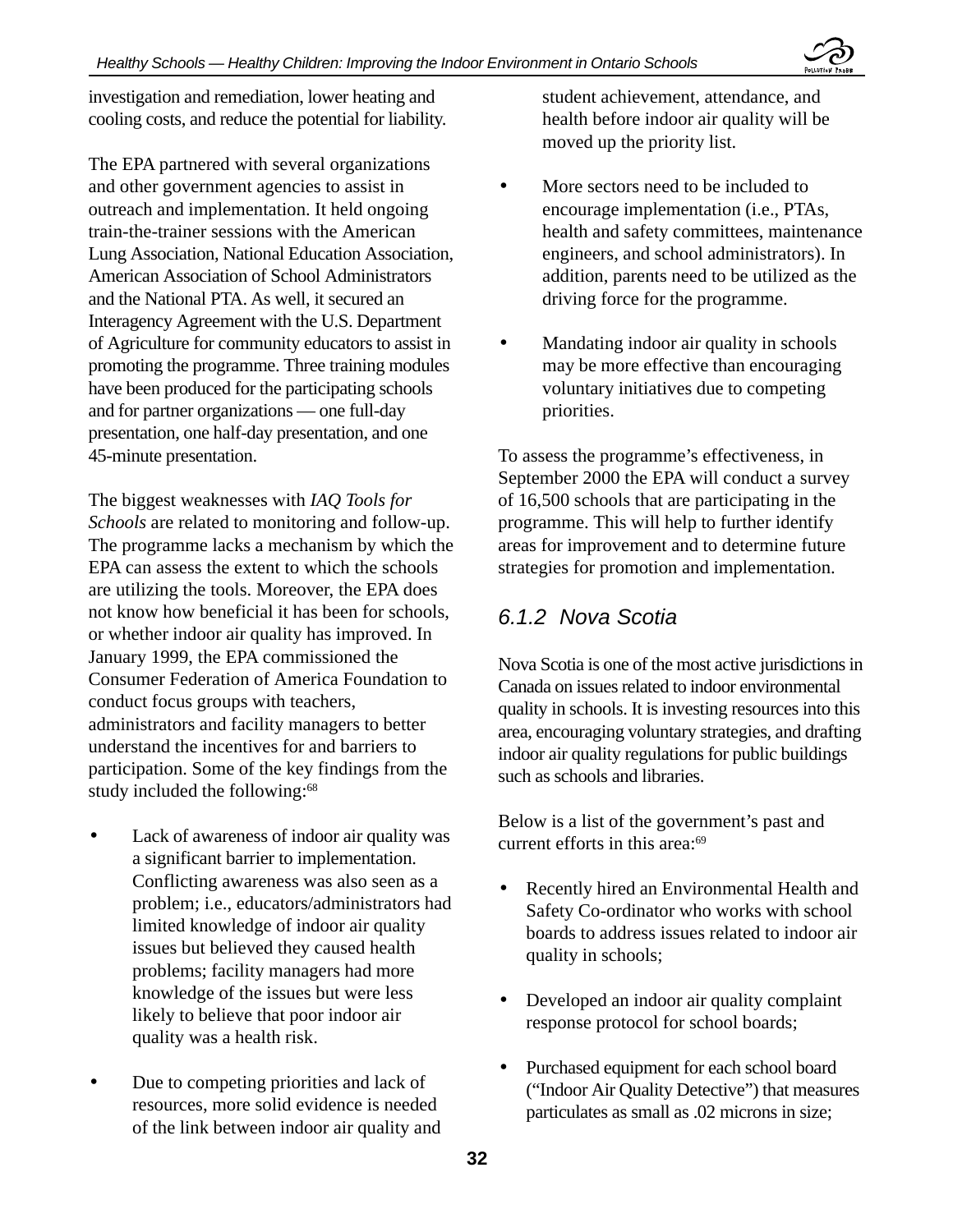- Currently piloting the EPA's *IAQ Tools for Schools* programme in two schools and considering it for province-wide implementation;
- Using the Indoor Air Quality Detective to establish a baseline of particulate levels in all schools;
- Building new schools in the province according to "healthy school" guidelines, which include specifications for ventilation, filtration of air and ecological product purchasing;
- Requiring new schools to undergo an environmental preoccupancy review to determine the environmental safety of the school;
- Building ECO (environmentally controlled opportunity) classrooms in some school districts as part of a new school construction project;
- Advising consultants and designers on indoor air quality considerations for new school construction; and,
- Drafting indoor air quality regulations for non-industrial workplaces that address the following: ventilation standards, design and documentation, HVAC maintenance and operation, building maintenance and upgrades, exposure control for airborne hazardous substances, communication, complaint procedure and investigations, and education.

The Nova Scotia government began addressing the quality of indoor environments in schools as a result of school closings associated with contaminants in the school environment.70 Mould was the primary problem, due to structural deterioration of the facilities and associated dampness. While school closings prompted the government to become more proactive, other factors were also influential.71 The media were

critical in holding the government's attention on the issues. The policy-makers could not ignore the number of news reports on problems associated with indoor air quality in schools. As well, external stakeholders played a key role in encouraging government action. Particularly influential were the local non-profit organization — Citizens for a Safe Learning Environment (CASLE), elected school board members and the teachers' federations. The fact that these groups were well informed and had the ability to speak technically (as opposed to emotionally) helped incite the government to action.72

> Nova Scotia is one of the most active jurisdictions in Canada on issues related to indoor environmental quality in schools. It is investing resources into this area, encouraging voluntary strategies, and drafting indoor air quality regulations for public buildings such as schools and libraries.

Initially, the government sought scientific, medical evidence of the causal relationships between indoor contaminants and children's health. When they found that the evidence was unclear, however, this did not prevent them from moving forward with their programmes. Other factors became important in determining their actions, such as teacher and student complaints, and occupant discomfort in the classroom.73 As well, the way in which the Environmental Health Co-ordinator at the Department of Education interprets the Occupational Health and Safety Act has a bearing on the government's response to this issue. The act provides adults with protection from hazards in the workplace. The Environmental Health Co-ordinator considers poor indoor air quality as a hazard under the act and addresses it in the same manner as he does any other workplace hazard. When poor indoor air quality is acknowledged as a potential hazard, actions are taken that benefit the health of staff and students.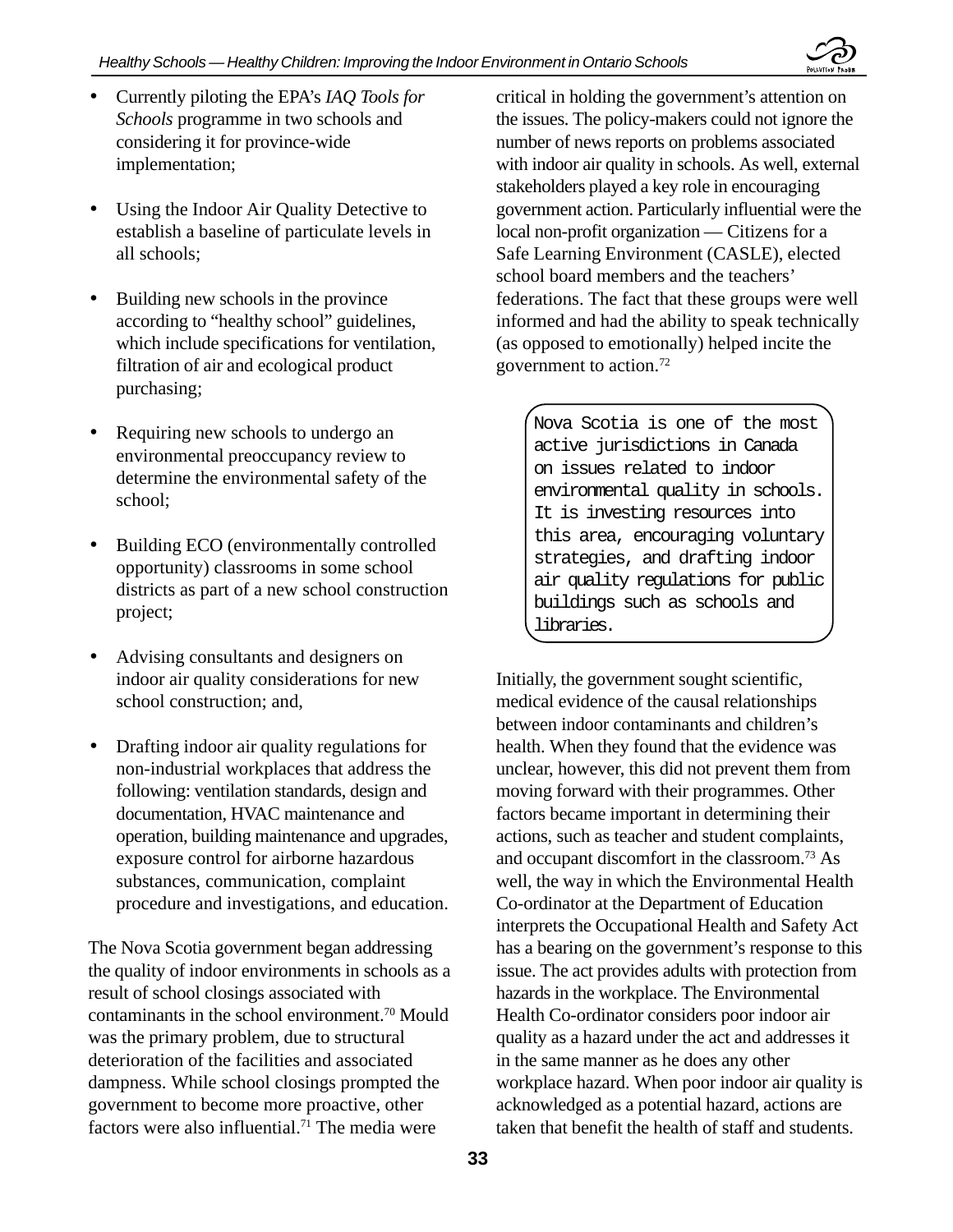<span id="page-33-0"></span>Once Nova Scotia's draft Indoor Air Quality regulation becomes law, school occupants will have more protection from indoor environmental hazards than they currently have under the Occupational Health and Safety Act.<sup>74</sup> While this regulation is a good effort towards improving indoor air quality in non-industrial buildings, it does not take into consideration the vulnerability of children or those with environmental sensitivities.<sup>75</sup> As with the Occupational Health and Safety Act, this regulation is largely concerned with workplace conditions for healthy adult employees. Nonetheless, when passed, it will mark a move forward on improving indoor environments in Nova Scotia.

Taking steps to address indoor environmental quality in schools has had public relations and economic benefits for the government and the school boards.<sup>76</sup> Having programmes and protocols in place to address indoor air quality complaints has helped to reduce occupant anxiety and promote good relations among stakeholders in the school community. In some cases, teachers, students and staff are more patient with government and school board officials than they were previously, knowing that these officials are committed to the issues and doing the best that they can. While the health benefits are difficult to measure, the government attests to the economic benefits associated with their efforts. During the school closings several years ago, the government experienced significant financial losses. Therefore, preventing school closings is one of the key economic benefits. As well, the government's actions have achieved reductions in the costs associated with remedial work and equipment replacement. It once cost them \$97,000 to clean up a spill from a leaking oil tank in a school.77 A more rigorous preventative maintenance plan would have likely prevented this crisis.

The Nova Scotia government has taken significant steps to remediate and prevent indoor environmental problems in schools. With effective encouragement from external partners,

it now acknowledges poor indoor air quality as a health hazard to children and is committing resources to finding solutions. Preventing indoor air quality crises motivates the government to continue its efforts.

### **6.2 School Board Leadership**

### 6.2.1 Waterloo Region District School Board

One of the most well known indoor air quality initiatives of the Waterloo Region District School Board is the environmentally controlled opportunity (ECO) classroom for children with environmental sensitivities. The ECO classroom is designed and maintained to minimize student exposure to indoor contaminants.78 For example, some of the elements of an ECO classroom are: concrete floors, low emission paint, sealed ceiling tiles to minimize dust, white boards with waterbased markers, windows that open, cork boards with low emission adhesives, an independent air management system that includes filtration and air exchange, and solid wood or steel furniture. The cost of building an ECO classroom into an existing school is approximately \$40,000 – \$50,000. However, when incorporating an ECO classroom into a newly built facility, the cost is estimated to be between \$10,000 and \$20,000.<sup>79</sup> The Waterloo Board has implemented four ECO school programmes at the elementary level and two at the secondary level. ECO classrooms are being built in new schools when enrolment is high and a need is identified in the community. Although no formal studies have been conducted, ECO classroom children appear to do better (based on health, behaviour and academic performance) in these classrooms than they had previously in regular classrooms.

Beyond the ECO classroom, the Waterloo Board is taking additional steps to address indoor environments in schools. Below are some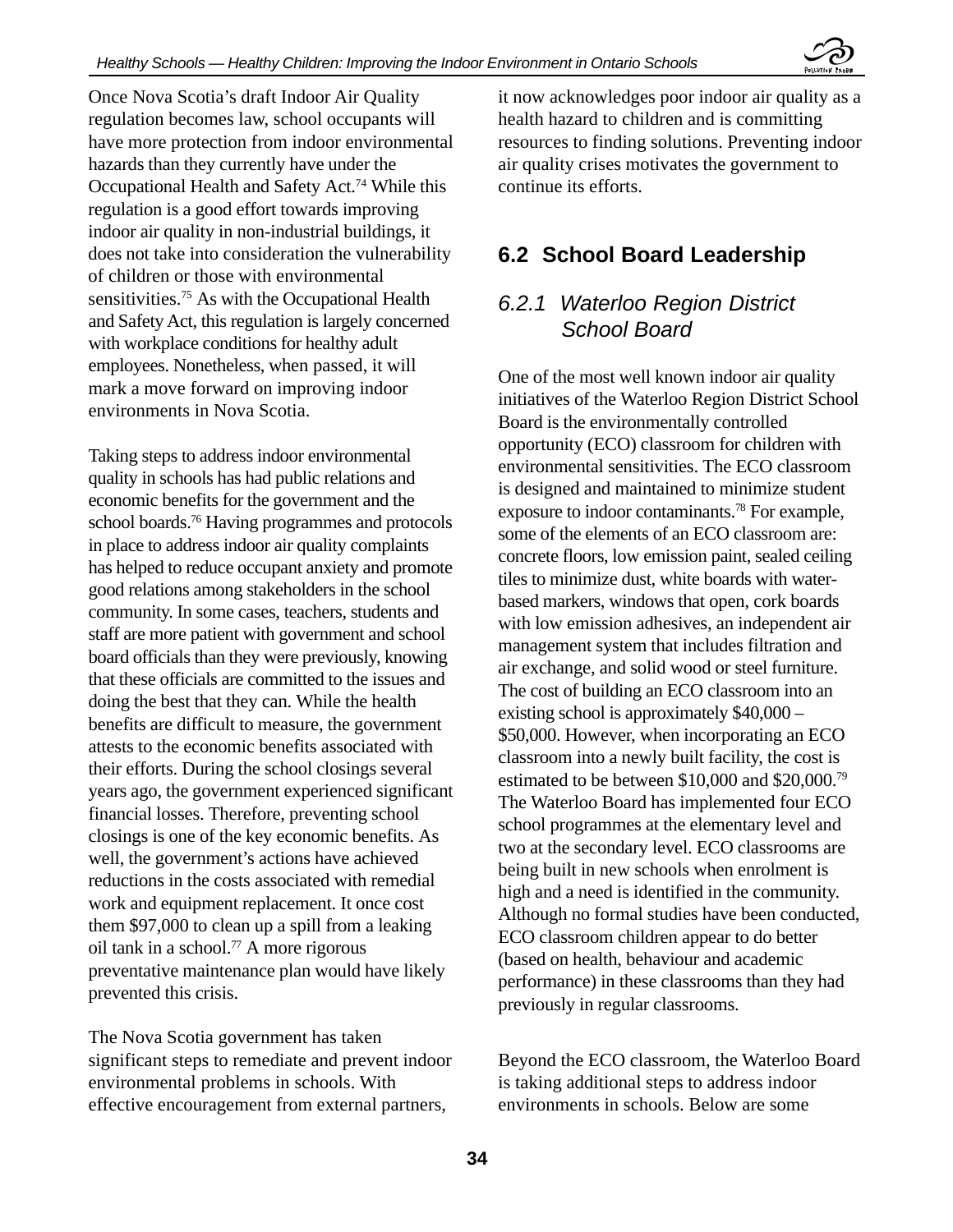

examples of the activities of the Plant Operations department that result in better indoor environmental quality:<sup>80</sup>

- Bases building practices, in part, on indoor air quality concerns, complaints and sensitivities;
- Strives to exceed standards set by law and by the manufacturer;
- Practices good maintenance of portables and school buildings;
- Builds new schools at high standards for indoor air quality (i.e., hard surface flooring, low emission paints and construction materials, windows that open, centralized air management systems with filtration);
- Provides ongoing education, awareness and training on indoor air quality for occupants and building operators;
- Actively searches for and tries alternative products that are considered less of a problem for environmentally sensitive children;
- Uses unscented commercial cleaners and hydrogen peroxide-based cleaning products when possible;
- Uses a chemical dispensing system for accurate measuring of cleaning solutions;
- Restricts the use of some chemicals and activities to times that will result in the least exposure to students;
- Supplies extra rinse after using chemicals to eliminate residue (in some cases);
- Will soon use non-treated mops;
- Continues to work with better filtered vacuums;
- Tests and experiments with water-based products;
- Provides good ventilation and air filtration (with hepa filters and activated charcoal compounds) during renovation;
- Monitors VOC levels during painting;
- Requires roofing contractors to use equipment with an after burner that will decrease odours and VOCs;
- Monitors construction and renovation sites to ensure that codes of practices are followed;
- Puts pressure on suppliers to develop products that don't adversely affect children with environmental sensitivities;
- Conducts regular in-house testing of  $CO<sub>2</sub>$ to determine ventilation rates;
- Takes into account indoor air quality in energy efficiency initiatives;
- Considers new innovations seriously and always looks for new designs and ways to improve their facilities; and,
- Upgrades lighting (board wide) from fluorescent to better quality and energy efficient choices.

While the Waterloo Region District School Board is one of the most proactive school boards in Ontario on indoor environmental quality, it has

One of the most well known indoor air quality school board initiatives is the Waterloo Region District School Board's environmentally controlled opportunity (ECO) classroom for children with environmental sensitivities.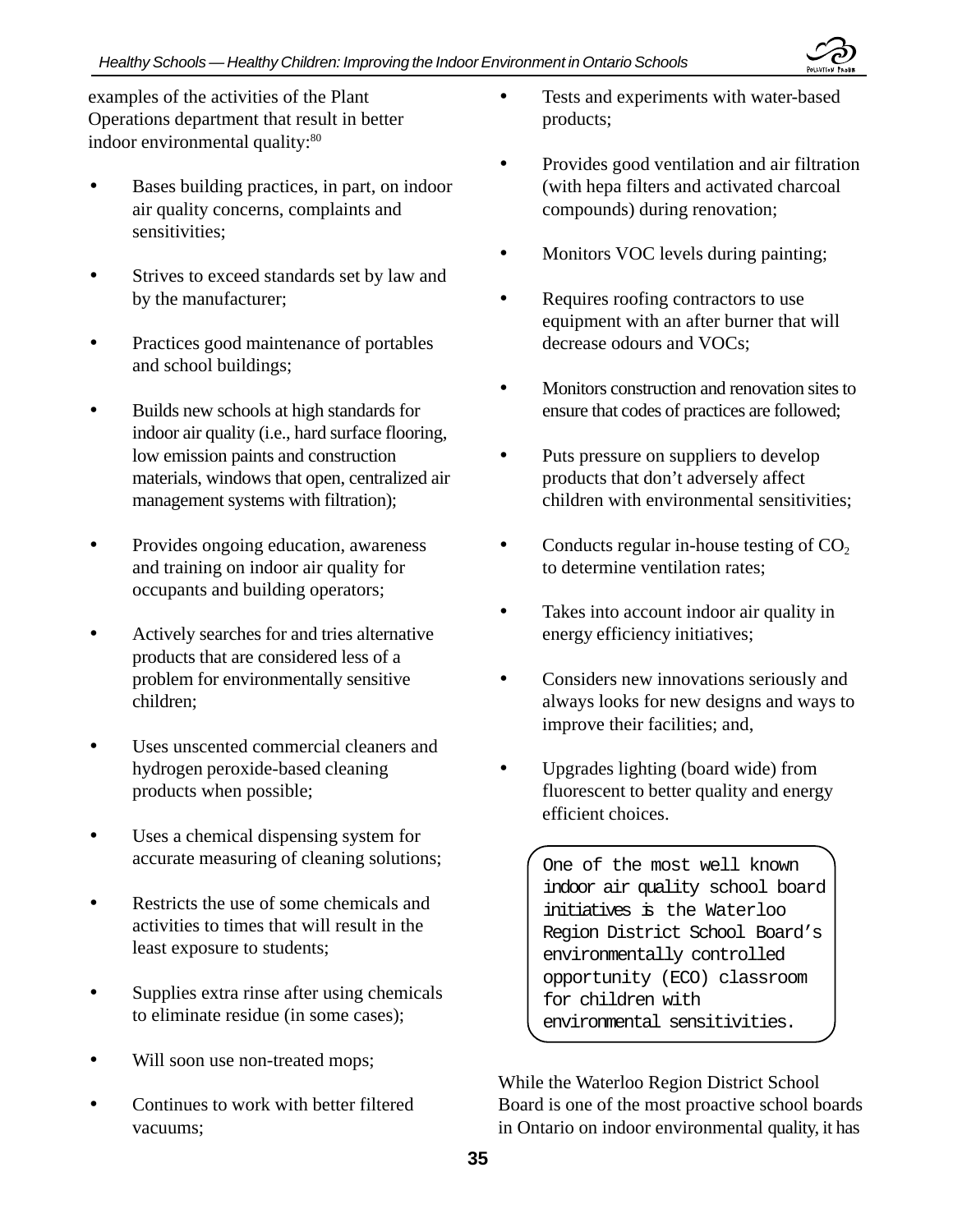<span id="page-35-0"></span>no explicit policies or directives in this area. Consideration for students' environmental health seems to be ingrained into the culture at the board and the way in which it does business. The ECO classroom programme and the outlook that led to its development have driven the current attitude at the board.<sup>81</sup>

In the 1980s, a number of children in the Waterloo Region were unable to attend school due to healthrelated problems. When away from the school environment, the children performed better and, as a result, many stayed at home for their schooling.<sup>82</sup> In their search for answers to these children's problems, the school board held several forums with doctors and experts from across North America on the topic of body chemistry and behaviour. The presentations helped the board and the community to understand that certain environmental factors could modify body chemistry in some individuals, which could affect an individual's health and their ability to think, feel, behave and perceive their environment.<sup>83</sup> Along with the awareness created by the lectures, other factors helped to advance the development of the ECO classroom. These included: a deep commitment by the board to respond to the needs of school children; open-mindedness on the part of the board to explore the connection between environment and learning; dedication and awareness of the school administrators and special education staff; and persistence of the parents.84 Today, these factors continue to shape the attitude of the board and the school community at large.

The attitude towards learning and indoor environmental quality is particularly evident within the Plant Operations department at the Waterloo Board. The activities listed above demonstrate how plant personnel consider the impacts of their practices. Indoor environmental quality, however, is only one of many elements that drive their codes of practice.<sup>85</sup> Cost, durability and the law also determine how plant personnel do business. They are constantly balancing these factors with student exposure to contaminants. For example, some teachers and parents want the board to clean entire schools (not just the ECO classrooms) with vinegar and water or hydrogen peroxide-based cleaners only. While vinegar can be effective, a job that takes five minutes with a commercial cleaner takes half an hour with vinegar — a significant resource consideration. Hydrogen peroxide cleaners do not meet the legal definition of a germicide, which plant personnel believe is necessary for high germ areas such as bathrooms. Instead, they consider other measures that will reduce student exposure, such as scheduling maintenance work at times when school occupants are not present, using a chemical dispensing system for accurate measuring of cleaning solutions, providing an extra rinse to eliminate residue, and using nonscented commercial cleaners. By actively working to find solutions, they gain the confidence of the school occupants, making it easier to do their job and improve indoor environmental quality.

The Plant Operations personnel consider what they are doing as "baby steps" in the right direction. They claim that good indoor air quality is often an offshoot of their commitment to longterm planning and life-cycle costing. Investing in good quality equipment and doing regular maintenance helps them save money and improve indoor environmental quality. They claim that better technology and products would make it easier for them to continue their efforts. Support and encouragement from the board environmental officer and ECO classroom co-ordinator helps to keep their momentum going. It takes time to change 30 years of ingrained practices and to train 500 custodians on environmental health issues. The awareness created by the ECO programme, along with political support from the top, keeps them moving in the right direction.

### 6.2.2 Durham District School Board

The Durham District School Board has taken several steps to prevent and address some of the problems it encounters related to the indoor environment. In particular, it has been, and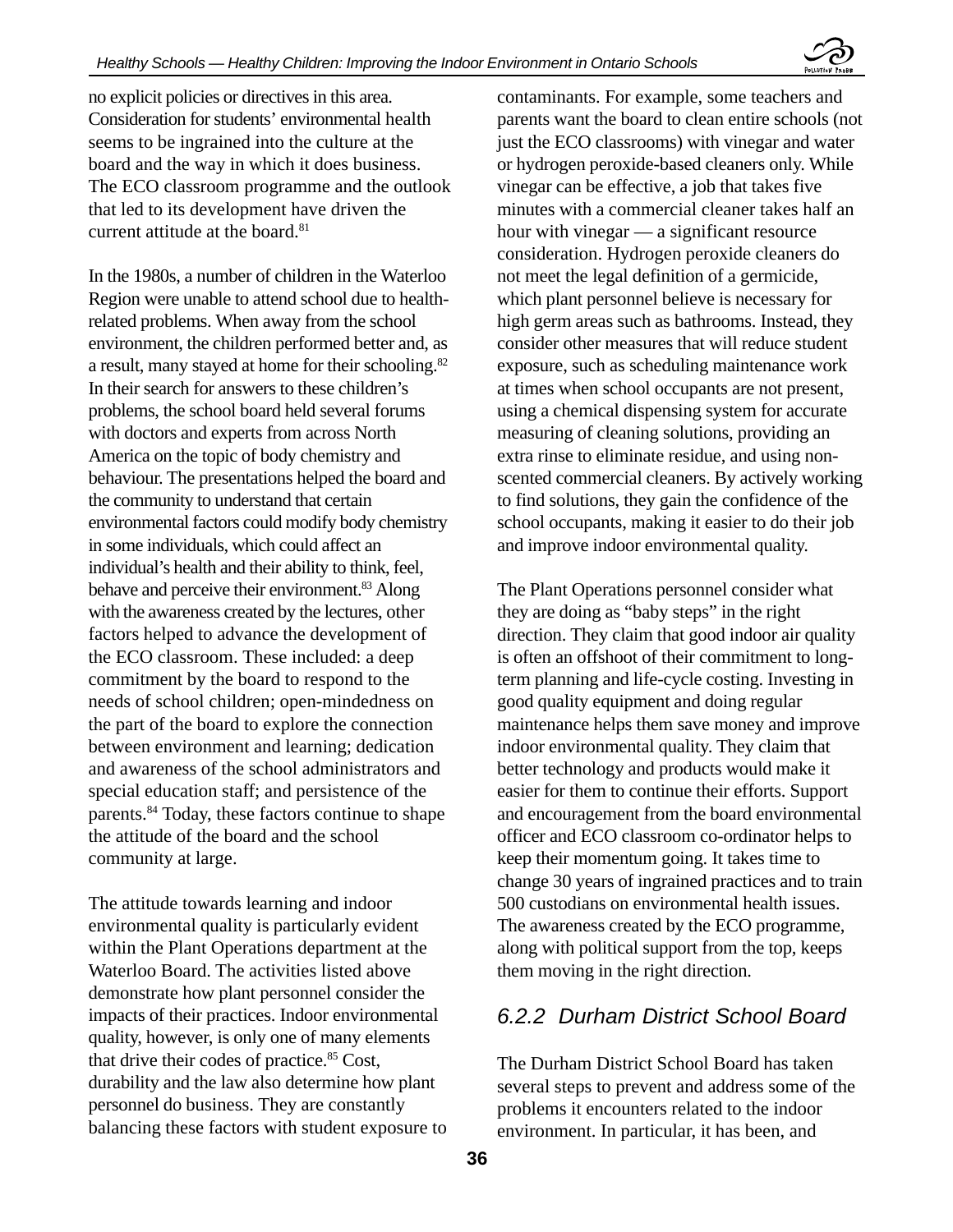

continues to be, proactive in finding solutions to address mould. Below is a list of the board's past and current efforts in this area.<sup>86</sup>

- Have conducted routine airborne fungal sampling of classrooms and portables since 1991;
- Recently formalized an indoor environmental quality procedure, including a process by which complaints are handled promptly, responsibilities are clearly assigned and lines of communication are maintained;
- Produced a ventilation guide for portables;
- Reviewed products in art supplies and banned those considered toxic (e.g., ceramic glazes that contain lead), and provided educational workshops to art teachers;
- Developed a passive air supply system to improve ventilation in older schools (see Appendix 3);
- Currently developing a guide to recognize and manage indoor microbiological agents, including the following preventative measures:
	- limit carpeting in new schools and additions
	- remove carpets and replace with vinyl tile in old schools
	- inspect portables annually
	- caulk portables biannually
	- replace old style exhaust fans in portables with better ventilation systems;
- Providing training courses for chief custodians on mould identification;
- Purchasing new portables (as needed) with design features that include wider roof overhangs and individual ventilation systems; and,

• Communicating all activities and expectations to school occupants.

Two factors that have been key in advancing the Durham Board's efforts to improve indoor environmental quality are awareness and internal partnerships.<sup>87</sup> Much of what the board does is precipitated by recognition that poor indoor air quality can affect the health, productivity and comfort of the students and staff. Health and safety officers need to understand the issues of environmental health in order to consider complaints within the context of indoor environmental factors; teachers need to know the impact of indoor contaminants on health to be able to accurately assess a student's symptoms; facilities people must understand how their practices affect occupant health before they can consider alternative practices; and senior administrators need to understand the issues in order to support the efforts of their staff. While education and awareness have been important, internal partnerships have also been critical for improving indoor environmental quality. The Health and Safety department works closely with Facilities Services to find solutions to the problems. Facilities Services and Health and Safety have support from the top in order to put their ideas into practice. Support from the teachers' federation and the Joint Health and Safety Committee also help to move the initiatives forward.

The Durham District School Board has long-standing mould protocols which have helped them assuage the fears of staff and parents sparked by the recent media reports on mould. Much of what the board does is precipitated by recognition that poor indoor air quality can affect the health, productivity and comfort of the students and staff.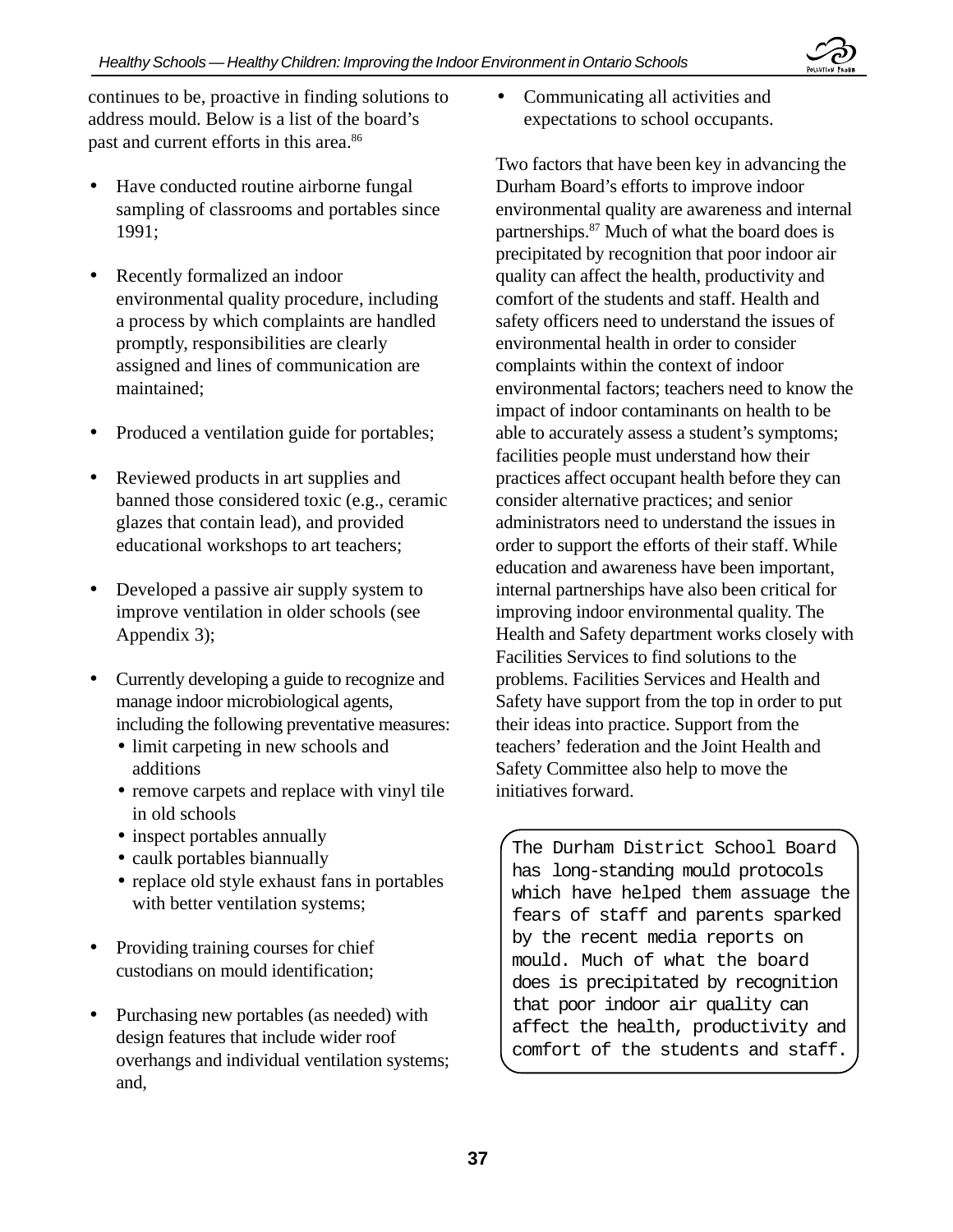<span id="page-37-0"></span>The barriers that the board faces to implementing initiatives are largely related to time and resource constraints. Fostering awareness of environmental health and developing partnerships takes patience and time. The board begins with small projects (which lead to bigger undertakings), builds internal alliances, understands fiscal restraints and is flexible.88 These strategies are evident in the development of the board's passive air supply system. Occupants of some schools were experiencing a significant number of health symptoms related to poor indoor air quality. When investigated by the Health and Safety department, it was found that these schools had high  $CO<sub>2</sub>$  levels and were under negative pressure (not enough air was coming in to replace the outgoing air). The challenge for the staff was to improve the ventilation in these older schools, while also considering the fiscal constraints of the board. Implementing a full mechanical ventilation system would have cost anywhere from \$100,000 to \$500,000 for each school, which was financially prohibitive. Facilities Services worked with Health and Safety to resolve the problem. The flexibility and innovation of the plant supervisor

resulted in the development of the passive air supply system — an alternative that cost only \$5,000 per unit. Complaints were greatly reduced and occupant confidence in the board increased.

While the board has not actively measured the impact of its actions, school occupants and board staff have noted several benefits.<sup>89</sup> Teachers are noticing marked improvements in student health and attendance in classrooms where carpets have been removed. By taking steps to address indoor environmental quality, officials in the Health and Safety department and in Facilities Services are gaining credibility in the school community. Credibility enables them to manage indoor environmental concerns with simple, quick and effective solutions in a non-confrontational manner. For example, long-standing mould protocols have helped them assuage the fears of staff and parents sparked by the recent media reports on mould. In the end, all of the efforts have led to greater awareness of the issues and increased confidence in the board's ability to prevent and address problems.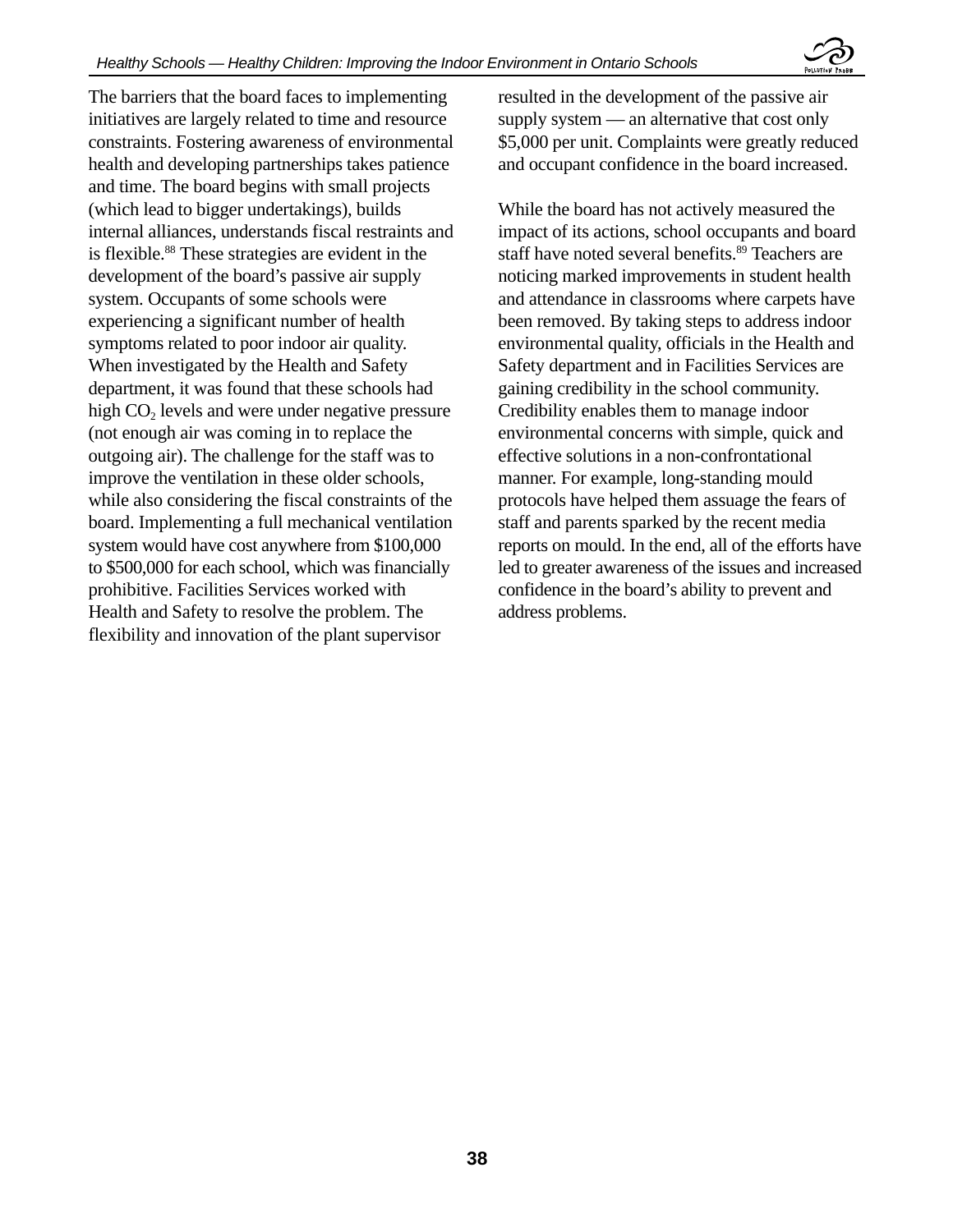<span id="page-38-0"></span>

School board officials cite cost as one of their biggest concerns with respect to making indoor environmental improvements in schools. However, rarely taken into consideration are the potential cost benefits of preventing or addressing indoor environmental problems. There are times when the financial benefits of investing in good equipment or practicing preventative maintenance are considered with respect to long-term operating costs. However, the financial benefits to society of improved health of school occupants from better indoor air quality are not being given the attention they deserve. The long-term impacts on health and learning due to indoor air pollution in schools, and the potential associated health care costs, are poorly understood at the present time. To gain a better understanding of the societal costs and benefits of improving indoor environments in schools, a comprehensive cost/benefit analysis is needed.

The use of cost/benefit analysis for determining optimum outdoor air quality has gained considerable acceptance over the last 10 years. A cost/benefit analysis done in 1997 for the Canadian Council of Ministers of the Environment showed that a 50% reduction in  $SO<sub>2</sub>$  emissions in eastern Canada and the U.S. could save between \$500 million and \$5 billion annually in avoided health costs in Canada.<sup>90</sup> The acceptance of cost/benefit analysis now needs to be broadened to include examination of indoor air quality problems.

This section describes the basic concepts of applying a cost/benefit analysis framework to the issue of indoor air quality in schools, the information gaps and deficiencies that would impact its application, and strategies for overcoming any limitations. The information presented below is summarized and excerpted from an analysis prepared by Edward Hanna for Pollution Probe entitled *Cost/Benefit Analysis Framework: Economic Issues Associated with*

*Indoor Air Quality in Schools*. For a complete, detailed analysis, please refer to Hanna's report.

### **7.1 Applying a Cost/Benefit Analysis Framework**

Making responsible, informed decisions that affect indoor air quality in schools requires consideration by governments and school boards of both the costs (i.e., investments required to improve indoor air quality) and benefits (i.e., improved health and learning abilities of school occupants) of a particular design, construction, operation, or maintenance option for a school. Ideally, indoor air quality in schools should be maintained at a level that yields the optimum net benefits to society. These benefits include:

- improved learning and retention of knowledge by students;
- improved physical and mental health of students, teachers and support staff;
- reduced costs (both direct and indirect) of treating air quality-induced illnesses; and,
- reduced costs resulting from absenteeism and reduced productivity.

In concept, determining the optimum indoor air quality for schools is relatively straightforward. Estimate total benefits (of two or more options); subtract costs; make an allowance for risk, uncertainty and fair distribution of benefits and costs; and, choose the best solution (see Appendix 5 for an illustration of the cost/benefit framework). While the concept may be relatively straightforward, putting it into practice is quite a different thing. As is often the case with many environmental problems, preventive, mitigative and/or rehabilitative costs are relatively well defined, readily available, accurate and precise. Quantification of benefits, on the other hand, is a frequent and often substantial "weak link" in the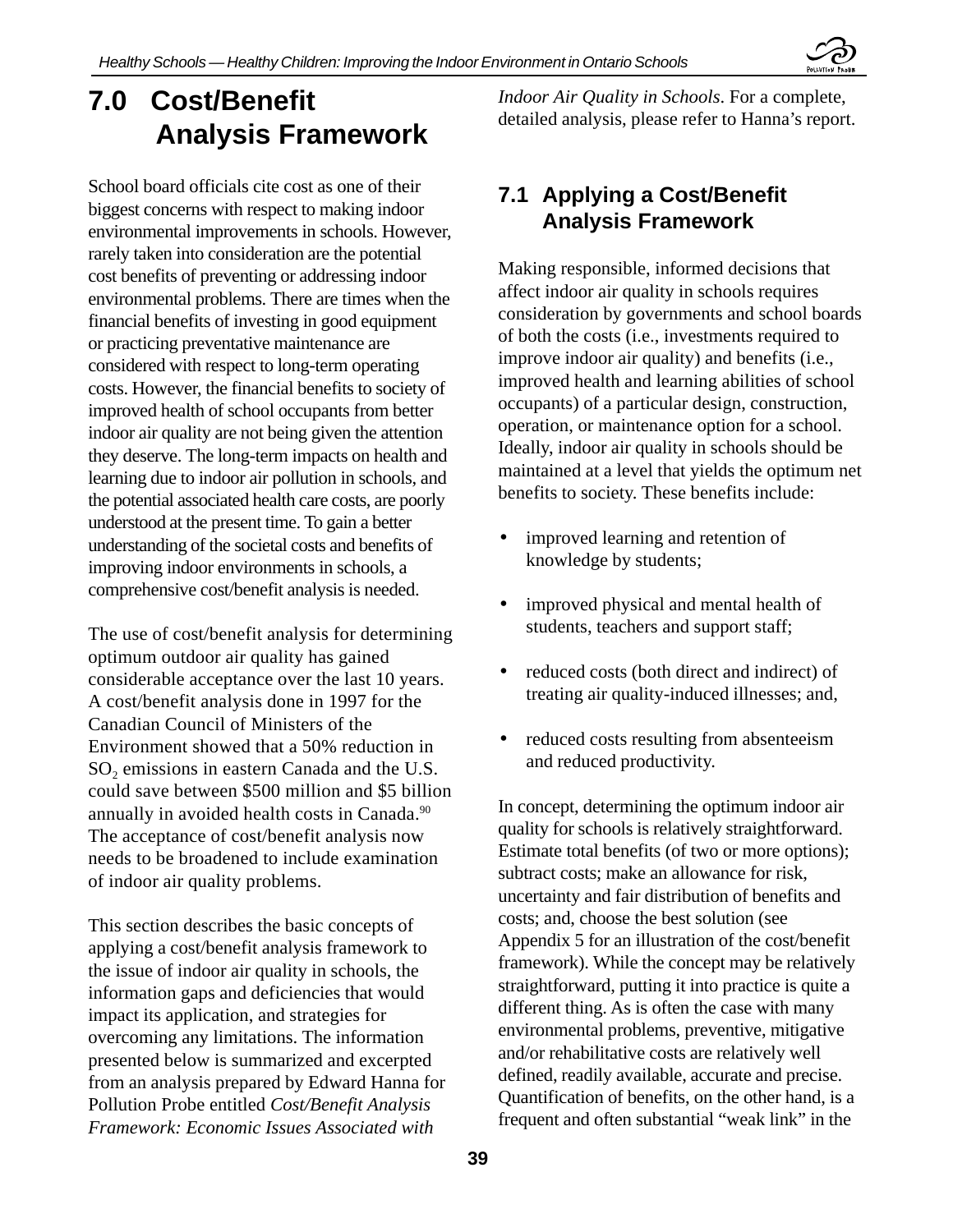<span id="page-39-0"></span>evaluation and resolution of environmental problems. This is certainly the case when trying to assess the net benefits of improved indoor air quality in schools.

> Making responsible, informed decisions that affect indoor air quality in schools requires consideration by governments and school boards of both the costs (i.e., investments required to improve indoor air quality) and benefits (i.e., improved health and learning abilities of school occupants).

The costs of improving indoor air quality in schools can be estimated with reasonable accuracy and include:

- changes in chemicals and maintenance/ cleaning practices;
- changes in building design;
- changes in HVAC systems; and,
- changes in equipment and furnishings.

Such analyses are typically supported by an extensive information and knowledge base relating to standard engineering cost components and data. In many discussions of environmental problems, the emphasis is on these types of welldefined costs while benefits become almost secondary due to their somewhat nebulous, unquantifiable and undervalued nature. Benefits of improving indoor environmental quality are, in fact, cost savings due to reduced health impacts. Estimating benefits requires comparing the indoor air quality-induced health effects costs of one option vs. another (i.e., comparing the costs of health effects associated with the use of low emission cleaning products vs. highly volatile cleaning products). The net savings is the potential benefit society would realize by

implementing one option over another. To accurately estimate benefits, it is necessary to be able to forecast the indoor air quality of a particular option and the concomitant health effects on school occupants. These are two essential aspects of the benefits assessment framework for which significant information gaps need to be addressed.

### **7.2 Information Gaps and Deficiencies**

Predicting the indoor air quality that will result from choosing a particular option is complex. This is due to: 1) the number of pollutants of potential concern, some of which have high concentrations in indoor environments; 2) variety and number of emission sources; 3) variable emission rates and patterns over time; 4) complex pollutant circulation patterns within a building; and 5) variations in the rate of pollutant removal. In addition to these complexities, another major consideration is the lack of long-term monitoring data for virtually all indoor environments. This lack of data is partly due to the absence of clearly delegated administrative responsibility within the government for managing indoor air quality. In contrast to outdoor air quality, no provincial-level monitoring network is in place for indoor air quality. Tools for forecasting indoor air quality are not available for the current range of building types and the majority of pollutants of concern. Building designers have, in some cases, used crude relationships, like air exchange rates and the presence/absence of known sources of indoor air pollutants, as a basis for making gross forecasts of "good" or "bad" indoor air quality. Rectifying this deficiency is critical to optimally improve indoor air quality in schools. The informed evaluation of options demands that each option be analyzed in terms its associated expected indoor air quality. Such forecasts are not undertaken at the present time.

Predicting the health effects that will result from exposure to indoor air pollutants is another major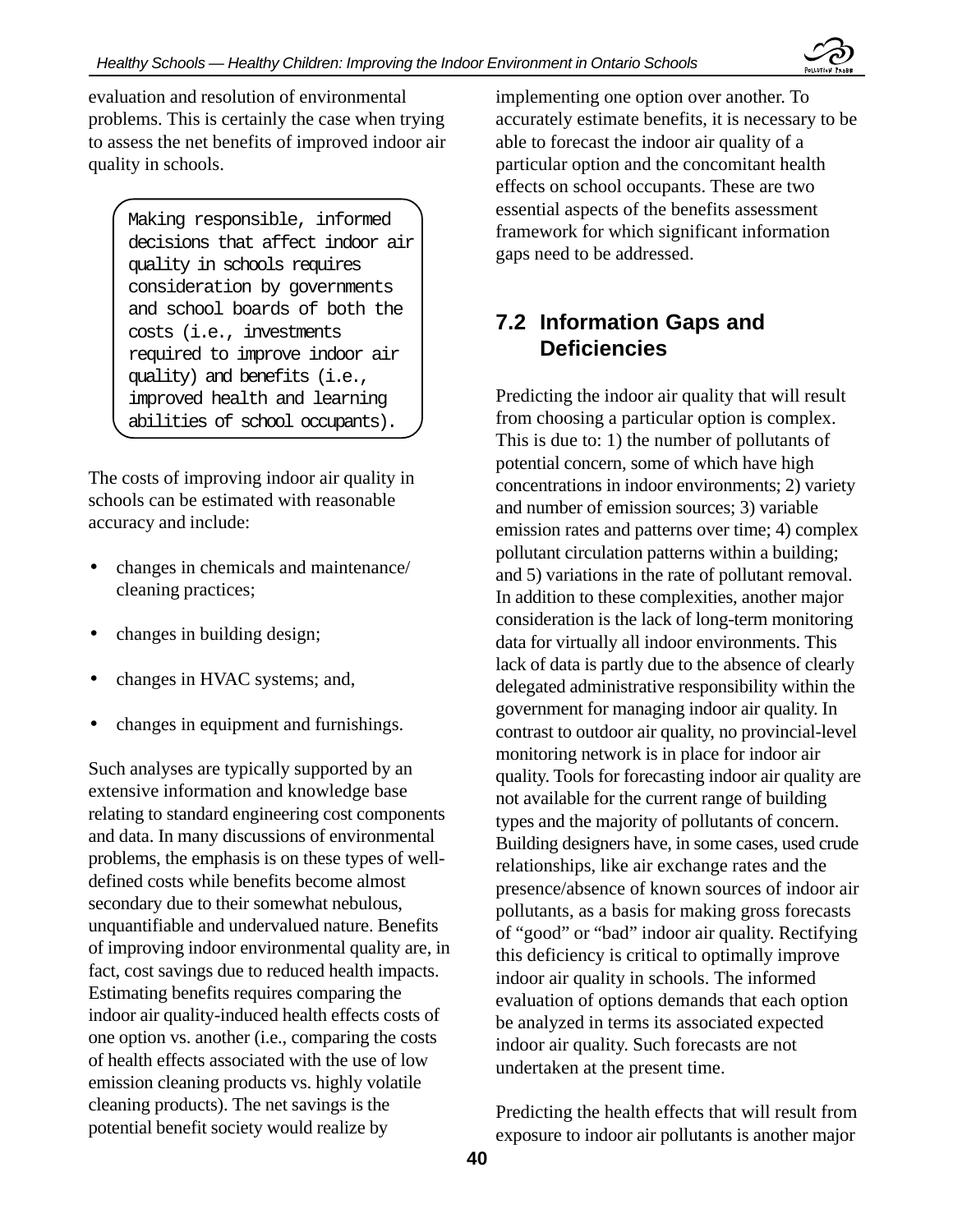<span id="page-40-0"></span>component of the benefits assessment that presents complexities. Two basic research methodologies are commonly used to make such predictions — epidemiological methods and clinically controlled tests and studies. With respect to indoor air pollution exposure, epidemiological literature relating to health effects is virtually nonexistent. Where such literature does exist, it generally involves office buildings and impacts of broad air quality parameters, such as air exchange rates, on worker productivity. Nothing comparable exists for schools and the health effects of indoor air pollution on students, teachers and staff. Only by relying on large samples of individuals can sufficient statistical power be obtained to detect subtle health effects resulting from poor indoor air quality and the relative contribution of individual environmental factors to these effects.

Clinical studies offer some insight into predicting the potential health responses to indoor air pollution exposure, but they also have their drawbacks. Typically, clinical studies examine the impact of one pollutant on a small sample of individuals and track short-term physiological responses to the exposure. Clinical studies generally have difficulty dealing with multiple risk factors and, in this particular case, dealing with exposure to complex mixtures and concentrations of pollutants. Nonetheless, for the clinical studies that do exist, the benefit assessment framework provides a comprehensive and technically sound context within which to apply the results of these studies. However, even where such results are rigorously and prudently applied, there can remain considerable doubt as to their validity at a population level (as opposed to individual patient level) without corroborating population-level evidence.

### **7.3 Mitigating Strategies**

In order to implement an ideal cost/benefit analysis, the information gaps need to be addressed with respect to forecasting indoor air quality and estimating health responses. Routine monitoring of indoor air quality in schools needs to be initiated throughout each school system (or at minimum, a representative group of schools) so that reasonable characterization of indoor air pollutants, their concentrations and variations diurnally, weekly and seasonally can be reasonably determined. As well, quantitative emission factors for key pollutants of concern need to be developed so that reasonable forecasts of indoor air quality can be derived based on the design, construction, operation and maintenance features of school buildings. With respect to health responses, systematic epidemiological and clinical health studies of the impacts of indoor air contaminants on school occupants should be initiated. As part of these studies, primary pollutants of concern and combinations of pollutants need to be identified.

Addressing the information gaps associated with doing a comprehensive cost/benefit analysis is a challenging and important undertaking that will require a considerable amount of time and resources. Given the importance of cost/benefit analysis in responsible decision making, consideration should be given to immediately conducting a cost/benefit analysis based on the best available data and the knowledge of health experts, architects, engineers and school board plant managers. The existing provincial stock of school buildings could be categorized based on the key design, construction and maintenance factors known, or suspected, to strongly affect indoor air quality. For each building category, forecasts of the health and economic benefits of improved indoor air quality could be prepared. Forecasts of health responses could be made using existing clinical studies. Although the accuracy of these forecasts will be limited, they will, nonetheless, be better than what can be expected in the absence of such a systematic approach.

The optimum (i.e., most beneficial) level of indoor air quality in schools is the target toward which every school board, as well as the provincial government, should be striving. A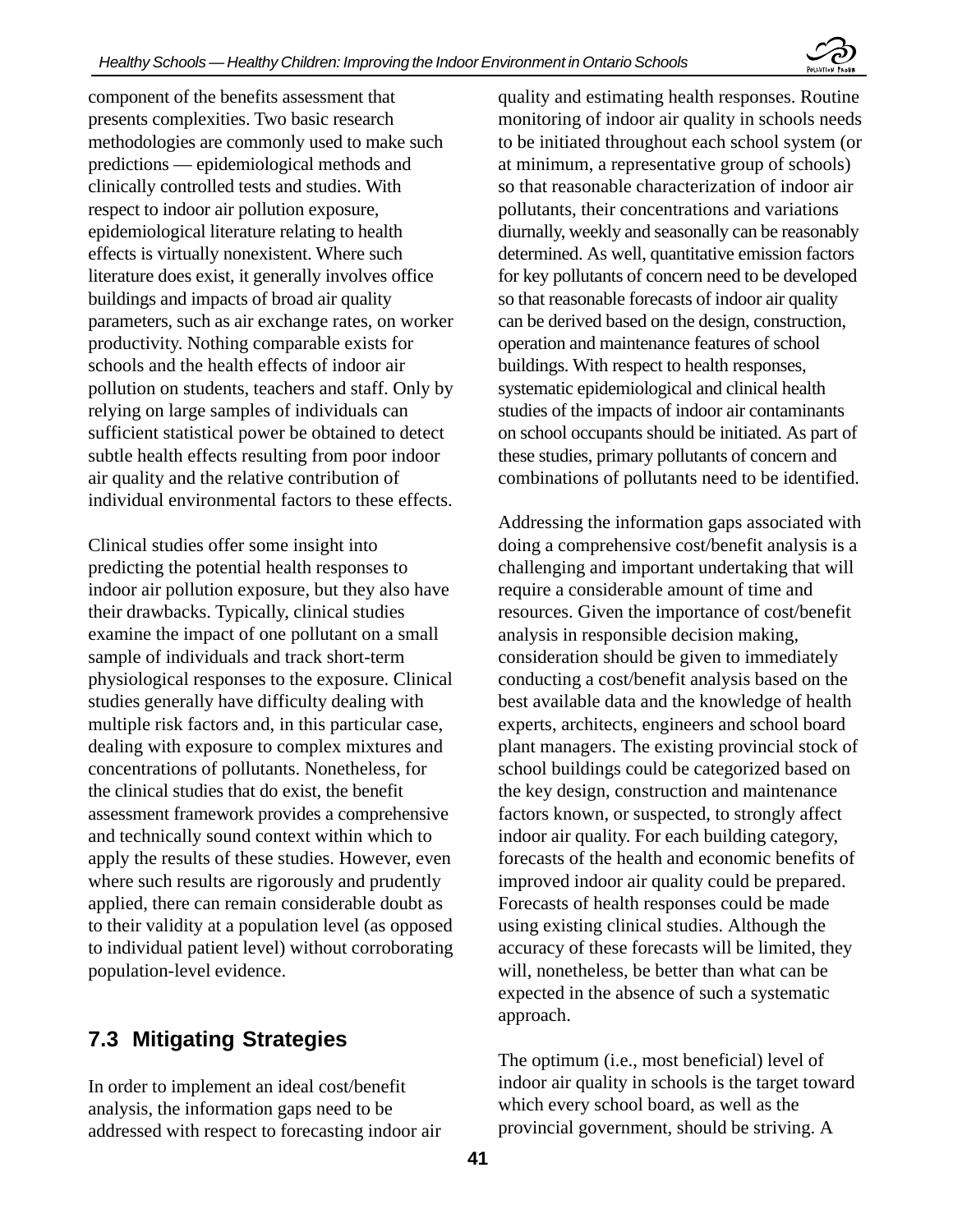

cost/benefit analysis of improving indoor air quality in schools could help achieve that target by providing information that would help governments and school boards make informed decisions. Cost/benefit analysis should be viewed as an effective decision support tool; responsible decision-making still requires that judgment, ethics and insights come into play.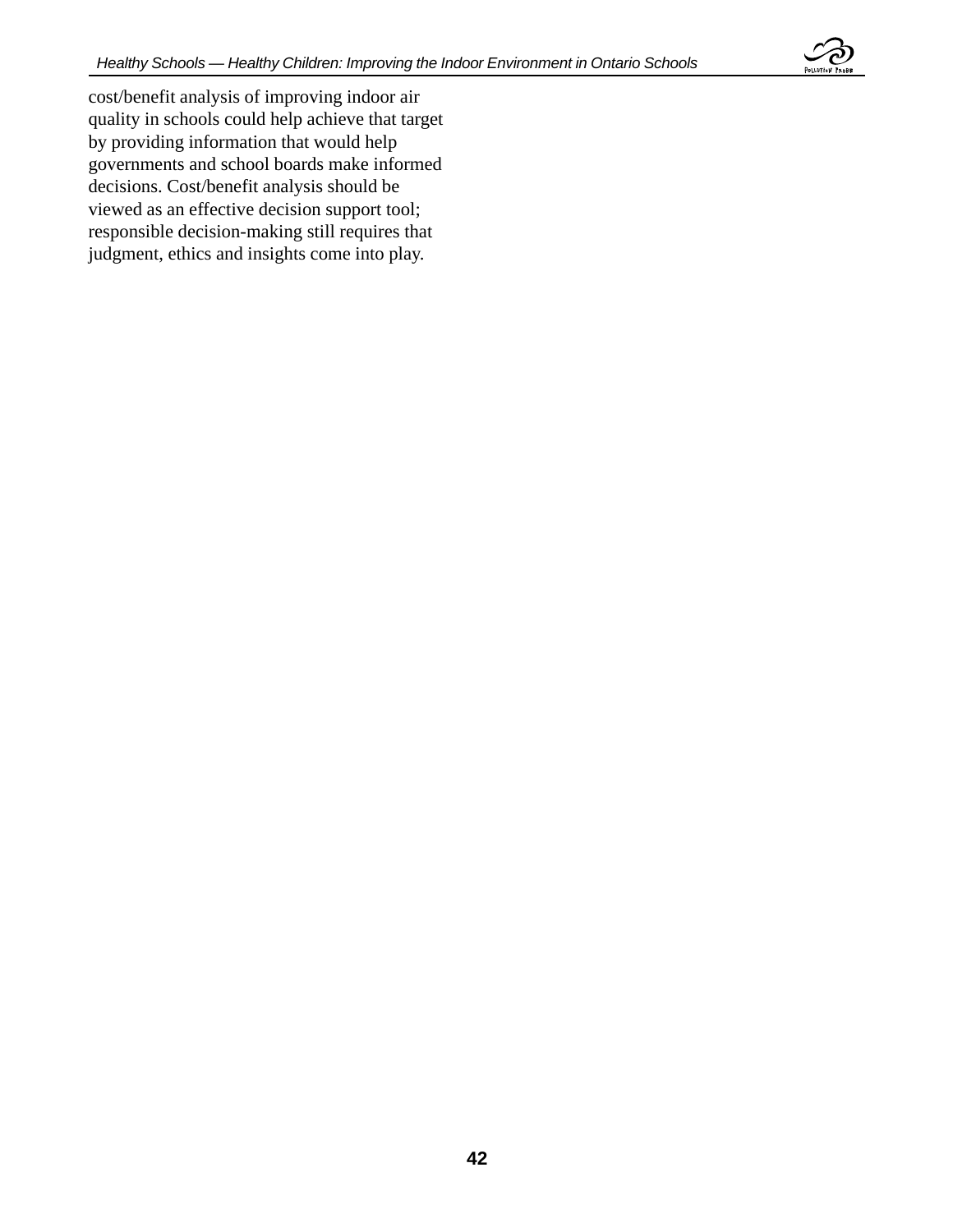# <span id="page-42-0"></span>**8.1 Rationale**

The long-term goal of Pollution Probe's *Healthy Schools — Healthy Children* project is to develop strategies to help schools and school boards identify, prevent and remediate indoor environmental problems. This section outlines a proposed framework for a plan that aims to help optimize the quality of school indoor environments. During the next phase of Pollution Probe's *Healthy Schools — Healthy Children* project, school boards and other stakeholders will be consulted more extensively to build upon the ideas presented here.

Moving forward with a proactive, voluntary indoor environment management plan for Ontario schools is important at this time for several reasons:

- Evidence suggests that indoor pollutants are the most important source of risk to the respiratory health of children. They can have serious health effects on children with preexisting health problems, such as asthma, allergies and environmental sensitivities.
- Children spend approximately 90% of their time indoors and about five to six hours of every weekday inside of a school. The time that children spend in schools is important given that they are there to acquire the academic and social skills that will, ultimately, affect their future and the future of our society.
- Schools present particular challenges for managing indoor environmental quality, including unique pollutant sources and high occupancy rates. While many school boards

have developed expertise for dealing with indoor environmental problems, there is great inconsistency from one school board to the next in the way in which problems are handled. Some school boards have taken a proactive approach to preventing problems and others respond to problems as they occur on a case-by-case basis.

- Proactive plans to address indoor pollutants in schools are underway in other jurisdictions and at some Ontario school boards. Hence, this is a good time to build and expand upon the success of other initiatives.
- School board action on this issue through a voluntary management plan will have the greatest chance of achieving immediate indoor environmental improvements in schools. While provincial action is also necessary, a voluntary initiative will likely deliver results more quickly than a government policy or programme. The current will, knowledge and interest exist at the school board level. Proactive school board initiatives will inform and help stimulate government policy and programme development.
- Momentum on this issue is building among stakeholders, due, in part, to the recent discovery of mould in many Ontario school portables. There is a strong group of committed partners, including public health officials, school boards, unions, physicians, and parents who are ready to take this plan forward.

Improving indoor environmental quality in schools could potentially benefit the entire community. As the chart below outlines, the benefits are multifaceted and include health, awareness, economic, political and community outcomes.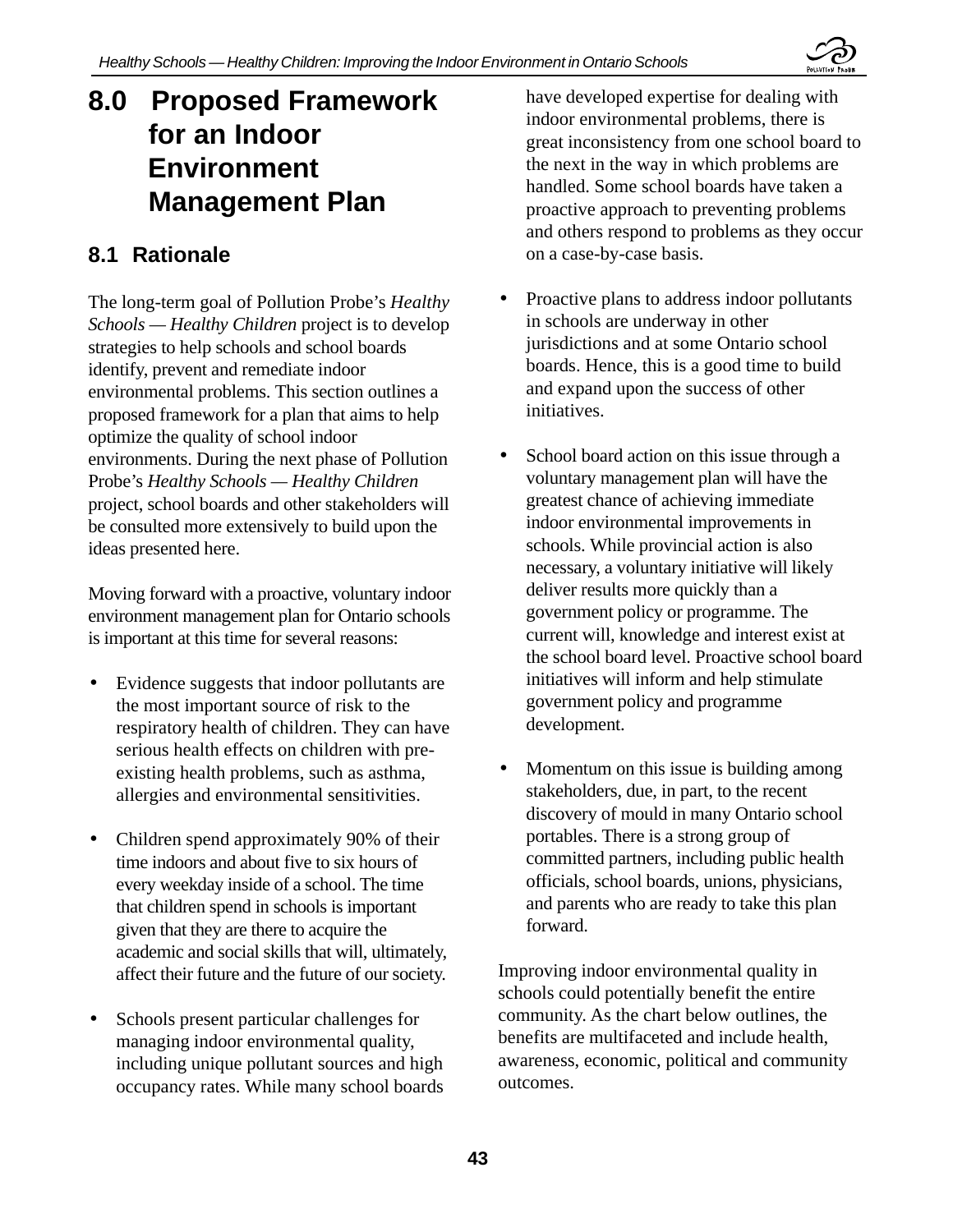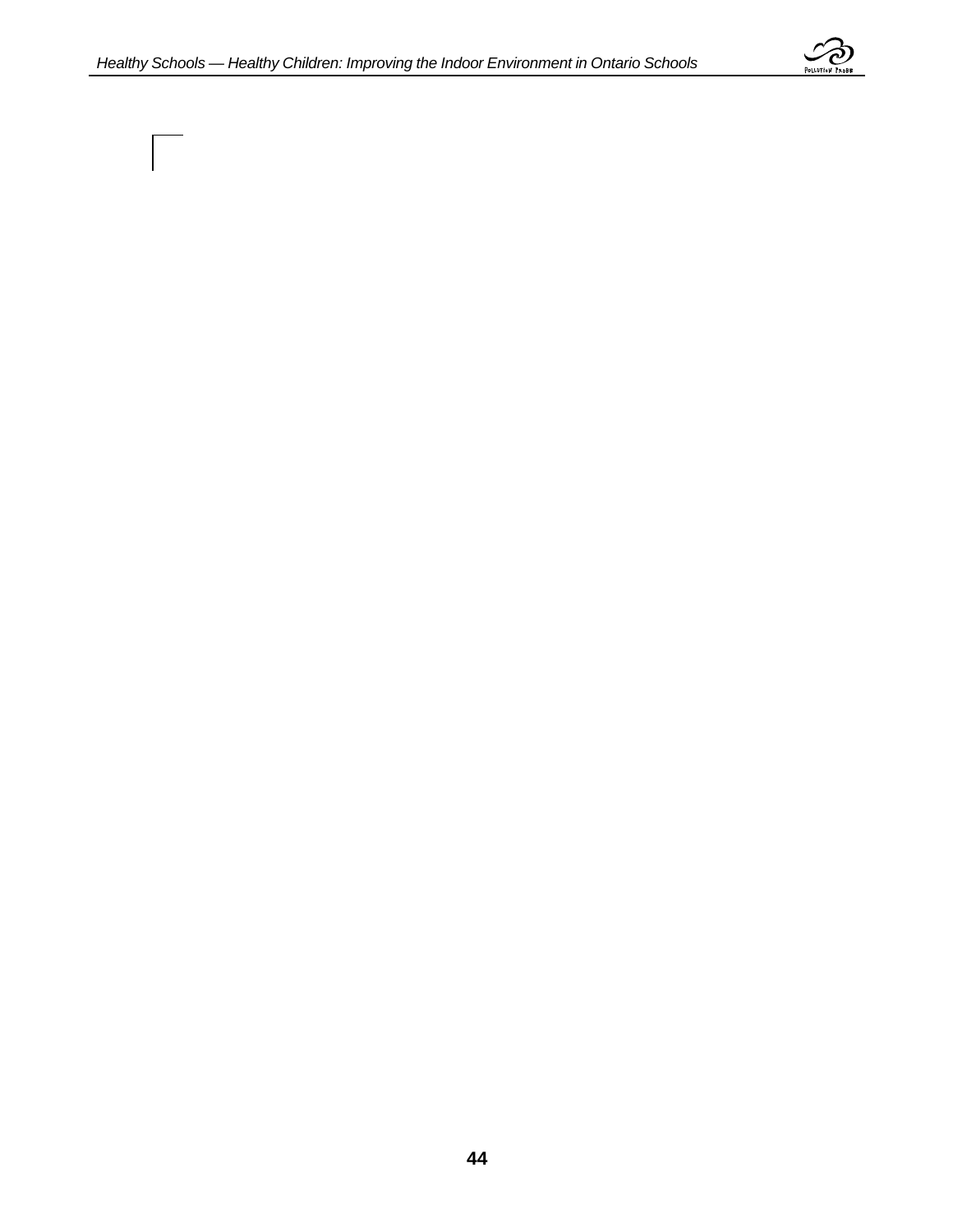#### <span id="page-44-0"></span>**8.2 Considerations**

During a six-month period, Pollution Probe interviewed experts in the field of children's environmental health and indoor air quality. These experts provided insight into the key issues and made suggestions on potential components of an indoor environment management plan (see Appendix 6 for key informant interview summary). Pollution Probe also held informal discussions with several school board officials, parents, and health professionals on this topic. These discussions have confirmed the interest in and need for developing a plan to improve indoor environmental quality in schools. Some key considerations that arose out of the discussions included the following:

- School boards have restricted budgets; the plan must include low cost solutions.
- Each school board has different issues and needs; the plan must be simple and provide flexibility.
- Schools need to work with what they have; the plan should focus on pollution prevention and on better management of the facility; e.g., carpet use and low emission options, cleaning products and practices, and dust control.
- Everyone must be involved, including senior school board officials, school staff, teachers, parents, students, and administrators. The support of and participation by plant personnel, health and safety officers, and principals, however, will be key to the success of the programme.
- A hard copy manual or report will likely sit on a shelf; the plan should utilize the latest in electronic communication technology, be universally acceptable at minimal cost, and be kept up-to-date with the latest techniques and solutions.
- The plan must generate immediate benefits; parents are concerned about the health of their children in schools.

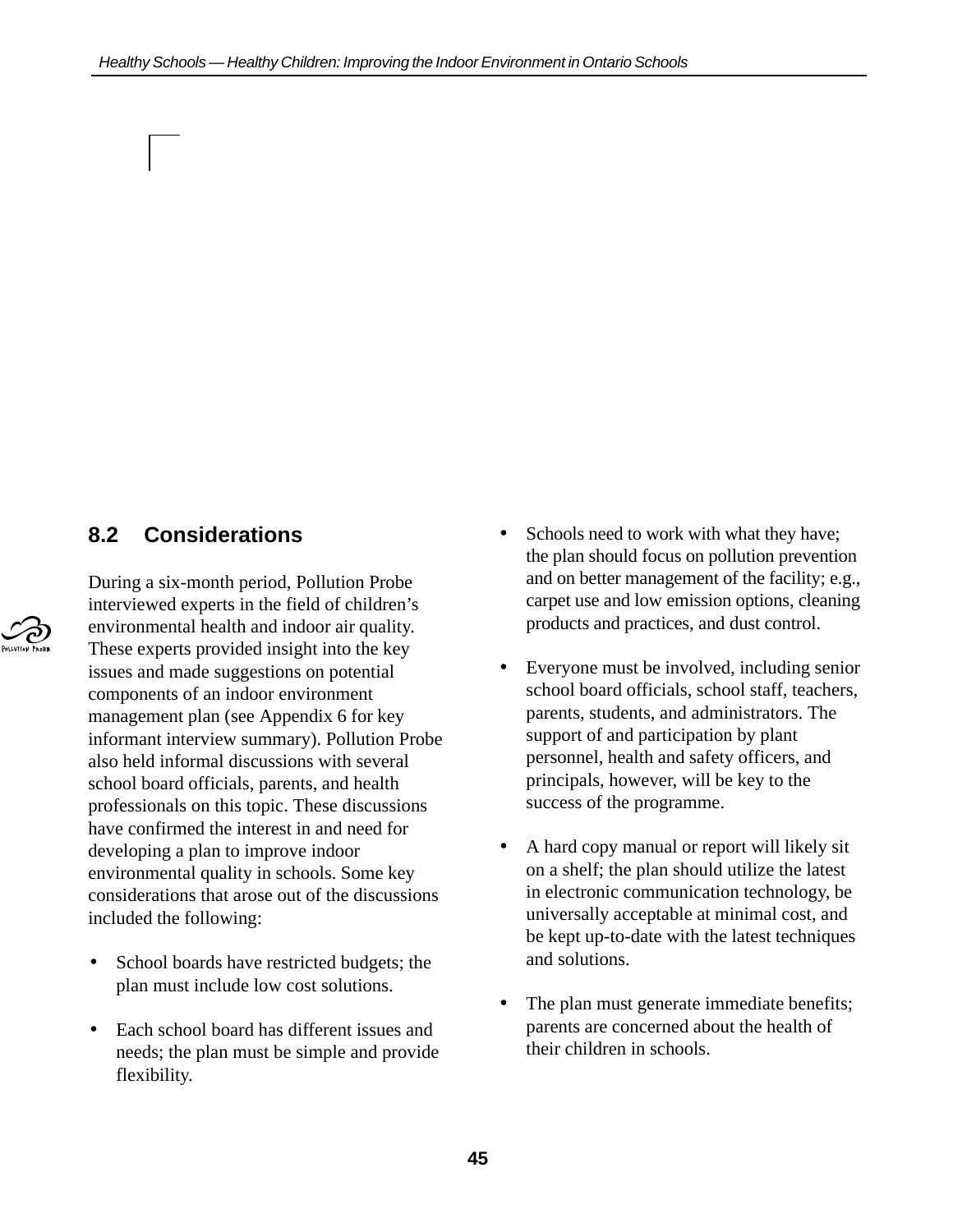Based on these considerations, an effective plan would be one that is voluntary, action-oriented, cost-effective, flexible, and able to complement a school's regular operational activities. As well, it would take advantage of Web-based technology, including mechanisms for reporting and monitoring. It would also be designed to complement other work in this area, such as the Ontario government's Environmental Management System (ISO 14001) Sector Guide for Schools.

The plan should be designed for use by everyone involved in the school community. Teachers, parents, students, principals, school board officials, and custodians should all be able to benefit from the plan. Health and safety officers and plant personnel will likely be the main users and implementers of the plan. People involved in building operations and occupant care are in the best position to influence the quality of a school's indoor environment. Plant personnel have the knowledge and expertise on ventilation systems, maintenance activities and products, and renovations — three important factors that influence the quality of the indoor environment. They are the people charged with the responsibility for building care and who have access to resources for their activities. Health and safety officials have the mandate to ensure a safe and healthy working environment for school occupants. The plan should provide them with useful information on environmental health that can be applied to their day-to-day activities. The plan will give users the opportunity to link with each other and with those outside of the school community.

> An indoor environment management plan will provide users with a menu of opportunities for indoor environmental improvements from which they can design a strategy to address the unique issues facing their school or school board.

#### **8.3 Plan Framework**

Given the growing interest in electronic communication, the plan could be housed in interactive, Web-based database technology. This format provides the following advantages:

- allows participants to access current information as new developments occur in the indoor environment field;
- provides a mechanism for school boards to share information and trade experiences and best practices;
- enables participants to harness information from multiple sources;
- ensures openness by providing the public with access to school activities; and,
- enables world-wide participation and feedback from others, enhancing the scope of solutions that may be available.

A Web-based plan would consist of two components:

- an object-oriented database repository of information; and,
- a user interface for interactive communication.

An object-oriented database to the Web would provide a repository for diverse forms of useful information for the user. This could include: instruction sheets, case studies, names and addresses of useful contacts, written conference extracts, Web addresses of relevant sites, photographs of indoor environmental problems and solutions, audio and video extracts from conferences or instructional tapes, descriptions of problems by users, helpful experience from people who have encountered and solved indoor environmental problems, listings of resources such as books, manuals, videos, and audio tapes, and conceivably many more forms of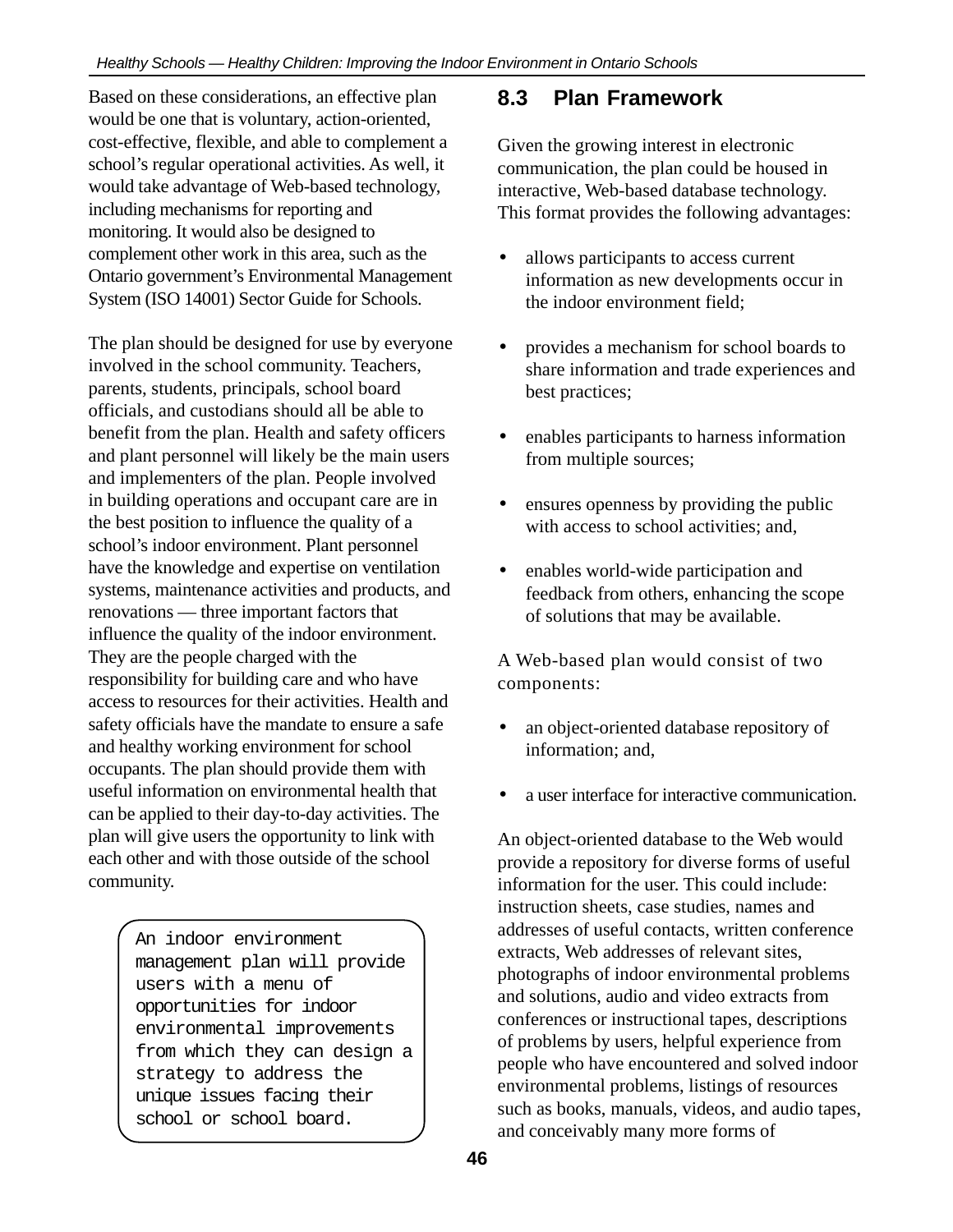

<span id="page-46-0"></span>information. Building a solution that allows transfer of text, audio, video, photographs, graphics, animation, presentation slides and other diverse forms of "data" will provide a richer resource than a static text-based Web presence.

A user interface could consist of dynamic Web pages that respond to a user's needs, interests and specific queries. The dynamic pages would allow a "window" into the database and allow the user to extract those specific items that are relevant to him or her. Unlike most databases, this one would be highly interactive. Issues related to the indoor environment are dynamic; people dealing with it need to interact on a regular basis with others facing the same problems. The best solutions will come from the users who have begun to tackle specific indoor environmental problems in their own schools. Ideally, their information will be readily available to others through the same database. The user interface will also provide instructions and easy routes for others to log their information into the database. Having schools provide information and activity updates to the database will be important for monitoring and evaluating the success of the programme. Some of the topics to be considered for the database could include:

Operation and Maintenance of Heating

Ventilation and Air Conditioning (HVAC)

- Systems
- Building Maintenance

Custodial Care

- Materials and Product Selection
- Construction, Renovation and Repair
- New School Design, Construction and
- Accommodation
- Energy Management
- Detecting and Remediating Mould
- Temperature and Humidity
- Air Pressure Control and Air Filtration
- Detecting and Monitoring Indoor Environmental Problems
- Building Assessment and Management Systems for Indoor Air Quality

Indoor Air Quality Complaint Protocols Legal Requirements for Indoor Air Quality Classroom and Art Supplies Radon, Lead, Asbestos Pest Control Furnishings and Flooring Lighting Office Supplies and Equipment Fragrance Chemicals Indoor Contaminants and Children's Health Environmental Sensitivities Indoor Air Quality Testing Exposure Assessments Communication and Education

For each subject area, the plan will provide access to information, actions, and strategies to address specific concerns. Links to public or private sector programmes that could support the implementation of an action will also be listed. As well, visual presentations successfully used by school boards to facilitate discussion and decision-making on this topic will also be available to users. In essence, the plan will provide the participant with a menu of opportunities for indoor environmental improvements from which they can design a strategy to address the unique issues facing their school or board.

# **8.4 Participation and Recognition**

School boards participating in the programme could strive to achieve a series of principles or goals. Examples might include the following:

- Prevent indoor environmental problems.
- Remediate existing indoor environmental problems.
- Resolve indoor environmental problems as they occur.
- Share experiences of problems and solutions with others.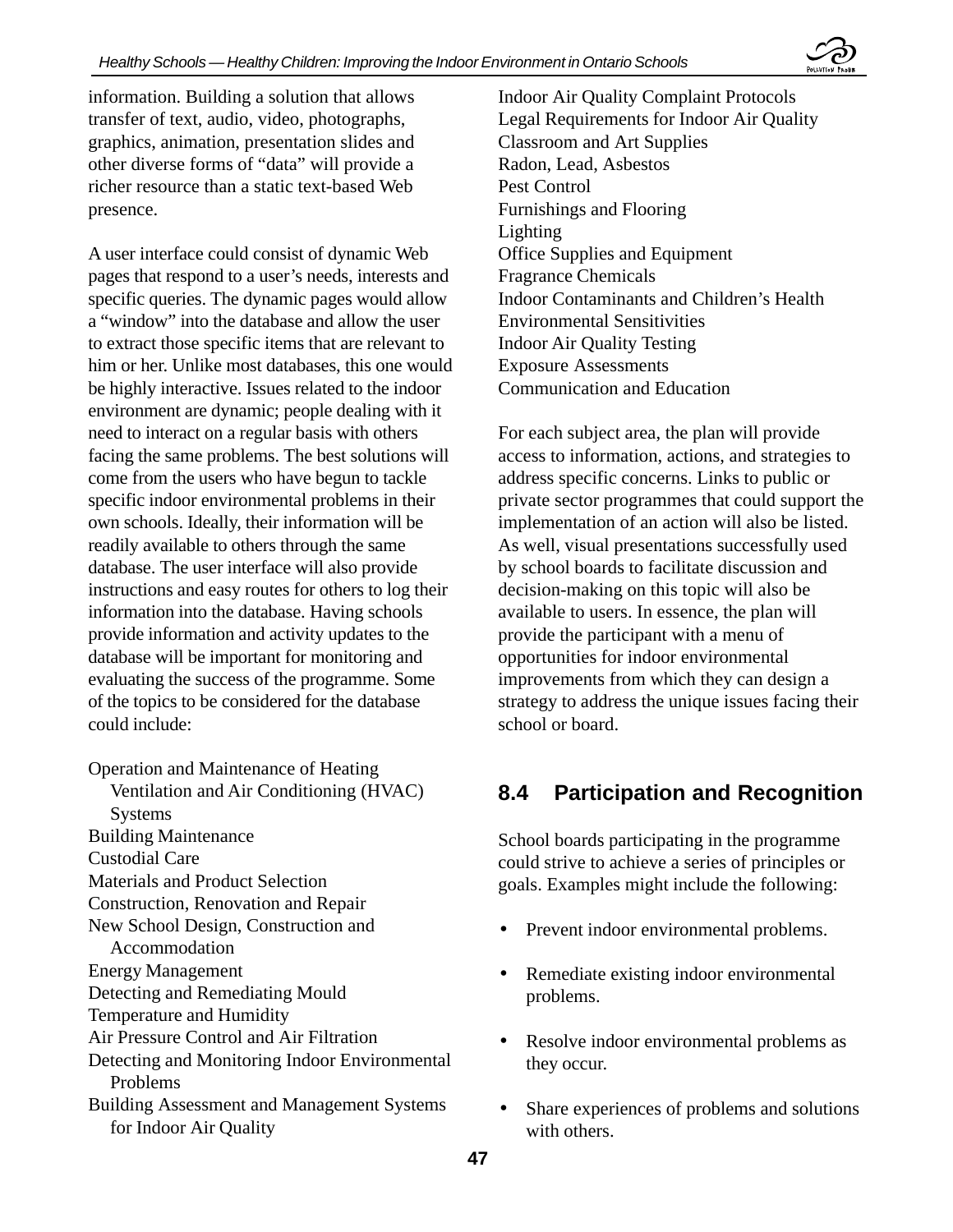#### Healthy Schools — Healthy Children: Improving the Indoor Environment in Ontario Schools



A Web-based indoor environment management plan would help participating schools and school boards achieve these goals. As well, once a school board committed to the programme, key personnel (such as facilities staff) would be offered a seminar on the reasons and strategies for improving indoor environmental quality. Information would be provided so that board staff could then repeat the seminar internally. This would help to promote the plan and encourage participation.

Gaining participation in any voluntary initiative requires extensive outreach and marketing. This presents particular challenges, given that school boards are consumed with amalgamation challenges, budget cuts and new programmes, such as teacher testing. The plan must be wellcrafted and uniquely branded in order to interest school boards. Piquing interest in the programme

would involve outreach through media articles, press events and presentations to school board officials, school administrators, joint health and safety committees, board trustees and parents. Having some school boards endorse the plan early on would be crucial for creating momentum and increasing participation across the province.

School boards that sign on to the plan would be acknowledged for their efforts with some form of award. They would also be commended regularly through media events and on the Web site. Pollution Probe would be able to assess the level of participation at each school and acknowledge the sites that are showing leadership. In the end, schools would be rewarded for their achievements, which would enhance their public image and encourage future participation.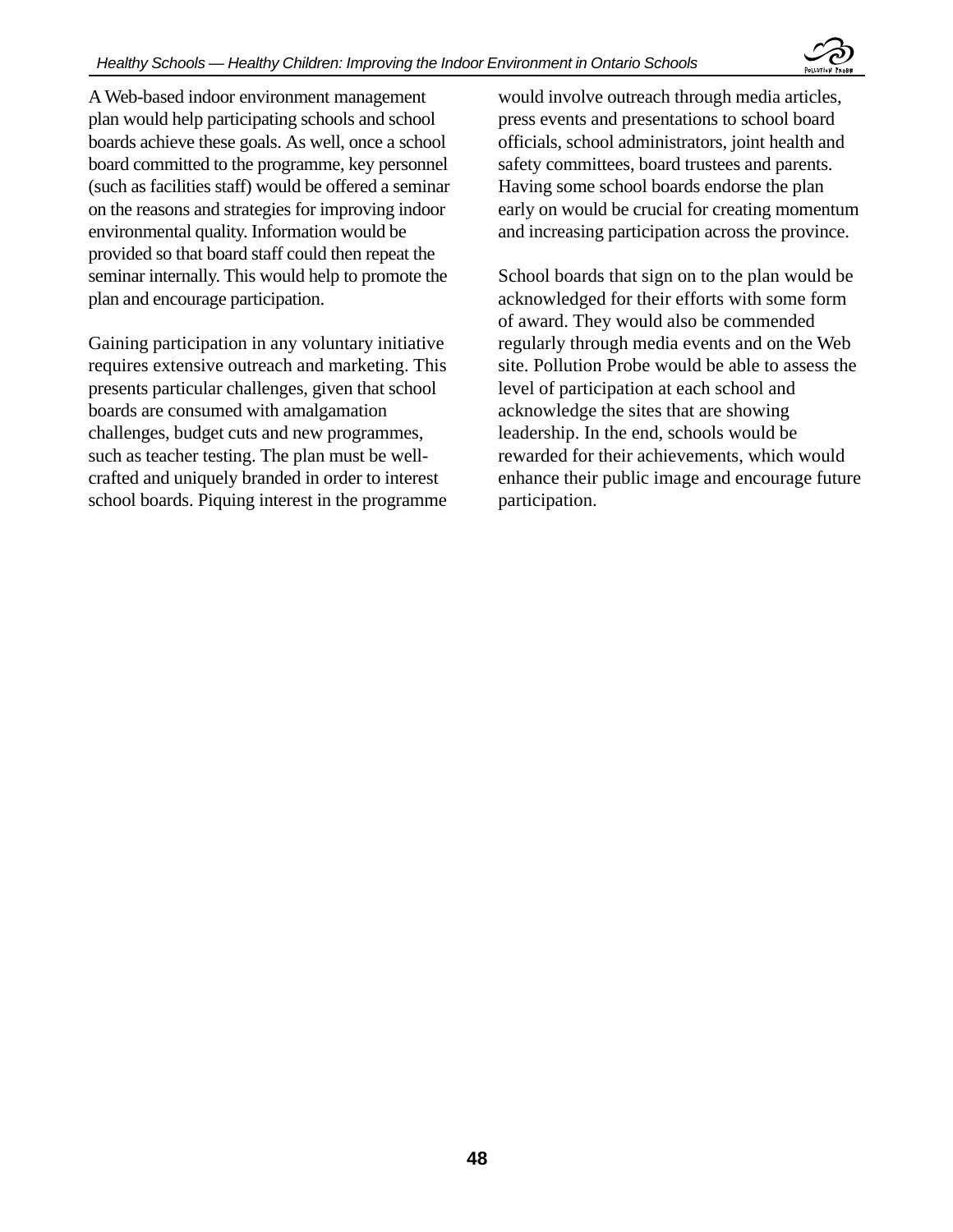

# **9.0 Conclusions and Recommendations**

Pollution Probe believes that a comprehensive strategy to protect children's environmental health in Ontario will require significant long-term investments by governments and interested stakeholders into research, policy and outreach activities related to indoor environments and children's health. To help move this agenda forward, Pollution Probe has, below, summarized key conclusions of this report and proposed recommendations which represent an ideal course of action for optimizing school indoor environmental quality and enhancing children's environmental health.

**1. There is no clearly assigned government responsibility for the quality of indoor environments in schools.** A wide variety of government ministries, departments, and agencies have partial responsibility for some aspect of the indoor environment, but none have a clear mandate to preserve and enhance indoor environmental quality in schools. The diversity of participants in this area creates fragmentation of authority and reduces effectiveness with respect to improving school indoor environments.

#### **Recommended Action:**

• **Assign lead responsibility for the quality of school indoor environments to a provincial ministry.** In order to advance effective programmes and strategies to improve indoor environmental quality in schools, a single ministry must be responsible and accountable for this issue. The government of Ontario should recognize the importance of healthy indoor environments and assign one of the ministries of education, labour, health or environment with the authority and resources to take leadership. This has happened in Nova Scotia whereby the government provided the Department of Education with the expertise and resources to begin addressing school indoor environment issues more effectively.

#### **Lead Agency:** Government of Ontario.

• **Develop a more co-ordinated provincial approach to addressing indoor environmental issues and children's environmental health in schools.** While one ministry should assume leadership for these issues, all of the ministries that currently have partial jurisdiction should work together more effectively to develop a comprehensive strategy to improve school indoor environments. Using Nova Scotia as a model, an inter-ministerial committee on indoor environments, with representatives from the ministries of health, education, labour and environment, should be formed as soon as possible.

Lead Agencies: Ontario ministries of health, education, labour and environment.

**2a. Poor indoor environmental quality in Ontario schools has negative health and learning implications for children.** Health experts claim that children are more vulnerable to the harmful effects of environmental contaminants than are adults, and that indoor contaminants are among the most important sources of risk to the respiratory health of children. According to a study done by a Georgetown University researcher, students attending schools that were in poor condition were 5.5 percentage points behind students attending schools that were in fair condition and 11 percentage points behind those attending schools that were in excellent condition. In a 1993 survey of Ontario school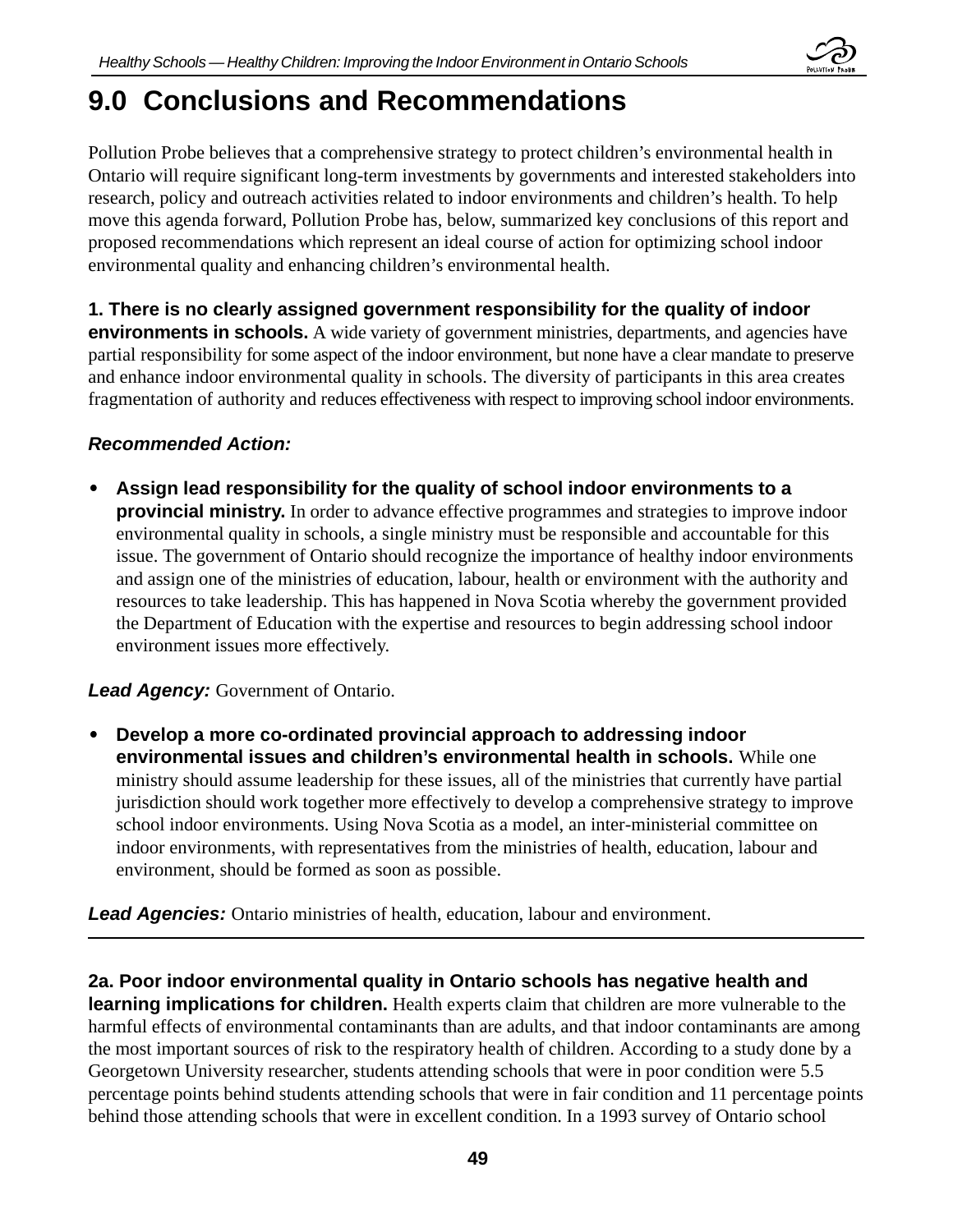

facilities, it was found that most school administrators believe that the learning environment is "absolutely critical" to student achievement.

#### **2b. The current legislative framework does not specifically identify children's unique vulnerabilities to indoor contaminants and guarantee for children a healthy learning**

**environment.** A healthy learning environment is one that provides children with optimal opportunity for healthy physical, social, emotional and intellectual development. Components of that environment include proper nutrition, emotional support, academic instruction and a healthy space in which to learn. There is currently no legislation that specifically requires that children be protected from the potential harm associated with poor indoor environmental quality in schools. On the other hand, adults who work in schools are protected from indoor hazards, to some degree, through the Occupational Health and Safety Act.

#### **Recommended Action:**

• **The Ontario Minister of Health should develop a provincial policy and regulatory framework that ensures that children have a healthy learning environment.** The minister responsible for health should ensure that children in schools have the best possible indoor environment for healthy development. A provincial policy/regulatory framework should be developed that acknowledges children's unique vulnerability to indoor contaminants and protects children from these hazards in schools.

**Lead Agency:** Ontario Ministry of Health and Long-Term Care.

**3. The full extent of indoor environmental problems in Ontario schools and their impact on the children who attend school need to be better understood.** With the exception of the information published in *Canadian School House in the Red* in 1993, no formal studies have been conducted on the state of school facilities in Ontario. As well, the potential for significant health problems, including long-term effects on learning and skill development, due to indoor air pollution in schools is poorly understood**.** According to a 1996−97 Population Health Survey conducted by Statistics Canada, approximately 11% of Ontario children under the age of 19 have asthma; based on these statistics, there could be up to 245,022 asthmatic children attending Ontario schools who are highly sensitive to the conditions of indoor environments.

#### **Recommended Action:**

• **Conduct routine indoor air quality monitoring and prepare an inventory of existing indoor environmental problems in Ontario schools.** To get a better understanding of the scope of indoor environmental challenges Ontario school boards are facing, a record of their dayto-day problems and a more systematic protocol for measuring indoor air quality is necessary. The conclusions reached in the 1993 school facilities survey, along with significant anecdotal evidence of indoor air quality challenges in schools, point to the need for further investigation. A more comprehensive picture of the state of the indoor environment in Ontario schools will assist decision makers in designing long-term strategies for improving indoor environmental quality in schools.

Lead Agency: Ontario Ministry of Labour in collaboration with Ontario school boards.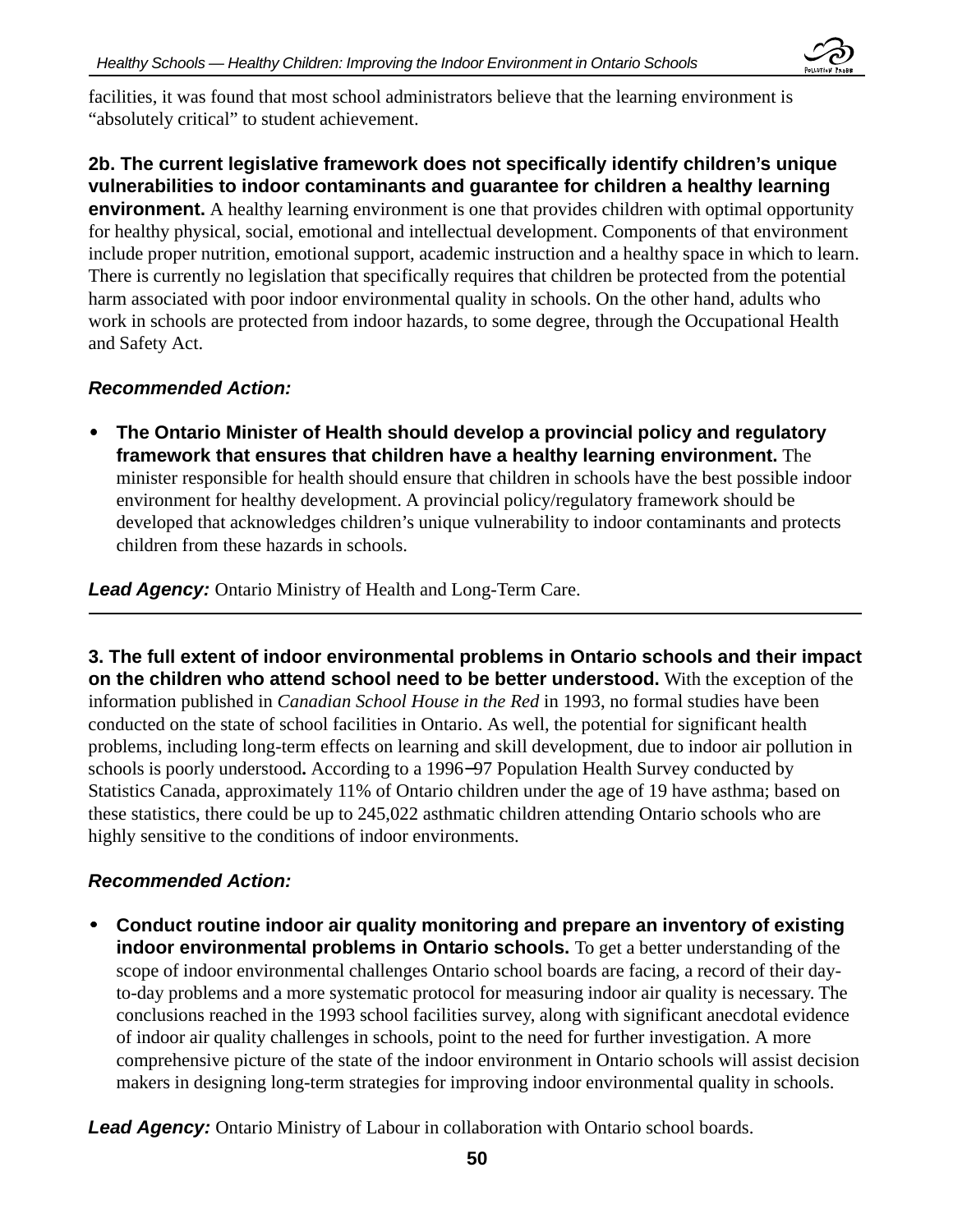

• **Initiate co-ordinated, systematic epidemiological and clinical health studies of the impacts of poor indoor air quality on children***.* More research is needed to clarify and determine the health and learning outcomes for children exposed to indoor pollutants. As part of these studies, primary pollutants of concern and combinations of pollutants need to be identified and assessed. The federal government should assume a lead role in addressing health effects research needs. The results of such research should be generically applicable and beneficial to all provinces.

**Lead Agency:** Health Canada in collaboration with the Ontario Ministry of Health and Long-Term Care, universities and teaching public health units.

**4. A comprehensive analysis of the costs and benefits of improving indoor environmental quality in schools in Ontario has not been undertaken.** The use of cost/ benefit analyses for determining optimal air quality conditions has gained considerable acceptance over the last 10 years with respect to outdoor air quality. This acceptance now needs to be broadened to include examination of indoor air quality problems. Large health costs to society may be accumulating due to the health impacts from poor indoor environmental quality in schools. The results of a cost/ benefit analysis would lead to more informed decisions that will advance the public interest with respect to indoor environmental quality in schools.

#### **Recommended Action:**

• **Conduct a cost/benefit analysis of improving indoor environmental quality in Ontario schools.** A comprehensive analysis should be undertaken to determine: a) the capital, operating and maintenance costs of improving indoor environmental quality in schools with respect to building materials, furnishings, ventilation, and chemicals/consumables, and b) the benefits of improving indoor environmental quality in schools associated with potentially avoided health costs. In order to conduct an ideal cost/benefit analysis, the gaps and deficiencies in information, particularly with respect to indoor air quality conditions and concomitant health effects on school occupants, need to be addressed. In the meantime, however, consideration should be given to undertaking immediately a cost/benefit analysis based on the best available data and the knowledge of health experts, architects, engineers and school board plant managers.

**Lead Agency:** Health Canada in collaboration with Environment Canada and the Ontario Ministry of Health and Long-Term Care.

**5a. Schools present unique challenges for managing indoor environmental problems.** Seventy-three per cent of Ontario schools and almost half of Ontario's portable classrooms have outlived their normal life expectancy. Lack of funds for building renewal and deferred maintenance have resulted in school building systems being left to deteriorate. Poorly maintained facilities can lead to structural and ventilation problems that affect the quality of school indoor environments. Schools are densely populated with unique pollutant sources that cause indoor environmental challenges. Along with the more typical indoor contaminants, such as biological and chemical agents, schools also contain pollutants from cafeterias, arts and science supplies, furnace areas, rest rooms and locker areas.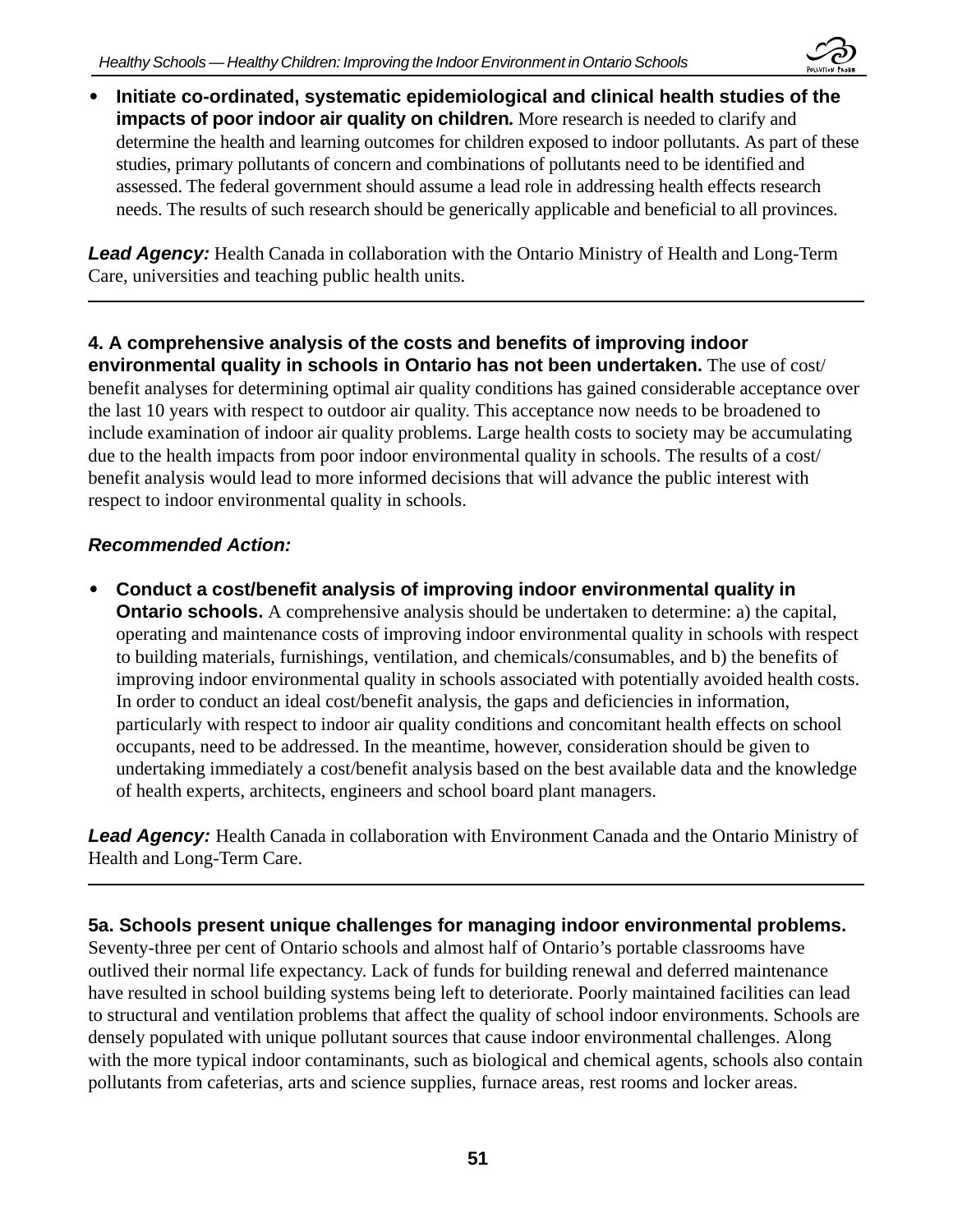

**5b. Restricted budgets limit Ontario school boards' abilities to identify, prevent and remediate indoor environmental problems in schools.** With the new funding formula under Bill 160, school boards no longer have access to provincial grant programmes for special projects and have lost their power to raise funds locally through property taxes. The restrictive nature of the new funding regime will make it more difficult for some school boards to improve indoor environmental quality.

#### **Recommended Action:**

• **Provide school boards with support and resources for improving indoor environmental quality in schools***.* The provincial funding formula needs to be modified such that school boards have access to sufficient financial resources when modifications to schools are required to improve indoor environmental quality. Alternatively, a special projects fund earmarked specifically for indoor environmental improvements needs to be established and made available to school boards. Resources to school boards are also needed for: technical support; monitoring and forecasting indoor air quality; training for key personnel and service providers; preventative maintenance; and, awareness and education programmes.

**Lead Agency: Government of Ontario.** 

**6. Healthy Schools initiatives are gaining momentum in North America and establishing the basis for leadership on indoor environmental issues***.* Creating healthy indoor school environments for children is beginning to take hold in some Ontario school boards and in other jurisdictions. The U.S. EPA and the province of Nova Scotia have shown significant leadership in this regard. Although indoor environmental problems in Ontario schools are generally dealt with on a caseby-case basis, some school boards are making advances in healthy school development. The Waterloo Region District School Board's ECO classroom programme, which has been studied internationally, has helped to inform a new building approach for new school construction in the region. These initiatives provide a good starting point for province-wide school board leadership on creating healthy schools.

#### **Recommended Action:**

• **Explore the use of a voluntary indoor environment management plan to help improve indoor environmental quality in schools.** A voluntary indoor environment management plan that provides school boards with cost-effective strategies for preventing, remediating and resolving indoor environmental problems in schools should be explored as soon as possible. Models for consideration should focus on pollution prevention and could include: activities underway at some boards; the U.S. EPA's *Indoor Air Quality Tools for Schools Action Kit*; environmental management systems, such as ISO14001; an electronic interactive Web-based plan; or any number of existing programmes that best suit the needs of school boards. Indoor environmental policies should also be examined as a potential tool for inciting action on indoor environmental issues in schools.

**Lead Agency:** Ontario school boards in collaboration with interested stakeholders.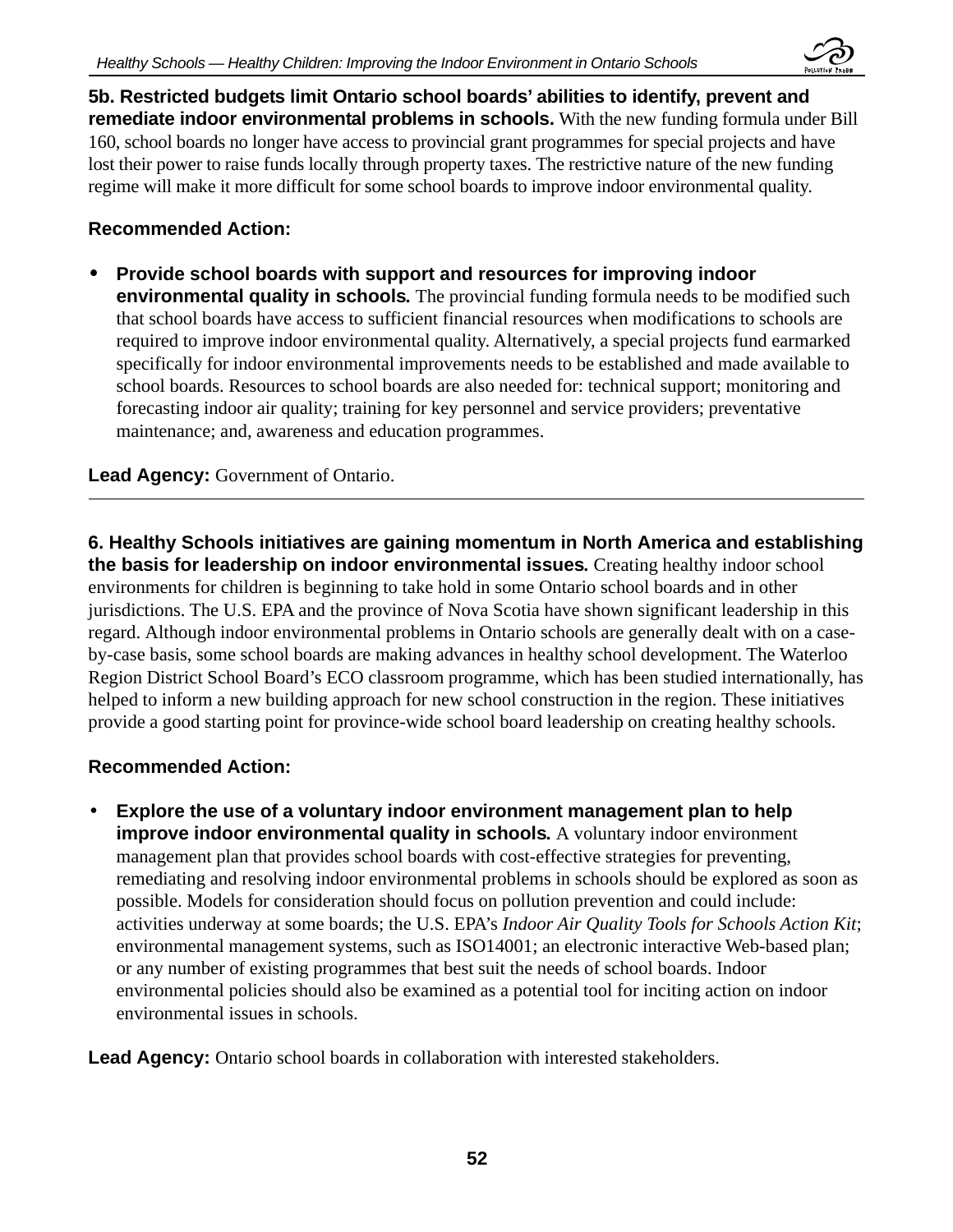

• **Endorse, support and promote the concept of developing a voluntary indoor environment management plan for Ontario schools and school boards.** Governments should work with Ontario school boards and interested stakeholders to help develop and promote an effective indoor environment management plan to assist school boards to improve indoor environmental quality in schools.

**Lead Agency:** Ontario Ministry of Education in collaboration with the Ontario ministries of health, labour and environment; and local public health departments.

**7. Parents are concerned about the safety of Ontario schools with respect to indoor environmental quality.** Since the recent emergence of mould-related concerns in portables, particularly in the Halton and Peel districts, parent anxiety about the safety of schools has been on the rise. Reported cases of mould-related illness and portable classroom closures have drawn a lot of attention, and a sense of public fear and urgency is being expressed through the media.

#### **Recommended Action:**

• **Provide the public with the best available information on indoor contaminants and their impact on children's health***.* It is important to provide the public with concise, credible information on the range of indoor environmental issues that could affect children's health. The recent conflict among experts on the health outcomes from mould in schools has caused confusion and fear in many communities. For effective participation in decision-making processes, the public needs to be well-informed on the full scope of the issue, including potential problems and possible solutions.

**Lead Agency:** Health Canada in collaboration with the Ontario Ministry of Health and Long-Term Care and other agencies working in this area: Canadian Institute of Child Health, Ontario Public Health Association, Pollution Probe and The Lung Association.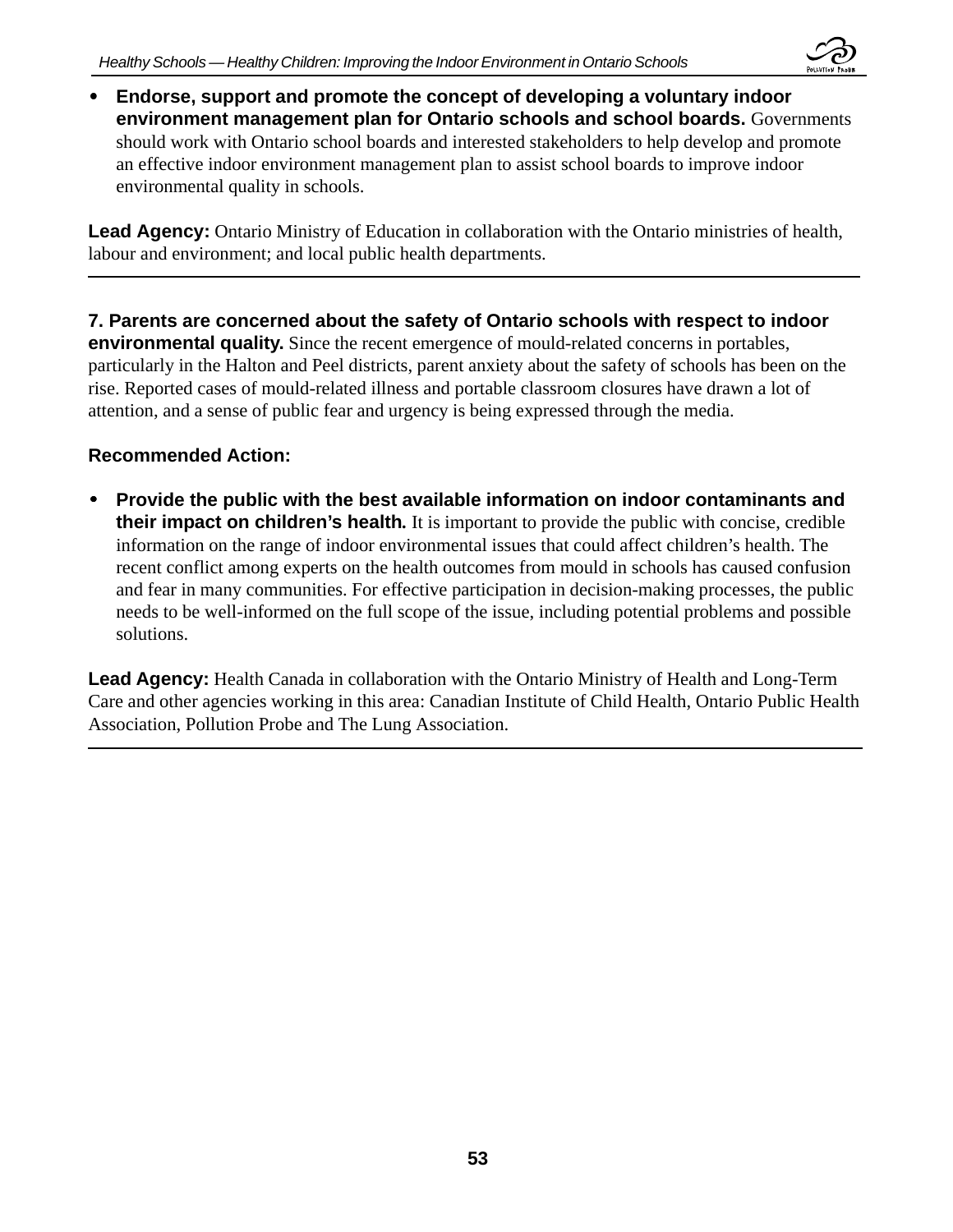

# **End Notes**

- 1 U.S. Environmental Protection Agency. 1998. *Indoor air quality basics for schools*. http:// www.epa.gov/iaq/schools/scholkit.html
- 2 Karen A. Beaulieu. 1998. *Management of indoor air quality in Canadian schools*. Master's thesis, University of Calgary, 26, 27.
- 3 U.S. Environmental Protection Agency. 1995. *Indoor air quality tools for schools: Co-ordinator's guide.* Washington. EPA, 3.
- 4 U.S. Department of Labour, Occupational Safety and Health Administration. 1994. *Federal Register April 5, 1994, 29 CFP Parts 1910, 1915, 1926, and 1928. Indoor Air Quality: Proposed Rule*. Washington, D.C.: U.S. Department of Labour, 16005–16006.
- 5 Pollution Probe. 1998. *The air children breathe: The effects on their health*. Toronto: Pollution Probe, Section 5.
- 6 Ontario Ministry of Education, Business Services Branch. Personal communication, 3 March 2000.
- 7 U. S. Environmental Protection Agency. *Indoor air quality tools,* 3.
- 8 Ibid.
- 9 Children's Environmental Health Network. (Undated). *Resource guide on children's environmental health*. Emeryville, CA: California Public Health Foundation.
- 10 G. Chance and E. Harmsen. 1998. Children are different: Environmental contaminants and children's health. *Canadian Journal of Public Health*. 8/9, Supp.1, May/June.
- 11 Children's Environmental Health Network.
- 12 Ibid.
- 13 Ibid.
- 14 U.S. Environmental Protection Agency. *Indoor air quality tools,* 3*.*
- 15 Beaulieu. *Management of indoor air*, 27.
- 16 Ibid., 26.
- 17 Maryland State Department of Education, Division of Business Services. 1993. *Technical bulletin — Carpet and indoor air quality in schools*. Baltimore, MD: Department of Education, 2-8.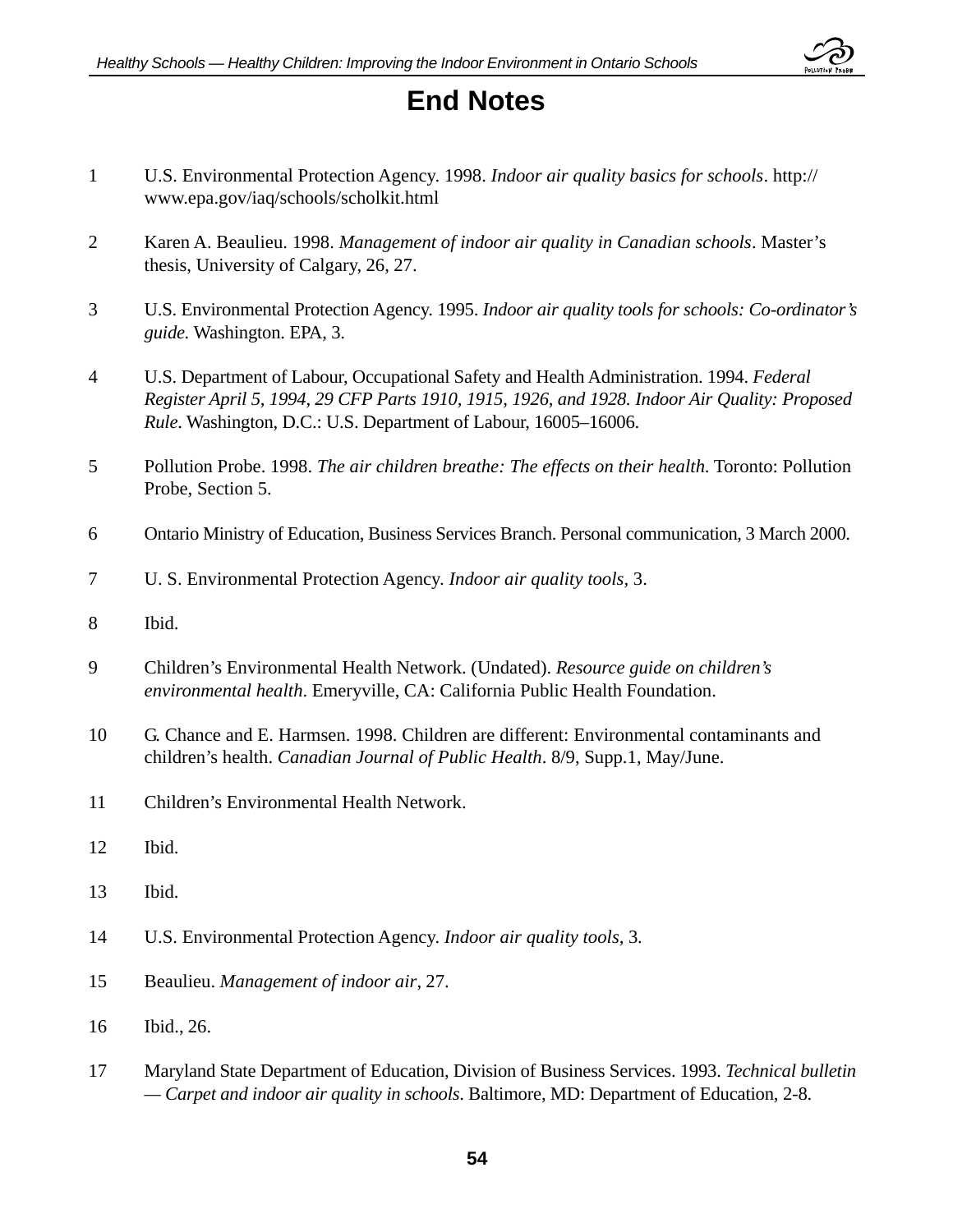

- 18 John W. Roberts and Philip Dickey. 1995. Exposure of children to pollutants in house dust and indoor air. *Reviews of Environmental Contamination and Toxicology*. 143: 61.
- 19 U.S. Department of Labour, Occupational Safety and Health Administration. 1994. *Federal Register April 5, 1994, 29 CFP Parts 1910, 1915, 1926, and 1928. Indoor Air Quality: Proposed Rule*. Washington, D.C.: U.S. Department of Labour, 16005–16006.
- 20 Pollution Probe. *The air children breathe*, 40.
- 21 Ibid., 41.
- 22 Dennis Beuckert. 1999. *The Toronto Star*. 13 January, A20.
- 23 Canadian Institute of Child Health. 1998. *Fact sheet Childhood asthma and air quality.* Ottawa: CICH.
- 24 Pollution Probe*. The air children breathe*, 46.
- 25 Ruth Etzel et al. 1998. Acute pulmonary haemorrhage in infants associated with exposure to Stachybotrys atra and other fungi. *Arch Pediatric Adolescent Medicine*. 152: 757.
- 26 Doris J. Rapp. Personal communication, 28 April 1999.
- 27 Pollution Probe. *The air children breathe*, 32.
- 28 U.S. Environmental Protection Agency. *Indoor air quality*, 4.
- 29 Washington State Department of Health. 1995. Why manage school IAQ? *School indoor air quality best management practices manual*. Olympia, WA: Washington State Department of Health, Section 2.
- 30 U.S. Environmental Protection Agency. *Indoor air quality*, 4.
- 31 Shirley J. Hansen. 1993. *Canadian schoolhouse in the red*. Ottawa: Canadian Automated Buildings Association, 10.
- 32 Ibid., 3.
- 33 Ibid., 20.
- 34 Ibid., 10.
- 35 Beaulieu. *Management of indoor air*, 104.
- 36 Ibid.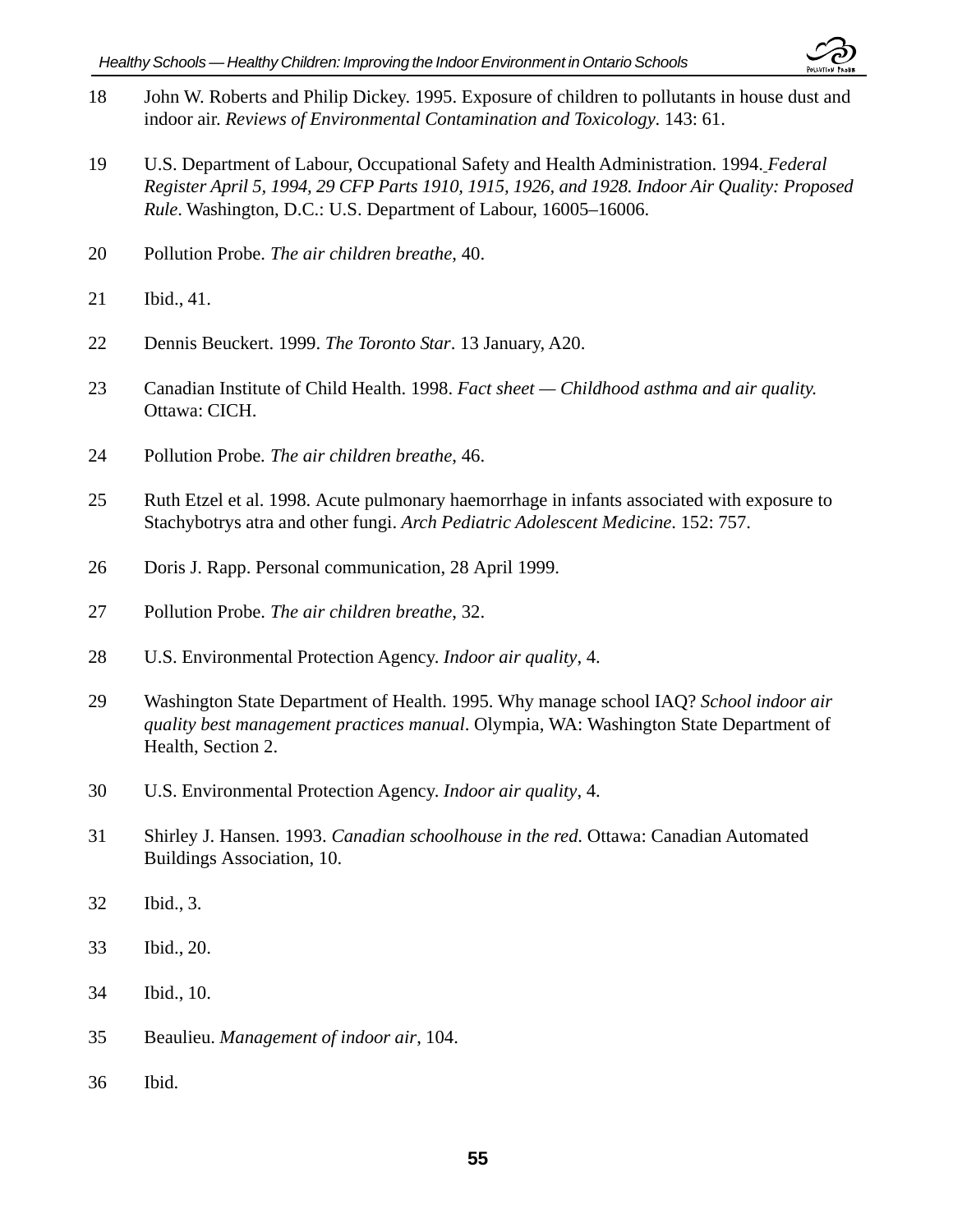

- 37 Gary Gibson (Health and Safety Officer, Durham District School Board and member of Health and Safety Subcommittee of the Ontario Association of School Board Officials). Personal communication, 17 February 1999.
- 38 Ibid.
- 39 Hansen. *Canadian schoolhouse*, 20.
- 40 Beatriz Milner (Day Care Supervisor, St. Stephens Community House Day Care, King Edward Public School). Personal communication, 23 February 1999.
- 41 Bill Butcher (Co-Chair, Joint Health and Safety Committee, Elementary Teachers' Federation, Durham Branch). Personal communication, 25 February 1999.
- 42 Jill Witherspoon (Energy Conservation Officer, Toronto District School Board). Personal communication, 27 January 1999.
- 43 Larry Sparks (Health and Safety Officer, Upper Canada District School Board). Personal communication, 26 February 1999; Butcher. Personal communication, 25 February 1999; Wanda Bailey (Health and Safety Officer, Elementary Teachers' Federation). Personal communication, 17 February 1999; Gibson. Personal communication, 3 January 1999.
- 44 Gibson. Personal communication, 3 January 1999.
- 45 Ontario Ministry of Health. July 1999. *Expert Panel on Fungal Contamination Indoors.* Toronto: Ontario Ministry of Health, Public Health Branch: Appendix, 2.
- 46 Pat Bruvelaitis (Health and Safety Specialist, London District Catholic School Board). Personal communication, 3 February 1999.
- 47 Harold Levy. 1998. *The Toronto Star*. 17 May, A1.
- 48 Norma L. Miller. 1995. *The healthy school handbook*. Washington, D.C.: National Education Association, 186.
- 49 Gibson. Personal communication, 5 May 1999.
- 50 Canadian Institute for Radiation Safety. 1990. *Radon in schools: Questions and answers*. Toronto: Canadian Institute for Radiation Safety.
- 51 Ontario Ministry of Education, Business Services Branch. Personal communication, 3 March 2000.
- 52 CBC Radio News Report quoting Gayle Nyberg (Chair of Toronto District School Board). 1 March 1999; and Gayle Nyberg (Chair of the Toronto District School Board). Personal communication, 10 January 2000.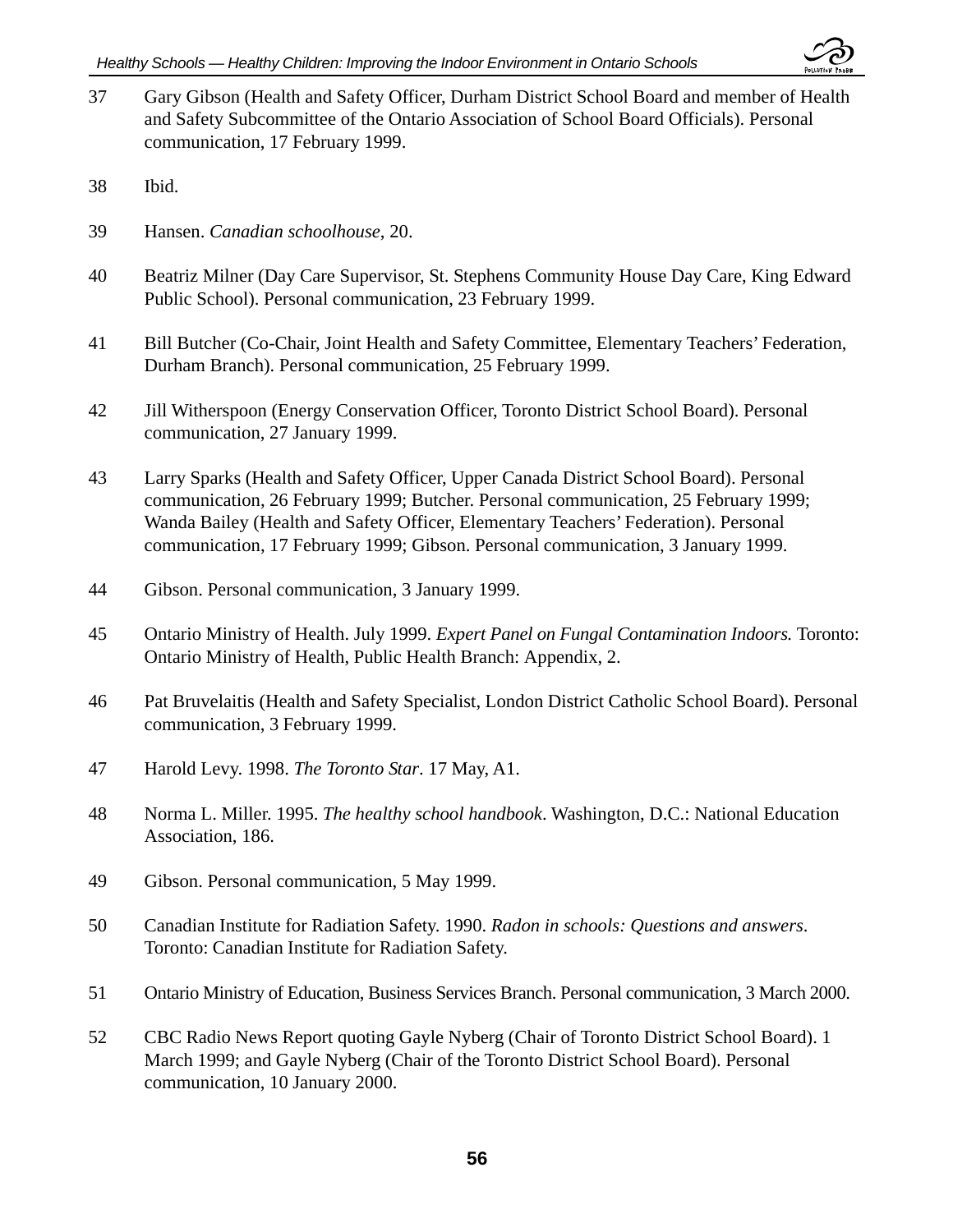

- 53 Beaulieu. *Management of indoor air,* 37*.*
- 54 Bob Mitchell. 1998. *The Toronto Star*. 23 April, E5.
- 55 Ontario Ministry of Education, Business Services Branch. Personal communication, 3 March 2000.
- 56 Ron Breau (Director, Educational Facilities, New Brunswick Government). Personal communication, 17 June 1999.
- 57 Karen Bartlett (Ph.D. Candidate, University of British Columbia). Personal communication, 7 July 1999.
- 58 These initiatives include: U.S. Environmental Protection Agency. *Indoor air quality*; Texas Department of Health. 1998. *Voluntary indoor air quality guidelines for public schools*. Austin, TX: Texas Department of Health; Washington State Department of Health. *School indoor air*; Maryland State Department of Education. 1987. *Indoor air quality — Maryland public schools*. Baltimore, MD: Office of Administration and Finance; Vermont State legislation — *An Act Relating to Toxic Materials and Indoor Air Quality in Vermont Public Schools*. Passed March 2000. See www.leg.state.vt.us/docs/2000/bills/house/H-192.htm.
- 59 Patty Donavon (Parent, Quispamsis, New Brunswick). Personal communication, 1 September 1998.
- 60 Dr. James Gunn (Superintendent of Schools/CEO, Annapolis Valley Regional School Board, Nova Scotia). Personal communication, 30 April 1999.
- 61 Sandra Moser (Researcher, Citizens for a Safe Learning Environment, Nova Scotia). Personal communication, 12 July 1999.
- 62 John Guevin (Team Leader, Tools for Schools, Indoor Environment Division, U.S. EPA). Personal communication, 6 May 1999.
- 63 U.S. Environmental Protection Agency. *Indoor air quality tools*, 2.
- 64 Guevin. Personal communication, 6 May 1999.
- 65 U.S. Environmental Protection Agency. *Indoor air quality tools*, 1.
- 66 U.S. General Accounting Office. 1995. *School facilities: Condition of America's schools*. Washington, D.C.
- 67 Guevin. Personal communication, 6 May 1999.
- 68 Indoor Environment Review. 1999. Advanced workshop: EPA's 'Tools for Schools' Implementation and case studies. *Indoor environment: The state of the industry. Presentations from the 7th annual indoor environment conference*. Bethesda, MD: IAQ Publications, 49.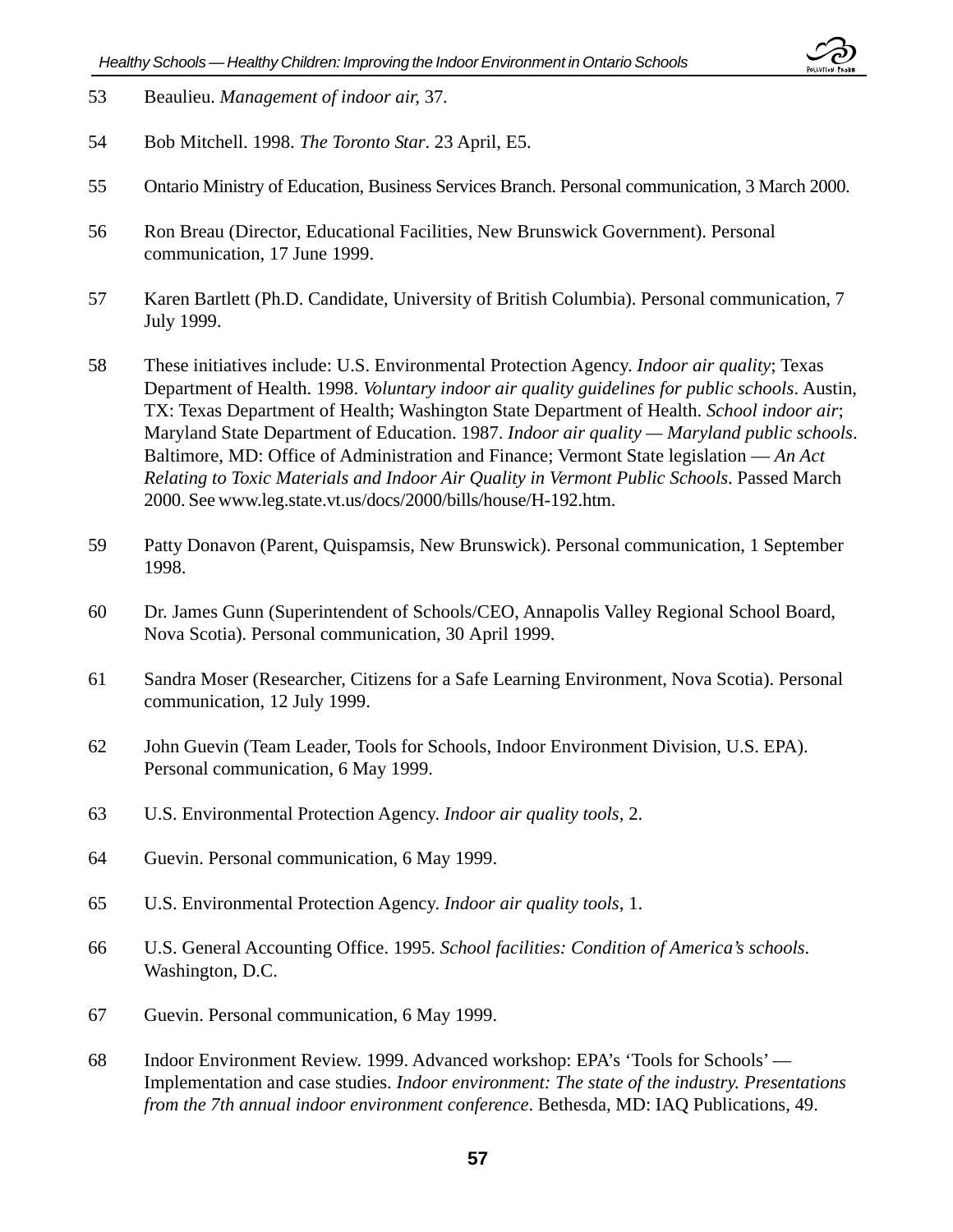- 69 Gerald Muise (Co-ordinator, Environmental Health and Safety, Department of Education and Culture, Facilities Planning and Operations, Nova Scotia Government). Personal communication, 29 April 1999.
- 70 Ibid.
- 71 Ibid.
- 72 Ibid.
- 73 Ibid.
- 74 Nova Scotia Department of Labour. 1997. *Draft indoor air quality regulation*. Halifax, NS: Nova Scotia Department of Labour.
- 75 Moser. Personal communication, 3 May 1999.
- 76 Muise. Personal communication, 29 April 1999; Gunn. Personal communication, 30 April 1999.
- 77 Muise. Personal communication, 29 April 1999.
- 78 Doug Morris (Special Education Consultant, Waterloo Region District School Board). Personal communication, 30 April 1999.
- 79 Ibid.
- 80 Arnie Wohlgemut (Supervisor, Structural Services, Plant Maintenance and Construction, Waterloo Region District School Board). Personal communication, 8 June 1999; Gerry Mills (Manger of Plant Operations, Waterloo Region District School Board). Personal communication, 8 June 1999; Craig Hynd (Environmental Officer, Plant Maintenance and Construction, Waterloo Region District School Board). Personal communication, 8 June 1999.
- 81 Wohlegemut. Personal communication, 8 June 1999; Mills. Personal communication, 8 June 1999.
- 82 Morris. Personal communication, 30 April 1999.
- 83 Waterloo County Board of Education. 1998. *Body chemistry (environmental sensitivities) and behaviour: Basic information package*. Waterloo, ON: Waterloo County Board of Education, 3.
- 84 Rapp. Personal communication, 28 April 1999.
- 85 Mills. Personal communication, 8 June 1999.
- 86 Gibson. Personal communication, 3 June 1999.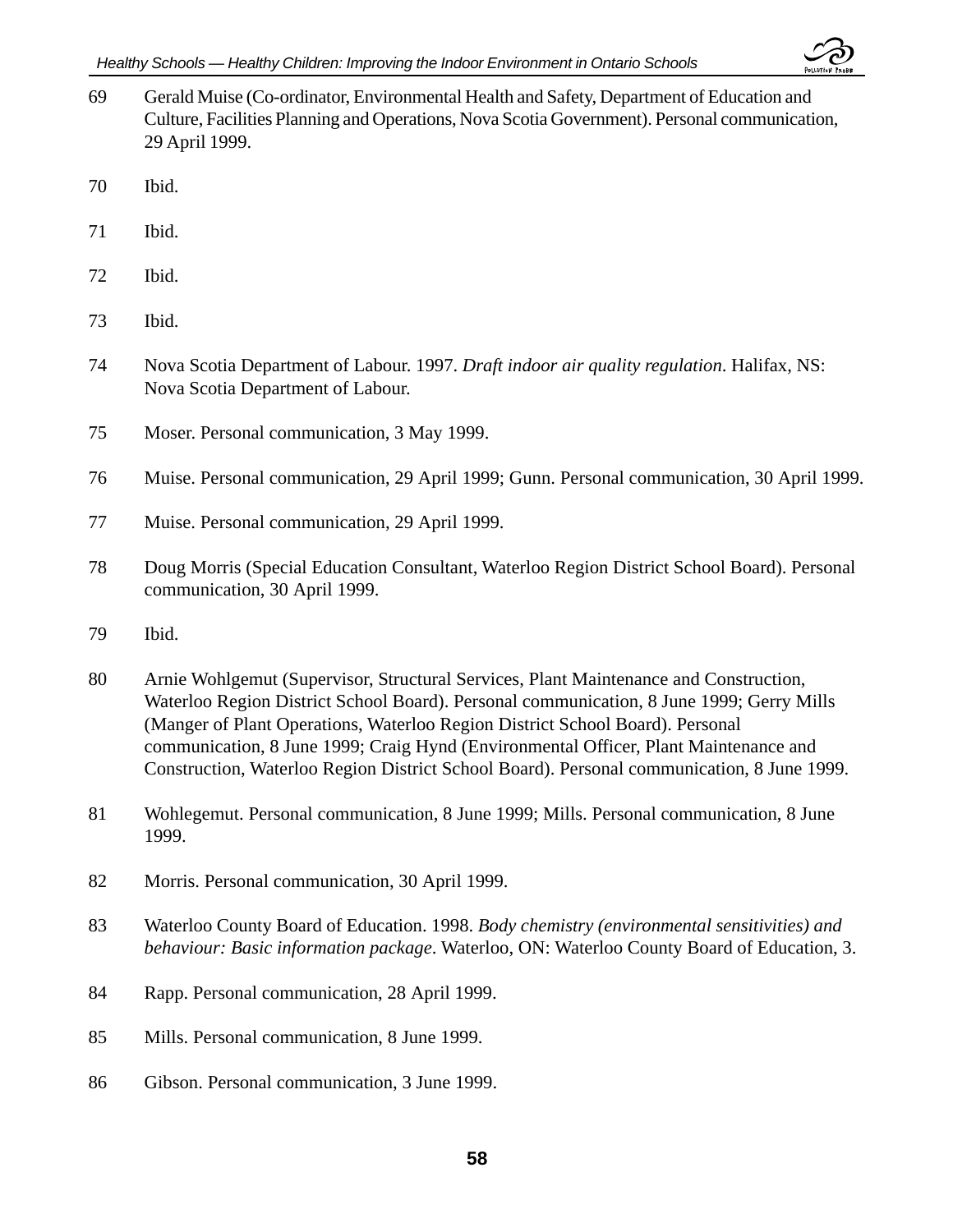

- 87 Ibid.
- 88 Ibid.
- 89 Ibid.
- 90 The Acidifying Emissions Task Group. 1997. *Towards a national acid rain strategy*. Ottawa: Environment Canada, 98.